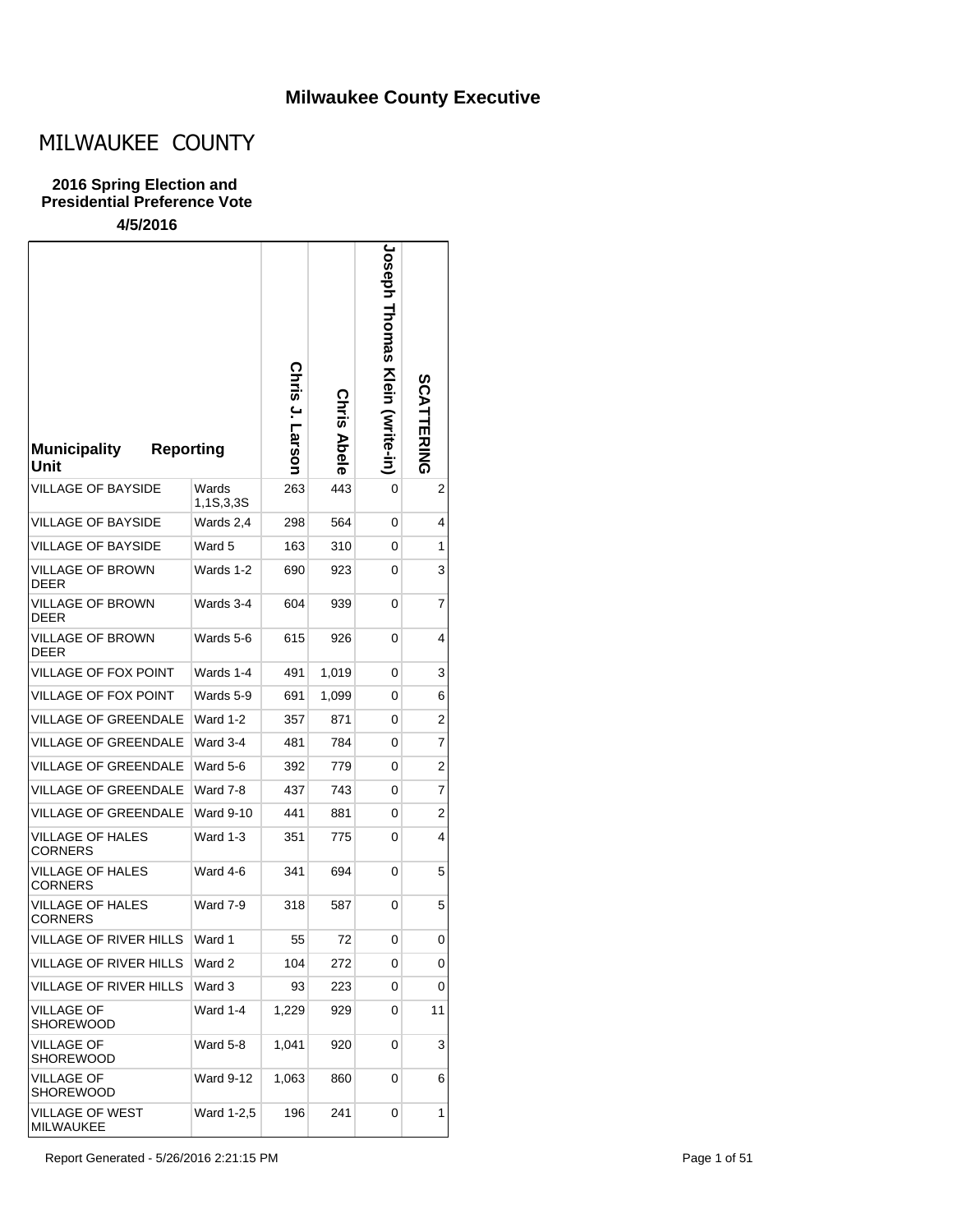| <b>Municipality</b><br>Unit         | <b>Reporting</b>      | Chris J. Larson | <b>Chris Abele</b> | <b>Joseph Hromas Klein (write-in)</b> | <b>SCATTERING</b>       |
|-------------------------------------|-----------------------|-----------------|--------------------|---------------------------------------|-------------------------|
| VILLAGE OF WEST<br><b>MILWAUKEE</b> | Ward 3-4,6            | 242             | 272                | 0                                     | 3                       |
| VILLAGE OF WHITEFISH<br>BAY         | Wards 1-2             | 334             | 696                | 0                                     | 7                       |
| VILLAGE OF WHITEFISH<br>BAY         | Wards 3-4             | 338             | 667                | 0                                     | 0                       |
| VILLAGE OF WHITEFISH<br>BAY         | Wards 5-6             | 352             | 711                | 0                                     | 1                       |
| <b>VILLAGE OF WHITEFISH</b><br>BAY  | Ward 7                | 250             | 326                | 0                                     | 2                       |
| <b>VILLAGE OF WHITEFISH</b><br>BAY  | <b>Wards 8,10</b>     | 482             | 770                | 0                                     | 6                       |
| VILLAGE OF WHITEFISH<br><b>BAY</b>  | Wards 9,11            | 479             | 536                | 0                                     | 2                       |
| VILLAGE OF WHITEFISH<br>BAY         | Ward 12               | 238             | 428                | 0                                     | 4                       |
| <b>CITY OF CUDAHY</b>               | Ward 1-3              | 597             | 727                | 0                                     | 4                       |
| <b>CITY OF CUDAHY</b>               | Ward 4-6              | 499             | 609                | 0                                     | 3                       |
| CITY OF CUDAHY                      | Ward 7-9              | 388             | 514                | 0                                     | 3                       |
| <b>CITY OF CUDAHY</b>               | Ward 10               | 215             | 306                | 0                                     | $\overline{\mathbf{c}}$ |
| <b>CITY OF CUDAHY</b>               | <b>Ward 11-</b><br>12 | 306             | 427                | 0                                     | 4                       |
| <b>CITY OF CUDAHY</b>               | Ward 13-<br>14        | 401             | 501                | 0                                     | 1                       |
| <b>CITY OF CUDAHY</b>               | Ward 15               | 218             | 394                | 0                                     | 2                       |
| <b>CITY OF FRANKLIN</b>             | Ward 1                | 0               | 2                  | 0                                     | 0                       |
| <b>CITY OF FRANKLIN</b>             | Ward 2                | 271             | 583                | 0                                     | 2                       |
| <b>CITY OF FRANKLIN</b>             | Ward 3                | 323             | 694                | 0                                     | 3                       |
| <b>CITY OF FRANKLIN</b>             | Ward 4                | 154             | 304                | 0                                     | 2                       |
| <b>CITY OF FRANKLIN</b>             | Ward 5                | 145             | 282                | 0                                     | 0                       |
| <b>CITY OF FRANKLIN</b>             | Ward 6                | 209             | 420                | 0                                     | 1                       |
| <b>CITY OF FRANKLIN</b>             | Ward 7                | 293             | 658                | 0                                     | 4                       |
| <b>CITY OF FRANKLIN</b>             | Ward 8                | 162             | 283                | 0                                     | 1                       |
| <b>CITY OF FRANKLIN</b>             | Ward 9                | 190             | 359                | 0                                     | 1                       |
| <b>CITY OF FRANKLIN</b>             | Ward 10               | 69              | 186                | 0                                     | 1                       |
| <b>CITY OF FRANKLIN</b>             | Ward 11               | 225             | 457                | 0                                     | 0                       |
| <b>CITY OF FRANKLIN</b>             | Ward 12               | 163             | 322                | 0                                     | 4                       |
| <b>CITY OF FRANKLIN</b>             | Ward 13               | 225             | 477                | 0                                     | 4                       |
| <b>CITY OF FRANKLIN</b>             | Ward 14               | 203             | 407                | 0                                     | 2                       |
| <b>CITY OF FRANKLIN</b>             | Ward 15A              | 118             | 195                | 0                                     | 1                       |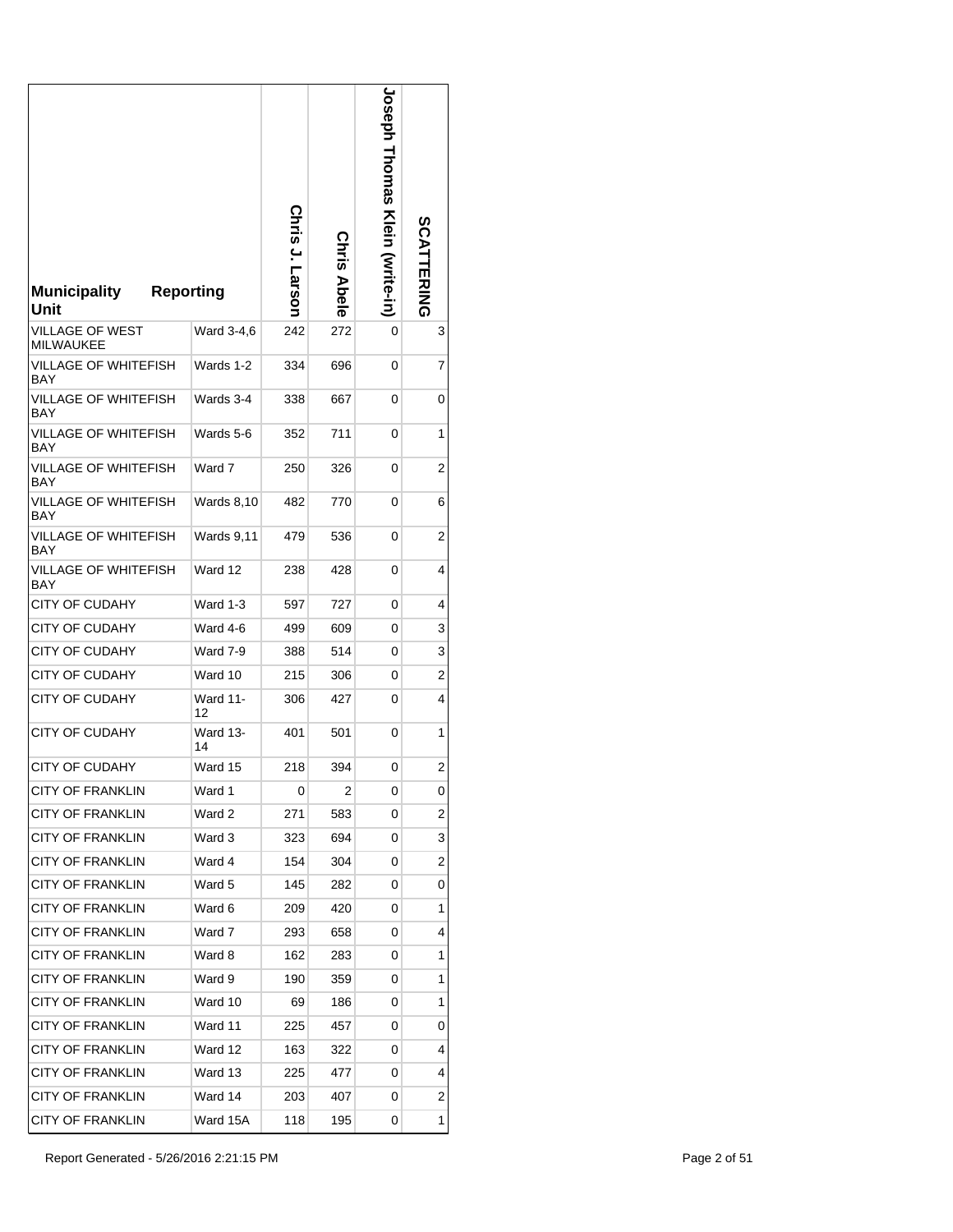| <b>Municipality</b><br>Unit | <b>Reporting</b>  | Chris J. Larson | <b>Chris Abele</b> | <b>Joseph Homas Klein (write-in)</b> | <b>SCATTERING</b> |
|-----------------------------|-------------------|-----------------|--------------------|--------------------------------------|-------------------|
| CITY OF FRANKLIN            | Ward 15B          | 97              | 146                | 0                                    | 0                 |
| <b>CITY OF FRANKLIN</b>     | Ward 16           | 204             | 522                | 0                                    | 1                 |
| <b>CITY OF FRANKLIN</b>     | Ward 17           | 145             | 305                | 0                                    | 1                 |
| <b>CITY OF FRANKLIN</b>     | Ward 18           | 80              | 183                | 0                                    | 0                 |
| <b>CITY OF FRANKLIN</b>     | Ward 19           | 222             | 568                | 0                                    | 1                 |
| <b>CITY OF FRANKLIN</b>     | Ward 20           | 136             | 227                | 0                                    | 1                 |
| <b>CITY OF FRANKLIN</b>     | Ward 21           | 68              | 83                 | 0                                    | 1                 |
| <b>CITY OF FRANKLIN</b>     | Ward 22B          | 145             | 290                | 0                                    | 0                 |
| <b>CITY OF FRANKLIN</b>     | Ward 22A          | 154             | 277                | 0                                    | 0                 |
| <b>CITY OF FRANKLIN</b>     | Ward 23           | 241             | 530                | 0                                    | 2                 |
| CITY OF GLENDALE            | <b>Ward 1,7</b>   | 487             | 426                | 0                                    | 6                 |
| <b>CITY OF GLENDALE</b>     | Wards<br>2,8,8S   | 462             | 551                | 0                                    | 2                 |
| <b>CITY OF GLENDALE</b>     | Ward 3,9          | 396             | 604                | 0                                    | 2                 |
| <b>CITY OF GLENDALE</b>     | Ward 4,10         | 454             | 713                | 0                                    | 3                 |
| <b>CITY OF GLENDALE</b>     | Wards<br>5,11,11S | 505             | 601                | 0                                    | 0                 |
| <b>CITY OF GLENDALE</b>     | Ward 6,12         | 386             | 396                | 0                                    | 3                 |
| <b>CITY OF GREENFIELD</b>   | Ward 1            | 248             | 410                | 0                                    | 5                 |
| <b>CITY OF GREENFIELD</b>   | Ward 2            | 199             | 346                | 0                                    | 3                 |
| <b>CITY OF GREENFIELD</b>   | Ward 3            | 193             | 322                | 0                                    | 3                 |
| <b>CITY OF GREENFIELD</b>   | Ward 4            | 187             | 286                | 0                                    | 1                 |
| <b>CITY OF GREENFIELD</b>   | Ward 5            | 207             | 445                | 0                                    | 1                 |
| <b>CITY OF GREENFIELD</b>   | Ward 6            | 207             | 396                | 0                                    | 2                 |
| <b>CITY OF GREENFIELD</b>   | Ward 7            | 254             | 486                | 1                                    | 4                 |
| <b>CITY OF GREENFIELD</b>   | Ward 8            | 259             | 430                | 0                                    | 1                 |
| <b>CITY OF GREENFIELD</b>   | Ward 9            | 202             | 438                | 0                                    | 1                 |
| <b>CITY OF GREENFIELD</b>   | Ward 10           | 196             | 419                | 0                                    | 6                 |
| <b>CITY OF GREENFIELD</b>   | Ward 11           | 247             | 604                | 0                                    | 1                 |
| <b>CITY OF GREENFIELD</b>   | Ward 12           | 228             | 482                | 0                                    | 2                 |
| <b>CITY OF GREENFIELD</b>   | Ward 13           | 163             | 241                | 0                                    | 1                 |
| <b>CITY OF GREENFIELD</b>   | Ward 14           | 184             | 356                | 0                                    | 2                 |
| <b>CITY OF GREENFIELD</b>   | Ward 15           | 180             | 356                | 0                                    | 0                 |
| <b>CITY OF GREENFIELD</b>   | Ward 16           | 94              | 155                | 0                                    | 0                 |
| <b>CITY OF GREENFIELD</b>   | Ward 17           | 163             | 287                | 0                                    | 0                 |
| <b>CITY OF GREENFIELD</b>   | Ward 18           | 213             | 326                | 0                                    | 1                 |

Report Generated - 5/26/2016 2:21:15 PM Page 3 of 51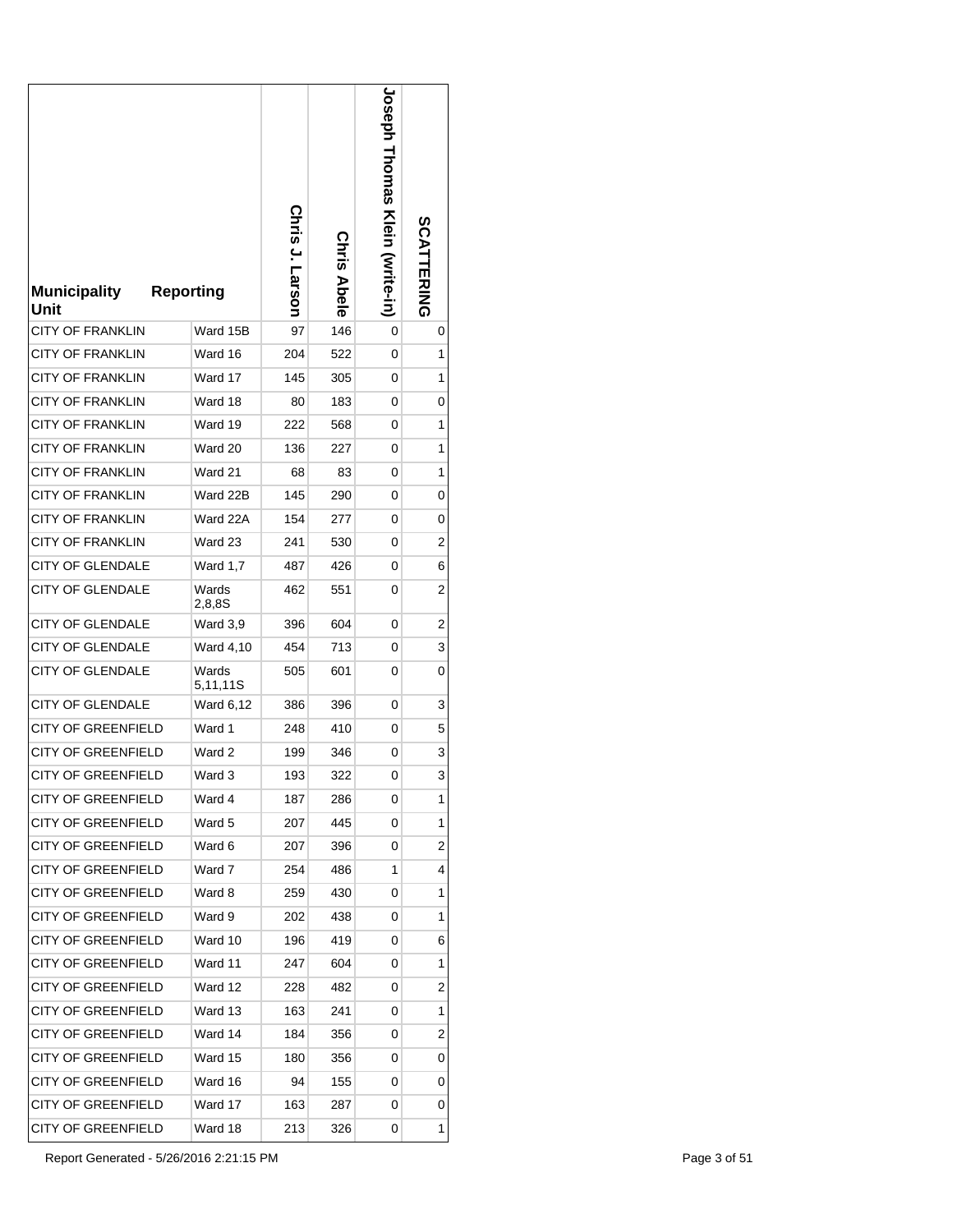| <b>Municipality</b><br>Unit | <b>Reporting</b> | Chris J. Larson | <b>Chris Abele</b> | <b>Joseph Hromas Klein (write-in)</b> | <b>SCATTERING</b> |
|-----------------------------|------------------|-----------------|--------------------|---------------------------------------|-------------------|
| CITY OF GREENFIELD          | Ward 19          | 312             | 557                | 0                                     | 1                 |
| CITY OF GREENFIELD          | Ward 20          | 306             | 585                | 1                                     | 1                 |
| <b>CITY OF GREENFIELD</b>   | Ward 21          | 178             | 336                | 0                                     | 0                 |
| <b>CITY OF MILWAUKEE</b>    | Ward 1           | 294             | 351                | 0                                     | 1                 |
| <b>CITY OF MILWAUKEE</b>    | Ward 2           | 78              | 94                 | 0                                     | 2                 |
| <b>CITY OF MILWAUKEE</b>    | Ward 3           | 243             | 354                | 0                                     | 1                 |
| <b>CITY OF MILWAUKEE</b>    | Ward 4           | 433             | 521                | 0                                     | 2                 |
| <b>CITY OF MILWAUKEE</b>    | Ward 5           | 213             | 242                | 0                                     | 2                 |
| <b>CITY OF MILWAUKEE</b>    | Ward 6           | 519             | 550                | 0                                     | 4                 |
| <b>CITY OF MILWAUKEE</b>    | Ward 7           | 151             | 204                | 0                                     | 4                 |
| <b>CITY OF MILWAUKEE</b>    | Ward 8           | 415             | 504                | 0                                     | 2                 |
| <b>CITY OF MILWAUKEE</b>    | Ward 9           | 240             | 232                | 0                                     | 0                 |
| CITY OF MILWAUKEE           | Ward 10          | 305             | 434                | 0                                     | 0                 |
| <b>CITY OF MILWAUKEE</b>    | Ward 11          | 304             | 329                | 0                                     | 4                 |
| <b>CITY OF MILWAUKEE</b>    | Ward 12          | 239             | 258                | 0                                     | 4                 |
| <b>CITY OF MILWAUKEE</b>    | Ward 13          | 126             | 166                | 0                                     | 3                 |
| CITY OF MILWAUKEE           | Ward 14          | 260             | 307                | 0                                     | 2                 |
| <b>CITY OF MILWAUKEE</b>    | Ward 15          | 249             | 284                | 0                                     | 1                 |
| CITY OF MILWAUKEE           | Ward 16          | 402             | 424                | 0                                     | 4                 |
| <b>CITY OF MILWAUKEE</b>    | Ward 17          | 168             | 219                | 0                                     | 4                 |
| CITY OF MILWAUKEE           | Ward 18          | 258             | 296                | 0                                     | 2                 |
| CITY OF MILWAUKEE           | Ward 19          | 186             | 198                | 0                                     | 2                 |
| <b>CITY OF MILWAUKEE</b>    | Ward 20          | 248             | 301                | 0                                     | 2                 |
| <b>CITY OF MILWAUKEE</b>    | Ward 21          | 243             | 239                | 0                                     | 3                 |
| <b>CITY OF MILWAUKEE</b>    | Ward 22          | 211             | 190                | 0                                     | 0                 |
| <b>CITY OF MILWAUKEE</b>    | Ward 23          | 64              | 94                 | 0                                     | 0                 |
| <b>CITY OF MILWAUKEE</b>    | Ward 24          | 90              | 65                 | 0                                     | 1                 |
| <b>CITY OF MILWAUKEE</b>    | Ward 25          | 186             | 184                | 0                                     | 0                 |
| <b>CITY OF MILWAUKEE</b>    | Ward 26          | 172             | 189                | 0                                     | 1                 |
| CITY OF MILWAUKEE           | Ward 27          | 170             | 180                | 0                                     | 2                 |
| <b>CITY OF MILWAUKEE</b>    | Ward 28          | 44              | 39                 | 0                                     | 0                 |
| <b>CITY OF MILWAUKEE</b>    | Ward 29          | 91              | 96                 | 0                                     | 0                 |
| <b>CITY OF MILWAUKEE</b>    | Ward 30          | 190             | 191                | 0                                     | 1                 |
| CITY OF MILWAUKEE           | Ward 31          | 155             | 156                | 0                                     | 0                 |
| CITY OF MILWAUKEE           | Ward 32          | 384             | 453                | 0                                     | 4                 |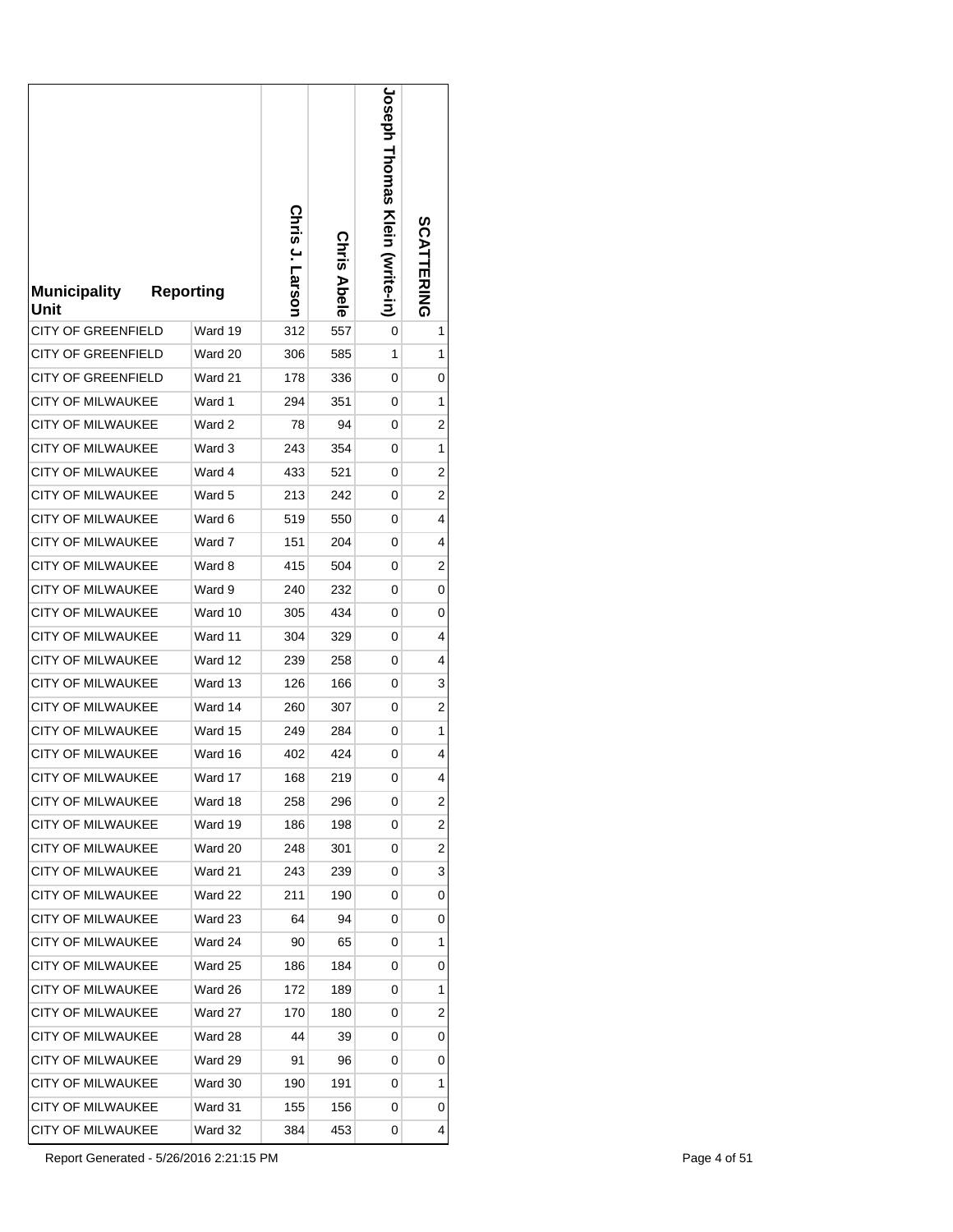| <b>Municipality</b><br>Unit | <b>Reporting</b> | Chris J. Larson | <b>Chris Abele</b> | <b>Joseph Homas Klein (write-in)</b> | <b>SCATTERING</b> |
|-----------------------------|------------------|-----------------|--------------------|--------------------------------------|-------------------|
| <b>CITY OF MILWAUKEE</b>    | Ward 33          | 575             | 834                | 0                                    | 8                 |
| CITY OF MILWAUKEE           | Ward 34          | 268             | 361                | 0                                    | 2                 |
| <b>CITY OF MILWAUKEE</b>    | Ward 35          | 177             | 328                | 0                                    | 1                 |
| <b>CITY OF MILWAUKEE</b>    | Ward 36          | 212             | 231                | 0                                    | 5                 |
| <b>CITY OF MILWAUKEE</b>    | Ward 37          | 156             | 167                | 0                                    | 0                 |
| <b>CITY OF MILWAUKEE</b>    | Ward 38          | 128             | 177                | 0                                    | 2                 |
| <b>CITY OF MILWAUKEE</b>    | Ward 39          | 192             | 235                | 0                                    | 2                 |
| <b>CITY OF MILWAUKEE</b>    | Ward 40          | 169             | 200                | 0                                    | 2                 |
| <b>CITY OF MILWAUKEE</b>    | Ward 41          | 167             | 196                | 0                                    | 1                 |
| CITY OF MILWAUKEE           | Ward 42          | 267             | 231                | 0                                    | 2                 |
| <b>CITY OF MILWAUKEE</b>    | Ward 43          | 162             | 148                | 0                                    | 3                 |
| <b>CITY OF MILWAUKEE</b>    | Ward 44          | 291             | 243                | 0                                    | 2                 |
| <b>CITY OF MILWAUKEE</b>    | Ward 45          | 256             | 250                | 1                                    | 2                 |
| <b>CITY OF MILWAUKEE</b>    | Ward 46          | 143             | 104                | 0                                    | 1                 |
| <b>CITY OF MILWAUKEE</b>    | Ward 47          | 251             | 269                | 0                                    | 3                 |
| <b>CITY OF MILWAUKEE</b>    | Ward 48          | 120             | 111                | 0                                    | 3                 |
| <b>CITY OF MILWAUKEE</b>    | Ward 49          | 164             | 173                | 0                                    | 2                 |
| <b>CITY OF MILWAUKEE</b>    | Ward 50          | 154             | 158                | 0                                    | 0                 |
| CITY OF MILWAUKEE           | Ward 51          | 152             | 139                | 0                                    | 1                 |
| <b>CITY OF MILWAUKEE</b>    | Ward 52          | 223             | 210                | 0                                    | 3                 |
| CITY OF MILWAUKEE           | Ward 53          | 79              | 86                 | 0                                    | 0                 |
| CITY OF MILWAUKEE           | Ward 54          | 143             | 131                | 0                                    | 1                 |
| CITY OF MILWAUKEE           | Ward 55          | 306             | 353                | 0                                    | 2                 |
| <b>CITY OF MILWAUKEE</b>    | Ward 56          | 231             | 200                | 0                                    | 1                 |
| <b>CITY OF MILWAUKEE</b>    | Ward 57          | 244             | 229                | 0                                    | 0                 |
| CITY OF MILWAUKEE           | Ward 58          | 165             | 163                | 0                                    | 3                 |
| CITY OF MILWAUKEE           | Ward 59          | 425             | 437                | 0                                    | 3                 |
| CITY OF MILWAUKEE           | Ward 60          | 250             | 252                | 0                                    | 1                 |
| <b>CITY OF MILWAUKEE</b>    | Ward 61          | 200             | 240                | 0                                    | 2                 |
| CITY OF MILWAUKEE           | Ward 62          | 164             | 145                | 0                                    | 4                 |
| CITY OF MILWAUKEE           | Ward 63          | 142             | 168                | 0                                    | 2                 |
| CITY OF MILWAUKEE           | Ward 64          | 389             | 383                | 0                                    | 2                 |
| CITY OF MILWAUKEE           | Ward 65          | 349             | 297                | 0                                    | 1                 |
| CITY OF MILWAUKEE           | Ward 66          | 175             | 185                | 0                                    | 2                 |
| CITY OF MILWAUKEE           | Ward 67          | 186             | 141                | 0                                    | 0                 |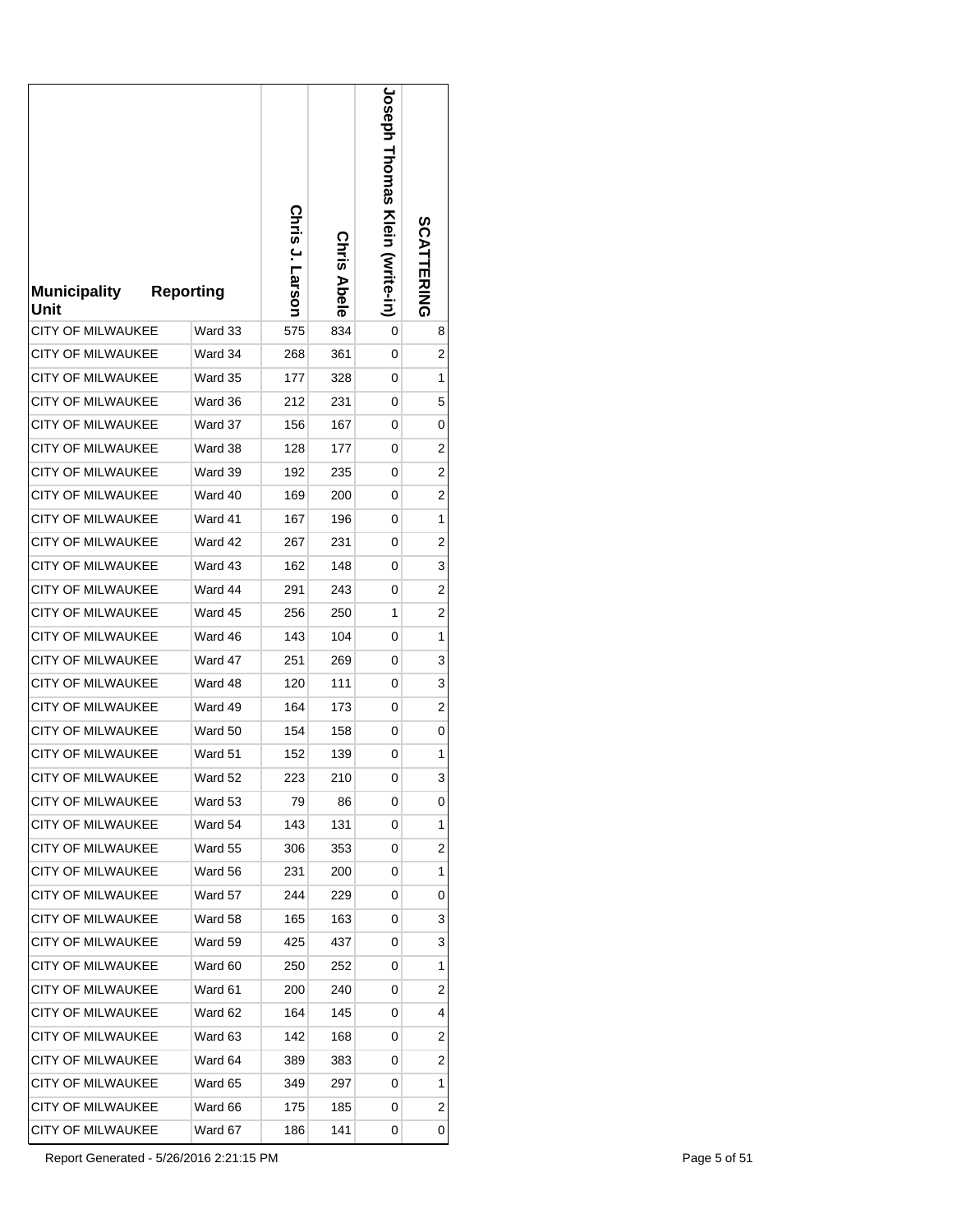| <b>Municipality</b><br>Unit | <b>Reporting</b> | Chris J. Larson | <b>Chris Abele</b> | <b>Joseph Homas Klein (write-in)</b> | <b>SCATTERING</b> |
|-----------------------------|------------------|-----------------|--------------------|--------------------------------------|-------------------|
| <b>CITY OF MILWAUKEE</b>    | Ward 68          | 319             | 269                | 0                                    | 2                 |
| CITY OF MILWAUKEE           | Ward 69          | 220             | 227                | 0                                    | 1                 |
| <b>CITY OF MILWAUKEE</b>    | Ward 70          | 376             | 319                | 0                                    | 1                 |
| <b>CITY OF MILWAUKEE</b>    | Ward 71          | 201             | 181                | 0                                    | 3                 |
| <b>CITY OF MILWAUKEE</b>    | Ward 72          | 316             | 234                | 0                                    | 2                 |
| <b>CITY OF MILWAUKEE</b>    | Ward 73          | 331             | 290                | 0                                    | 0                 |
| <b>CITY OF MILWAUKEE</b>    | Ward 74          | 226             | 196                | 0                                    | 1                 |
| <b>CITY OF MILWAUKEE</b>    | Ward 75          | 196             | 247                | 0                                    | 5                 |
| <b>CITY OF MILWAUKEE</b>    | Ward 76          | 219             | 206                | 0                                    | 5                 |
| CITY OF MILWAUKEE           | Ward 77          | 154             | 191                | 0                                    | 2                 |
| <b>CITY OF MILWAUKEE</b>    | Ward 78          | 319             | 335                | 0                                    | 2                 |
| <b>CITY OF MILWAUKEE</b>    | Ward 79          | 269             | 371                | 0                                    | 0                 |
| <b>CITY OF MILWAUKEE</b>    | Ward 80          | 354             | 564                | 0                                    | 3                 |
| <b>CITY OF MILWAUKEE</b>    | Ward 81          | 150             | 260                | 0                                    | 2                 |
| <b>CITY OF MILWAUKEE</b>    | Ward 82          | 222             | 344                | 0                                    | 2                 |
| <b>CITY OF MILWAUKEE</b>    | Ward 83          | 235             | 448                | 0                                    | 1                 |
| <b>CITY OF MILWAUKEE</b>    | Ward 84          | 214             | 266                | 0                                    | 3                 |
| <b>CITY OF MILWAUKEE</b>    | Ward 85          | 269             | 398                | 0                                    | 3                 |
| CITY OF MILWAUKEE           | Ward 86          | 267             | 373                | 0                                    | 5                 |
| <b>CITY OF MILWAUKEE</b>    | Ward 87          | 174             | 212                | 0                                    | 1                 |
| CITY OF MILWAUKEE           | Ward 88          | 222             | 261                | 0                                    | 0                 |
| CITY OF MILWAUKEE           | Ward 89          | 276             | 346                | 0                                    | 4                 |
| CITY OF MILWAUKEE           | Ward 90          | 295             | 312                | 0                                    | 2                 |
| CITY OF MILWAUKEE           | Ward 91          | 365             | 413                | 0                                    | 7                 |
| <b>CITY OF MILWAUKEE</b>    | Ward 92          | 397             | 435                | 0                                    | 6                 |
| CITY OF MILWAUKEE           | Ward 93          | 200             | 259                | 0                                    | 0                 |
| CITY OF MILWAUKEE           | Ward 94          | 114             | 94                 | 0                                    | 2                 |
| CITY OF MILWAUKEE           | Ward 95          | 163             | 131                | 0                                    | 0                 |
| CITY OF MILWAUKEE           | Ward 96          | 346             | 259                | 0                                    | 6                 |
| CITY OF MILWAUKEE           | Ward 97          | 265             | 295                | 0                                    | 1                 |
| CITY OF MILWAUKEE           | Ward 98          | 223             | 184                | 0                                    | 2                 |
| CITY OF MILWAUKEE           | Ward 99          | 400             | 315                | 0                                    | 1                 |
| CITY OF MILWAUKEE           | Ward 100         | 257             | 202                | 0                                    | 1                 |
| CITY OF MILWAUKEE           | Ward 101         | 342             | 288                | 0                                    | 3                 |
| CITY OF MILWAUKEE           | Ward 102         | 360             | 323                | 0                                    | 7                 |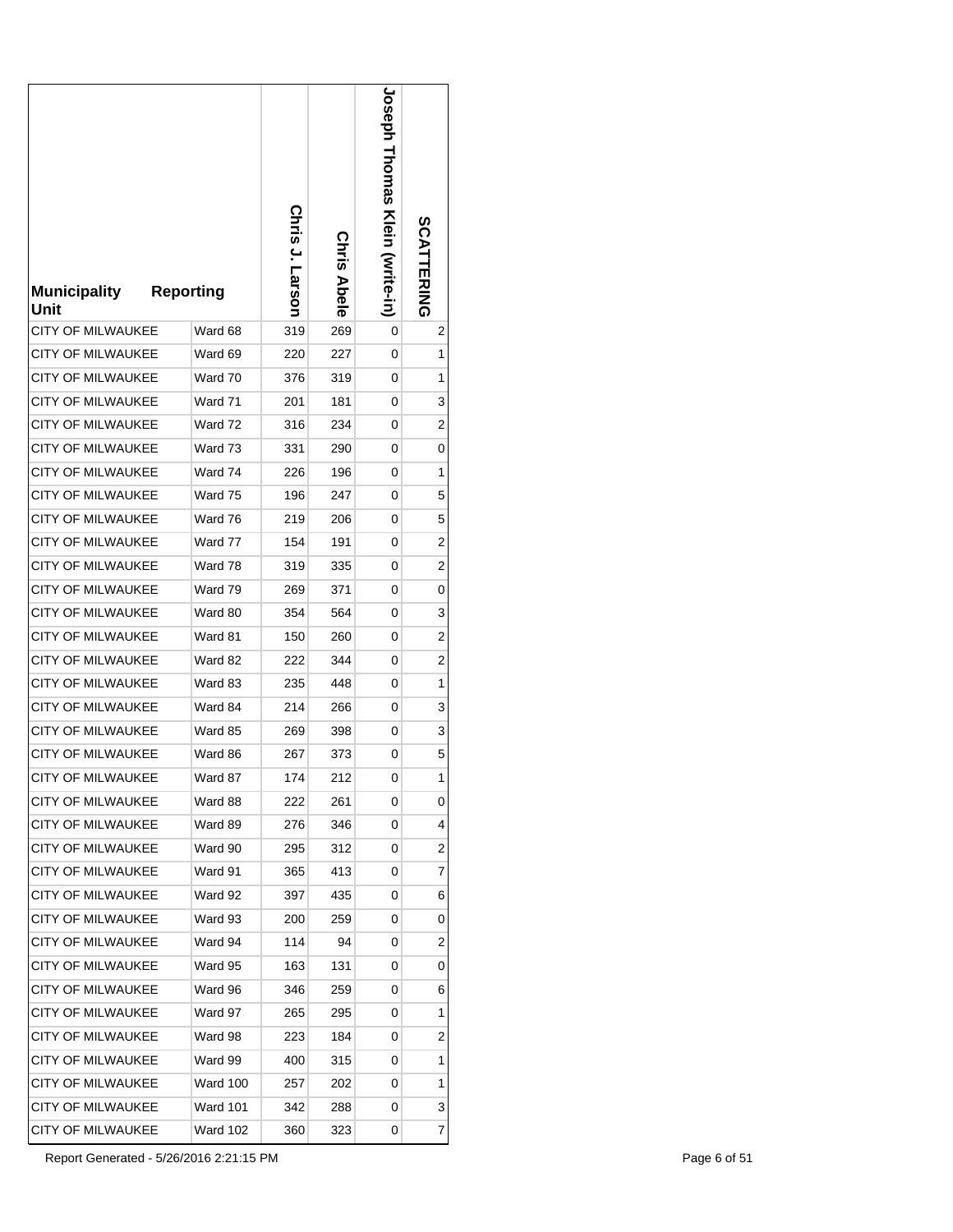| <b>Municipality</b><br>Unit | <b>Reporting</b> | Chris J. Larson | <b>Chris Abele</b> | <b>Joseph Homas Klein (write-in)</b> | <b>SCATTERING</b> |
|-----------------------------|------------------|-----------------|--------------------|--------------------------------------|-------------------|
| <b>CITY OF MILWAUKEE</b>    | <b>Ward 103</b>  | 404             | 358                | 0                                    | 5                 |
| <b>CITY OF MILWAUKEE</b>    | <b>Ward 104</b>  | 307             | 316                | 0                                    | 3                 |
| <b>CITY OF MILWAUKEE</b>    | <b>Ward 105</b>  | 121             | 119                | 0                                    | 1                 |
| <b>CITY OF MILWAUKEE</b>    | Ward 106         | 95              | 133                | 0                                    | 0                 |
| <b>CITY OF MILWAUKEE</b>    | <b>Ward 107</b>  | 173             | 177                | 0                                    | 0                 |
| <b>CITY OF MILWAUKEE</b>    | <b>Ward 108</b>  | 190             | 216                | 0                                    | 1                 |
| <b>CITY OF MILWAUKEE</b>    | Ward 109         | 193             | 207                | 0                                    | 3                 |
| <b>CITY OF MILWAUKEE</b>    | <b>Ward 110</b>  | 103             | 108                | 0                                    | 2                 |
| <b>CITY OF MILWAUKEE</b>    | <b>Ward 111</b>  | 124             | 140                | 0                                    | 2                 |
| CITY OF MILWAUKEE           | <b>Ward 112</b>  | 164             | 168                | 0                                    | 6                 |
| <b>CITY OF MILWAUKEE</b>    | <b>Ward 113</b>  | 161             | 161                | 0                                    | 1                 |
| <b>CITY OF MILWAUKEE</b>    | Ward 114         | 142             | 179                | 0                                    | 0                 |
| <b>CITY OF MILWAUKEE</b>    | <b>Ward 115</b>  | 262             | 259                | 0                                    | 4                 |
| <b>CITY OF MILWAUKEE</b>    | <b>Ward 116</b>  | 119             | 116                | 0                                    | 3                 |
| <b>CITY OF MILWAUKEE</b>    | <b>Ward 117</b>  | 137             | 146                | 0                                    | 2                 |
| <b>CITY OF MILWAUKEE</b>    | <b>Ward 118</b>  | 174             | 175                | 0                                    | 1                 |
| <b>CITY OF MILWAUKEE</b>    | <b>Ward 119</b>  | 187             | 169                | 0                                    | 3                 |
| <b>CITY OF MILWAUKEE</b>    | <b>Ward 120</b>  | 155             | 143                | 0                                    | 4                 |
| CITY OF MILWAUKEE           | <b>Ward 121</b>  | 189             | 160                | 0                                    | 1                 |
| <b>CITY OF MILWAUKEE</b>    | Ward 122         | 206             | 180                | 0                                    | 0                 |
| CITY OF MILWAUKEE           | Ward 123         | 372             | 196                | 0                                    | 2                 |
| CITY OF MILWAUKEE           | <b>Ward 124</b>  | 201             | 121                | 0                                    | 3                 |
| CITY OF MILWAUKEE           | <b>Ward 125</b>  | 640             | 246                | 0                                    | 6                 |
| <b>CITY OF MILWAUKEE</b>    | Ward 126         | 430             | 209                | 0                                    | 4                 |
| <b>CITY OF MILWAUKEE</b>    | <b>Ward 127</b>  | 504             | 279                | 1                                    | 4                 |
| CITY OF MILWAUKEE           | <b>Ward 128</b>  | 556             | 259                | 0                                    | 7                 |
| CITY OF MILWAUKEE           | <b>Ward 129</b>  | 376             | 215                | 0                                    | 2                 |
| CITY OF MILWAUKEE           | <b>Ward 130</b>  | 305             | 198                | 0                                    | 2                 |
| <b>CITY OF MILWAUKEE</b>    | <b>Ward 131</b>  | 371             | 421                | 0                                    | 1                 |
| CITY OF MILWAUKEE           | <b>Ward 132</b>  | 530             | 640                | 0                                    | 1                 |
| CITY OF MILWAUKEE           | Ward 133         | 344             | 212                | 0                                    | 9                 |
| CITY OF MILWAUKEE           | Ward 134         | 342             | 209                | 0                                    | 2                 |
| CITY OF MILWAUKEE           | Ward 135         | 358             | 284                | 0                                    | 5                 |
| CITY OF MILWAUKEE           | Ward 136         | 385             | 222                | 1                                    | 7                 |
| CITY OF MILWAUKEE           | Ward 137         | 283             | 167                | 0                                    | 1                 |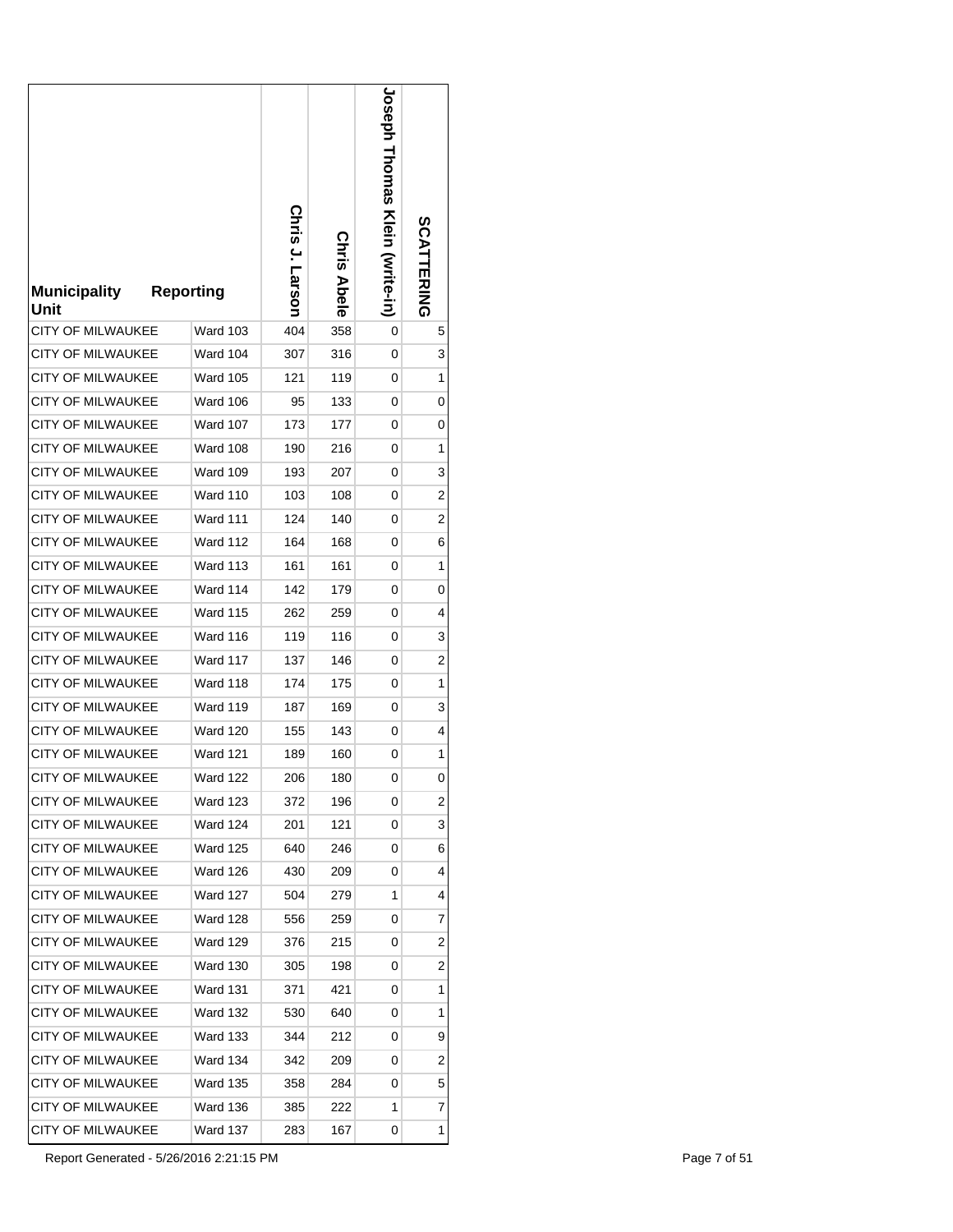| <b>Municipality</b><br>Unit | <b>Reporting</b> | Chris J. Larson | Chris Abele | <b>Joseph Homas Kein (write-in)</b> | <b>SCATTERING</b> |
|-----------------------------|------------------|-----------------|-------------|-------------------------------------|-------------------|
| <b>CITY OF MILWAUKEE</b>    | <b>Ward 138</b>  | 1,155           | 355         | 0                                   | 12                |
| CITY OF MILWAUKEE           | <b>Ward 139</b>  | 610             | 267         | 0                                   | 12                |
| <b>CITY OF MILWAUKEE</b>    | <b>Ward 140</b>  | 140             | 110         | 0                                   | 0                 |
| <b>CITY OF MILWAUKEE</b>    | Ward 141         | 165             | 179         | 0                                   | 3                 |
| <b>CITY OF MILWAUKEE</b>    | Ward 142         | 181             | 184         | 0                                   | 2                 |
| <b>CITY OF MILWAUKEE</b>    | <b>Ward 143</b>  | 138             | 144         | 0                                   | 2                 |
| <b>CITY OF MILWAUKEE</b>    | Ward 144         | 111             | 126         | 0                                   | 1                 |
| <b>CITY OF MILWAUKEE</b>    | <b>Ward 145</b>  | 77              | 63          | 0                                   | 0                 |
| <b>CITY OF MILWAUKEE</b>    | Ward 146         | 69              | 57          | 0                                   | 1                 |
| CITY OF MILWAUKEE           | <b>Ward 147</b>  | 202             | 206         | 0                                   | 5                 |
| <b>CITY OF MILWAUKEE</b>    | Ward 148         | 170             | 176         | 0                                   | 0                 |
| <b>CITY OF MILWAUKEE</b>    | <b>Ward 149</b>  | 187             | 191         | 0                                   | 1                 |
| <b>CITY OF MILWAUKEE</b>    | <b>Ward 150</b>  | 150             | 148         | 0                                   | 1                 |
| <b>CITY OF MILWAUKEE</b>    | <b>Ward 151</b>  | 134             | 110         | 0                                   | 3                 |
| <b>CITY OF MILWAUKEE</b>    | <b>Ward 152</b>  | 86              | 88          | 0                                   | 0                 |
| <b>CITY OF MILWAUKEE</b>    | <b>Ward 153</b>  | 203             | 205         | 0                                   | 2                 |
| <b>CITY OF MILWAUKEE</b>    | <b>Ward 154</b>  | 140             | 153         | 0                                   | 3                 |
| <b>CITY OF MILWAUKEE</b>    | <b>Ward 155</b>  | 92              | 95          | 0                                   | 0                 |
| CITY OF MILWAUKEE           | <b>Ward 156</b>  | 205             | 171         | 0                                   | 2                 |
| <b>CITY OF MILWAUKEE</b>    | Ward 157         | 150             | 145         | 0                                   | 1                 |
| CITY OF MILWAUKEE           | <b>Ward 158</b>  | 155             | 126         | 0                                   | 1                 |
| CITY OF MILWAUKEE           | <b>Ward 159</b>  | 132             | 122         | 0                                   | 0                 |
| CITY OF MILWAUKEE           | Ward 160         | 167             | 147         | 0                                   | 0                 |
| CITY OF MILWAUKEE           | <b>Ward 161</b>  | 60              | 43          | 0                                   | 0                 |
| <b>CITY OF MILWAUKEE</b>    | <b>Ward 162</b>  | 79              | 90          | 0                                   | 1                 |
| CITY OF MILWAUKEE           | <b>Ward 163</b>  | 177             | 163         | 0                                   | 5                 |
| CITY OF MILWAUKEE           | Ward 164         | 267             | 240         | 0                                   | 2                 |
| CITY OF MILWAUKEE           | <b>Ward 165</b>  | 195             | 198         | 0                                   | 4                 |
| CITY OF MILWAUKEE           | Ward 166         | 107             | 88          | 0                                   | 1                 |
| <b>CITY OF MILWAUKEE</b>    | <b>Ward 167</b>  | 337             | 252         | 0                                   | 3                 |
| CITY OF MILWAUKEE           | <b>Ward 168</b>  | 617             | 464         | 0                                   | 4                 |
| CITY OF MILWAUKEE           | Ward 169         | 132             | 102         | 0                                   | 1                 |
| CITY OF MILWAUKEE           | <b>Ward 170</b>  | 100             | 66          | 0                                   | 1                 |
| CITY OF MILWAUKEE           | <b>Ward 171</b>  | 45              | 23          | 0                                   | 0                 |
| CITY OF MILWAUKEE           | <b>Ward 172</b>  | 122             | 113         | 0                                   | 0                 |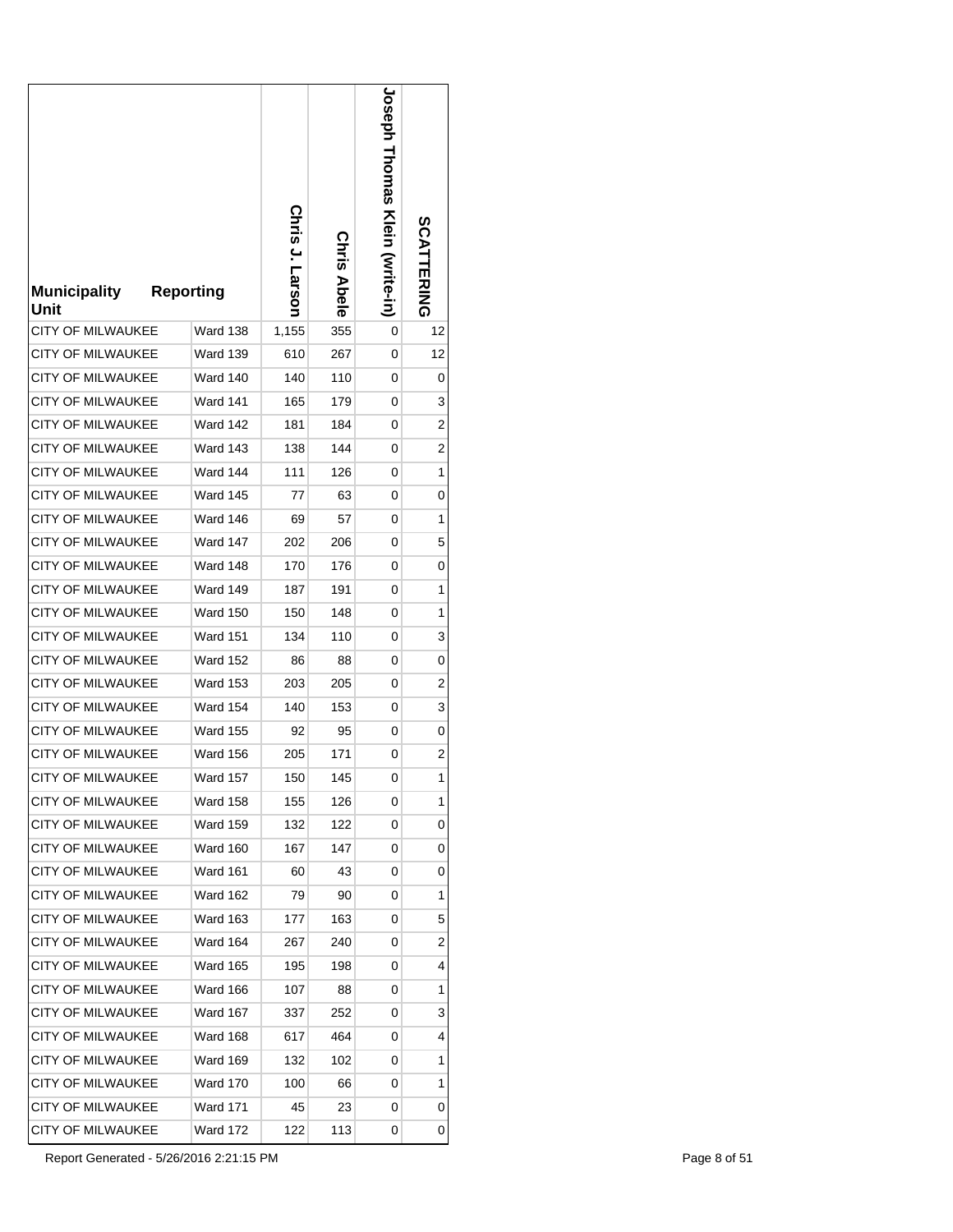| <b>Municipality</b><br>Unit | <b>Reporting</b> | Chris J. Larson | <b>Chris Abele</b> | <b>Joseph Homas Klein (write-in)</b> | <b>SCATTERING</b> |
|-----------------------------|------------------|-----------------|--------------------|--------------------------------------|-------------------|
| <b>CITY OF MILWAUKEE</b>    | <b>Ward 173</b>  | 180             | 158                | 0                                    | 5                 |
| <b>CITY OF MILWAUKEE</b>    | <b>Ward 174</b>  | 278             | 207                | 0                                    | 1                 |
| <b>CITY OF MILWAUKEE</b>    | <b>Ward 175</b>  | 180             | 176                | 0                                    | 1                 |
| <b>CITY OF MILWAUKEE</b>    | <b>Ward 176</b>  | 182             | 231                | 0                                    | 4                 |
| <b>CITY OF MILWAUKEE</b>    | <b>Ward 177</b>  | 567             | 520                | 0                                    | 12                |
| <b>CITY OF MILWAUKEE</b>    | <b>Ward 178</b>  | 468             | 385                | 0                                    | 4                 |
| <b>CITY OF MILWAUKEE</b>    | <b>Ward 179</b>  | 583             | 389                | 0                                    | 5                 |
| <b>CITY OF MILWAUKEE</b>    | <b>Ward 180</b>  | 325             | 321                | 0                                    | 2                 |
| <b>CITY OF MILWAUKEE</b>    | <b>Ward 181</b>  | 480             | 555                | 0                                    | 1                 |
| CITY OF MILWAUKEE           | Ward 182         | 482             | 402                | 0                                    | 8                 |
| <b>CITY OF MILWAUKEE</b>    | <b>Ward 183</b>  | 546             | 469                | 0                                    | 6                 |
| <b>CITY OF MILWAUKEE</b>    | Ward 184         | 403             | 480                | 0                                    | 5                 |
| <b>CITY OF MILWAUKEE</b>    | <b>Ward 185</b>  | 525             | 528                | 0                                    | 4                 |
| <b>CITY OF MILWAUKEE</b>    | <b>Ward 186</b>  | 413             | 637                | 0                                    | 4                 |
| <b>CITY OF MILWAUKEE</b>    | <b>Ward 187</b>  | 111             | 93                 | 0                                    | 4                 |
| <b>CITY OF MILWAUKEE</b>    | <b>Ward 188</b>  | 88              | 111                | 0                                    | 0                 |
| <b>CITY OF MILWAUKEE</b>    | <b>Ward 189</b>  | 137             | 178                | 0                                    | 0                 |
| <b>CITY OF MILWAUKEE</b>    | <b>Ward 190</b>  | 209             | 218                | 0                                    | 4                 |
| CITY OF MILWAUKEE           | Ward 191         | 126             | 135                | 0                                    | 1                 |
| <b>CITY OF MILWAUKEE</b>    | Ward 192         | 137             | 149                | 0                                    | $\overline{2}$    |
| CITY OF MILWAUKEE           | <b>Ward 193</b>  | 153             | 133                | 0                                    | 3                 |
| <b>CITY OF MILWAUKEE</b>    | <b>Ward 194</b>  | 157             | 123                | 0                                    | 8                 |
| CITY OF MILWAUKEE           | <b>Ward 195</b>  | 137             | 97                 | 0                                    | 0                 |
| CITY OF MILWAUKEE           | Ward 196         | 178             | 178                | 0                                    | 1                 |
| CITY OF MILWAUKEE           | <b>Ward 197</b>  | 97              | 88                 | 0                                    | 1                 |
| CITY OF MILWAUKEE           | Ward 198         | 209             | 173                | 0                                    | 3                 |
| <b>CITY OF MILWAUKEE</b>    | Ward 199         | 171             | 185                | 0                                    | 1                 |
| CITY OF MILWAUKEE           | <b>Ward 200</b>  | 127             | 102                | 0                                    | 0                 |
| CITY OF MILWAUKEE           | <b>Ward 201</b>  | 115             | 99                 | 0                                    | 3                 |
| CITY OF MILWAUKEE           | <b>Ward 202</b>  | 276             | 202                | 0                                    | 5                 |
| CITY OF MILWAUKEE           | <b>Ward 203</b>  | 381             | 335                | 0                                    | 0                 |
| CITY OF MILWAUKEE           | <b>Ward 204</b>  | 330             | 254                | 0                                    | 1                 |
| CITY OF MILWAUKEE           | Ward 205         | 279             | 301                | 0                                    | 1                 |
| CITY OF MILWAUKEE           | Ward 206         | 229             | 256                | 0                                    | 3                 |
| CITY OF MILWAUKEE           | Ward 207         | 230             | 287                | 0                                    | 1                 |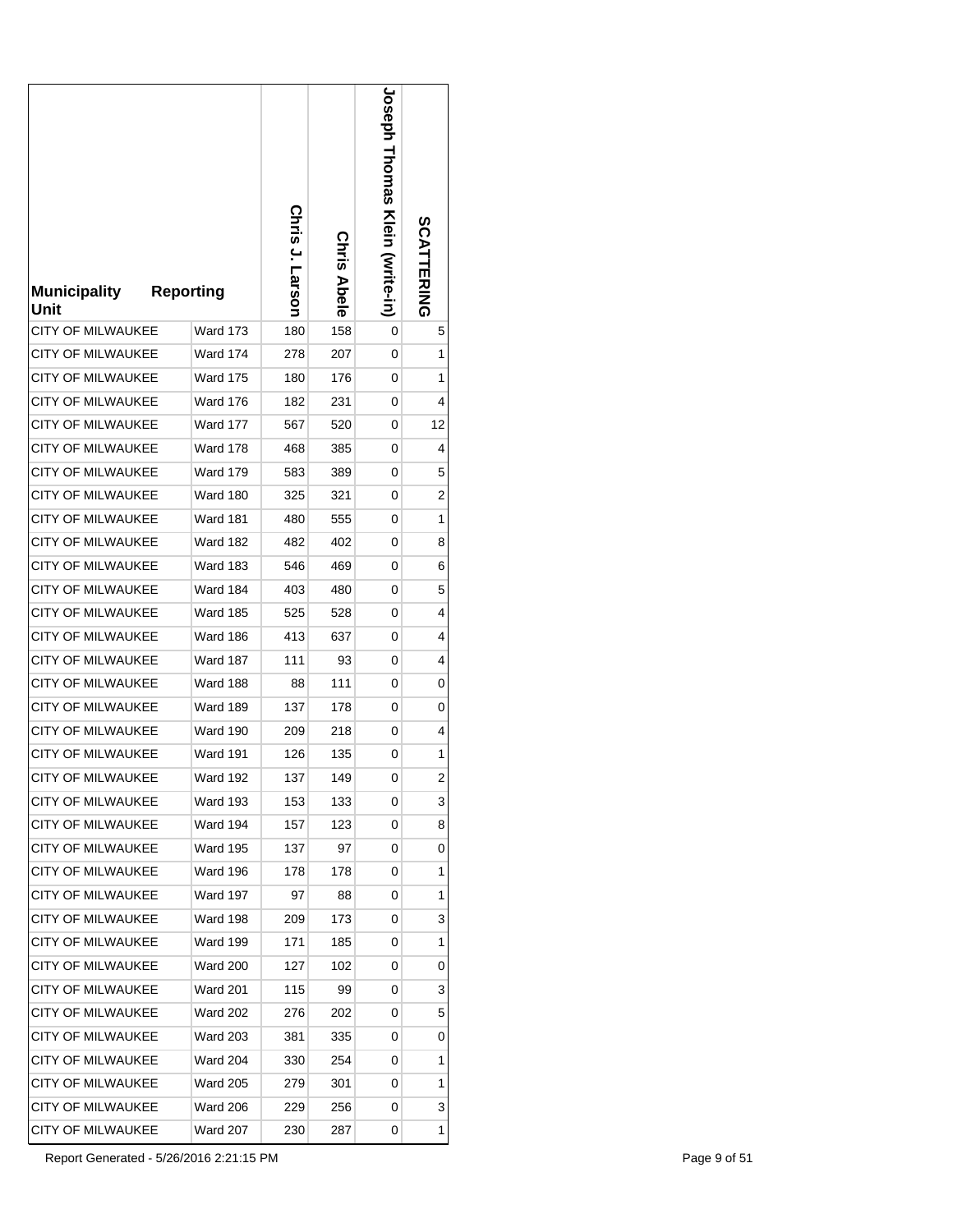| <b>Municipality</b><br>Unit | <b>Reporting</b> | Chris J. Larson | <b>Chris Abele</b> | <b>Joseph Homas Kein (write-in)</b> | <b>SCATTERING</b> |
|-----------------------------|------------------|-----------------|--------------------|-------------------------------------|-------------------|
| <b>CITY OF MILWAUKEE</b>    | <b>Ward 208</b>  | 234             | 314                | 0                                   | 1                 |
| <b>CITY OF MILWAUKEE</b>    | <b>Ward 209</b>  | 205             | 327                | 0                                   | 1                 |
| <b>CITY OF MILWAUKEE</b>    | <b>Ward 210</b>  | 166             | 298                | 0                                   | 0                 |
| <b>CITY OF MILWAUKEE</b>    | Ward 211         | 175             | 290                | 0                                   | 0                 |
| <b>CITY OF MILWAUKEE</b>    | <b>Ward 212</b>  | 186             | 330                | 0                                   | 4                 |
| <b>CITY OF MILWAUKEE</b>    | <b>Ward 213</b>  | 226             | 339                | 0                                   | 3                 |
| <b>CITY OF MILWAUKEE</b>    | <b>Ward 214</b>  | 106             | 122                | 0                                   | 2                 |
| <b>CITY OF MILWAUKEE</b>    | <b>Ward 215</b>  | 84              | 78                 | 0                                   | 1                 |
| <b>CITY OF MILWAUKEE</b>    | <b>Ward 216</b>  | 97              | 70                 | 0                                   | 0                 |
| CITY OF MILWAUKEE           | <b>Ward 217</b>  | 178             | 164                | 0                                   | 0                 |
| <b>CITY OF MILWAUKEE</b>    | <b>Ward 218</b>  | 220             | 180                | 0                                   | 4                 |
| <b>CITY OF MILWAUKEE</b>    | <b>Ward 219</b>  | 143             | 127                | 0                                   | 1                 |
| <b>CITY OF MILWAUKEE</b>    | <b>Ward 220</b>  | 182             | 152                | 0                                   | 0                 |
| <b>CITY OF MILWAUKEE</b>    | <b>Ward 221</b>  | 279             | 294                | 0                                   | 3                 |
| <b>CITY OF MILWAUKEE</b>    | <b>Ward 222</b>  | 151             | 129                | 0                                   | 0                 |
| <b>CITY OF MILWAUKEE</b>    | <b>Ward 223</b>  | 176             | 159                | 0                                   | 2                 |
| <b>CITY OF MILWAUKEE</b>    | <b>Ward 224</b>  | 119             | 91                 | 0                                   | 5                 |
| <b>CITY OF MILWAUKEE</b>    | <b>Ward 225</b>  | 99              | 101                | 0                                   | 1                 |
| CITY OF MILWAUKEE           | <b>Ward 226</b>  | 71              | 44                 | 0                                   | 0                 |
| <b>CITY OF MILWAUKEE</b>    | Ward 227         | 188             | 166                | 0                                   | 0                 |
| CITY OF MILWAUKEE           | Ward 228         | 78              | 87                 | 0                                   | 0                 |
| CITY OF MILWAUKEE           | <b>Ward 229</b>  | 49              | 80                 | 0                                   | 0                 |
| CITY OF MILWAUKEE           | <b>Ward 230</b>  | 133             | 147                | 0                                   | 0                 |
| CITY OF MILWAUKEE           | <b>Ward 231</b>  | 57              | 58                 | 0                                   | 0                 |
| CITY OF MILWAUKEE           | <b>Ward 232</b>  | 44              | 45                 | 0                                   | 0                 |
| CITY OF MILWAUKEE           | <b>Ward 233</b>  | 45              | 29                 | 0                                   | 1                 |
| CITY OF MILWAUKEE           | <b>Ward 234</b>  | 86              | 67                 | 0                                   | 0                 |
| CITY OF MILWAUKEE           | <b>Ward 235</b>  | 400             | 368                | 0                                   | 3                 |
| CITY OF MILWAUKEE           | <b>Ward 236</b>  | 130             | 90                 | 0                                   | 1                 |
| CITY OF MILWAUKEE           | <b>Ward 237</b>  | 150             | 110                | 0                                   | 4                 |
| CITY OF MILWAUKEE           | Ward 238         | 104             | 104                | 0                                   | 0                 |
| CITY OF MILWAUKEE           | <b>Ward 239</b>  | 87              | 107                | 0                                   | 0                 |
| CITY OF MILWAUKEE           | Ward 240         | 152             | 106                | 0                                   | 1                 |
| CITY OF MILWAUKEE           | Ward 241         | 382             | 266                | 0                                   | 3                 |
| CITY OF MILWAUKEE           | Ward 242         | 351             | 268                | 0                                   | 6                 |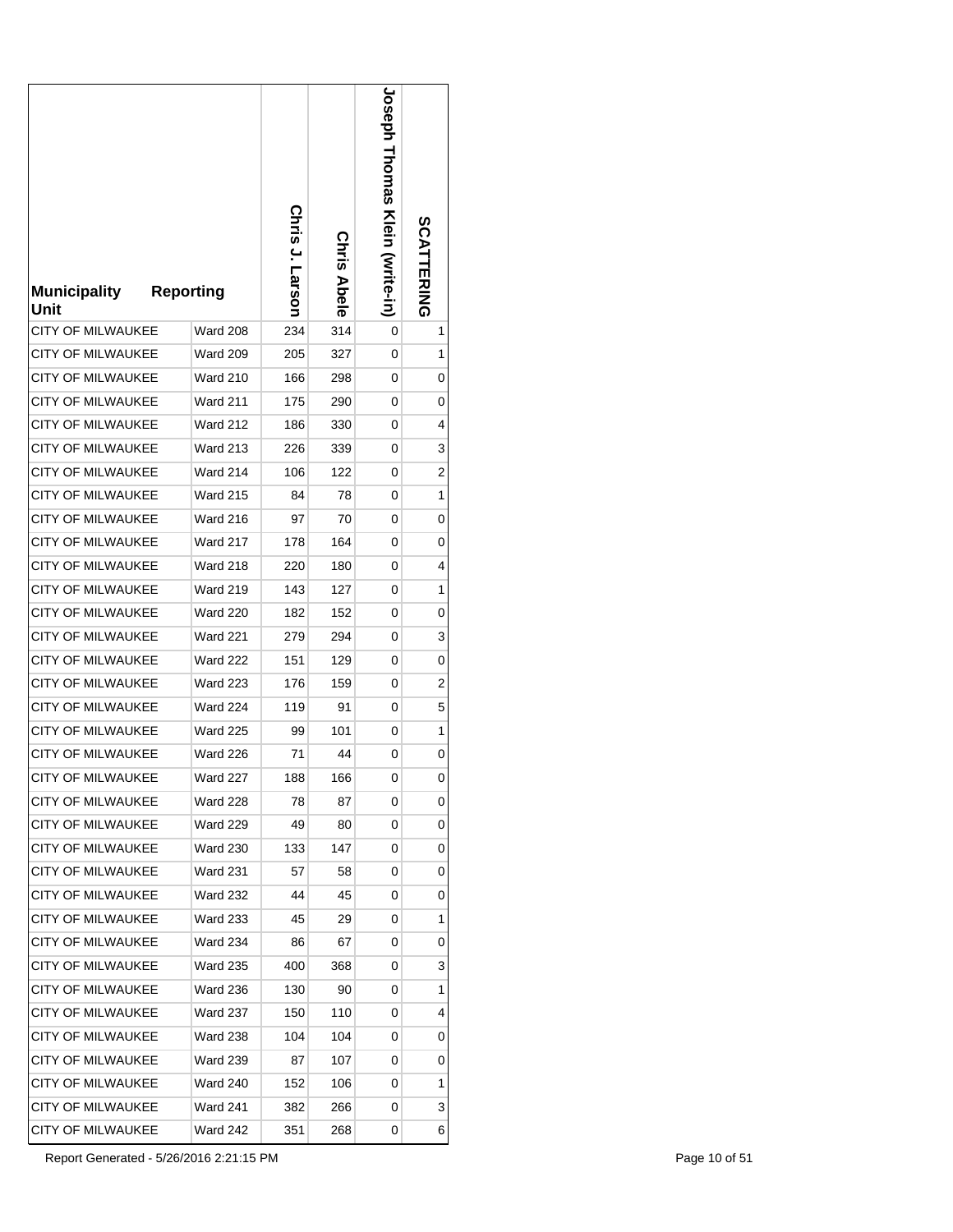| <b>Municipality</b><br>Unit | <b>Reporting</b> | Chris J. Larson | <b>Chris Abele</b> | <b>Joseph Homas Klein (write-in)</b> | <b>SCATTERING</b> |
|-----------------------------|------------------|-----------------|--------------------|--------------------------------------|-------------------|
| <b>CITY OF MILWAUKEE</b>    | <b>Ward 243</b>  | 479             | 362                | 0                                    | 1                 |
| <b>CITY OF MILWAUKEE</b>    | <b>Ward 244</b>  | 357             | 271                | 0                                    | 2                 |
| <b>CITY OF MILWAUKEE</b>    | <b>Ward 245</b>  | 325             | 197                | 0                                    | 3                 |
| <b>CITY OF MILWAUKEE</b>    | Ward 246         | 608             | 340                | 0                                    | 7                 |
| <b>CITY OF MILWAUKEE</b>    | <b>Ward 247</b>  | 296             | 169                | 0                                    | 0                 |
| CITY OF MILWAUKEE           | <b>Ward 248</b>  | 538             | 341                | 0                                    | 1                 |
| <b>CITY OF MILWAUKEE</b>    | <b>Ward 249</b>  | 111             | 77                 | 2                                    | 3                 |
| <b>CITY OF MILWAUKEE</b>    | <b>Ward 250</b>  | 76              | 75                 | 1                                    | 2                 |
| <b>CITY OF MILWAUKEE</b>    | <b>Ward 251</b>  | 54              | 42                 | 0                                    | 1                 |
| CITY OF MILWAUKEE           | <b>Ward 252</b>  | 95              | 121                | 0                                    | 0                 |
| <b>CITY OF MILWAUKEE</b>    | <b>Ward 253</b>  | 42              | 57                 | 0                                    | 1                 |
| <b>CITY OF MILWAUKEE</b>    | <b>Ward 254</b>  | 51              | 43                 | 0                                    | 1                 |
| <b>CITY OF MILWAUKEE</b>    | <b>Ward 255</b>  | 67              | 79                 | 0                                    | 0                 |
| <b>CITY OF MILWAUKEE</b>    | <b>Ward 256</b>  | 53              | 71                 | 0                                    | 2                 |
| <b>CITY OF MILWAUKEE</b>    | <b>Ward 257</b>  | 153             | 154                | 0                                    | 0                 |
| <b>CITY OF MILWAUKEE</b>    | <b>Ward 258</b>  | 206             | 209                | 0                                    | 0                 |
| <b>CITY OF MILWAUKEE</b>    | <b>Ward 259</b>  | 168             | 121                | 0                                    | 1                 |
| <b>CITY OF MILWAUKEE</b>    | <b>Ward 260</b>  | 121             | 117                | 0                                    | 0                 |
| CITY OF MILWAUKEE           | Ward 261         | 170             | 191                | 0                                    | 1                 |
| <b>CITY OF MILWAUKEE</b>    | <b>Ward 262</b>  | 307             | 413                | 1                                    | $\overline{2}$    |
| CITY OF MILWAUKEE           | <b>Ward 263</b>  | 155             | 193                | 0                                    | 3                 |
| CITY OF MILWAUKEE           | <b>Ward 264</b>  | 310             | 500                | 0                                    | 2                 |
| CITY OF MILWAUKEE           | <b>Ward 265</b>  | 191             | 247                | 0                                    | 1                 |
| <b>CITY OF MILWAUKEE</b>    | <b>Ward 266</b>  | 171             | 316                | 0                                    | 1                 |
| CITY OF MILWAUKEE           | <b>Ward 267</b>  | 185             | 238                | 0                                    | 2                 |
| CITY OF MILWAUKEE           | <b>Ward 268</b>  | 319             | 556                | 0                                    | 5                 |
| <b>CITY OF MILWAUKEE</b>    | <b>Ward 269</b>  | 210             | 364                | 0                                    | 2                 |
| <b>CITY OF MILWAUKEE</b>    | <b>Ward 270</b>  | 203             | 349                | 0                                    | 2                 |
| CITY OF MILWAUKEE           | Ward 271         | 377             | 555                | 0                                    | 2                 |
| CITY OF MILWAUKEE           | <b>Ward 272</b>  | 302             | 424                | 0                                    | 0                 |
| CITY OF MILWAUKEE           | Ward 273         | 150             | 271                | 0                                    | 1                 |
| CITY OF MILWAUKEE           | <b>Ward 274</b>  | 146             | 242                | 0                                    | 2                 |
| CITY OF MILWAUKEE           | Ward 275         | 329             | 497                | 0                                    | 1                 |
| CITY OF MILWAUKEE           | Ward 276         | 377             | 561                | 0                                    | 1                 |
| CITY OF MILWAUKEE           | Ward 277         | 289             | 514                | 0                                    | 0                 |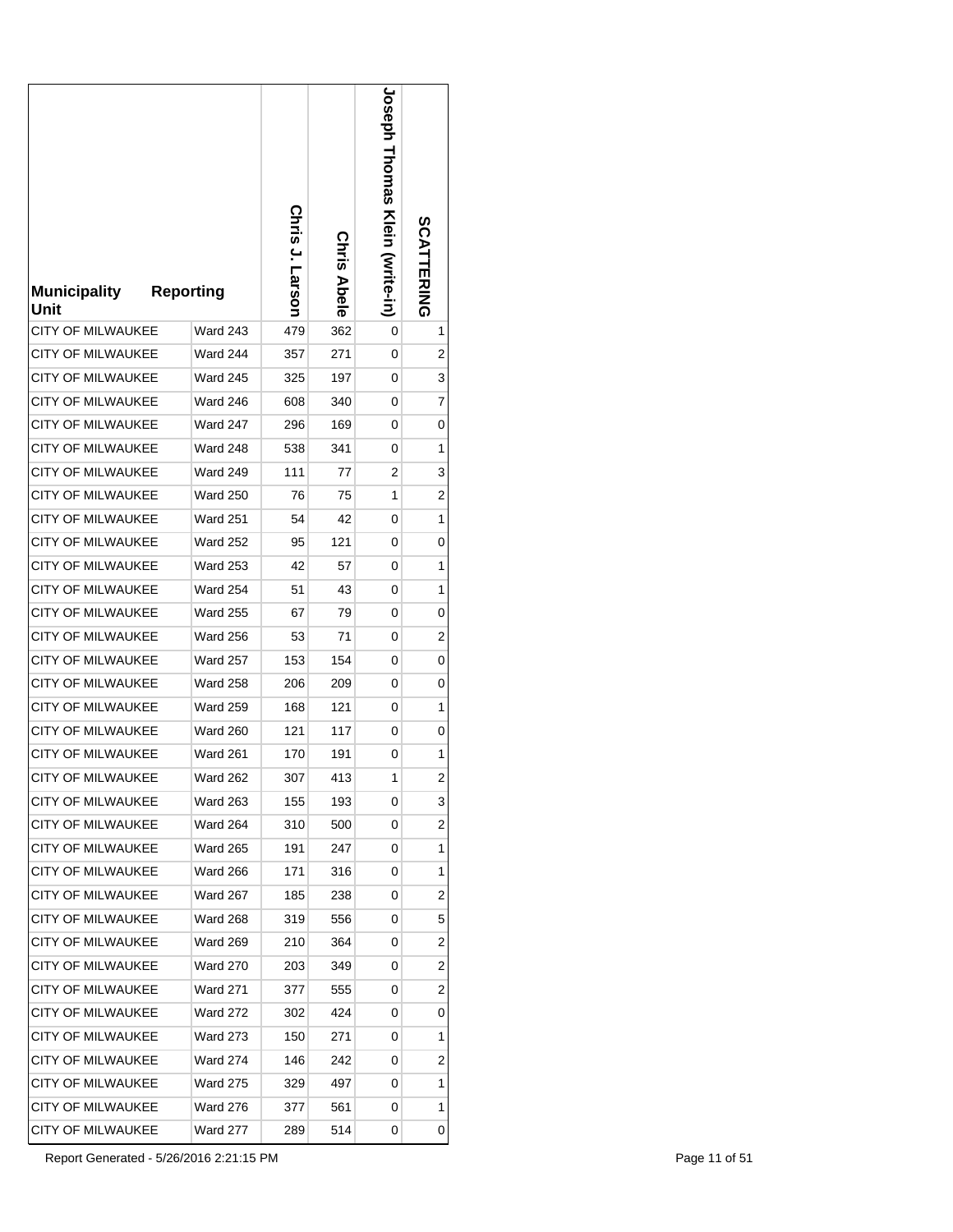| <b>Municipality</b><br>Unit | <b>Reporting</b> | Chris J. Larson | <b>Chris Abele</b> | <b>Joseph Hromas Klein (write-in)</b> | <b>SCATTERING</b> |
|-----------------------------|------------------|-----------------|--------------------|---------------------------------------|-------------------|
| <b>CITY OF MILWAUKEE</b>    | <b>Ward 278</b>  | 200             | 289                | 0                                     | 4                 |
| <b>CITY OF MILWAUKEE</b>    | <b>Ward 279</b>  | 286             | 407                | 0                                     | 2                 |
| <b>CITY OF MILWAUKEE</b>    | <b>Ward 280</b>  | 454             | 608                | 0                                     | 3                 |
| <b>CITY OF MILWAUKEE</b>    | <b>Ward 281</b>  | 218             | 292                | 0                                     | 2                 |
| <b>CITY OF MILWAUKEE</b>    | <b>Ward 282</b>  | 70              | 89                 | 0                                     | 1                 |
| <b>CITY OF MILWAUKEE</b>    | <b>Ward 283</b>  | 178             | 233                | 0                                     | 0                 |
| <b>CITY OF MILWAUKEE</b>    | <b>Ward 284</b>  | 215             | 210                | 0                                     | 0                 |
| <b>CITY OF MILWAUKEE</b>    | <b>Ward 285</b>  | 48              | 42                 | 0                                     | 0                 |
| <b>CITY OF MILWAUKEE</b>    | <b>Ward 286</b>  | 104             | 174                | 0                                     | 1                 |
| CITY OF MILWAUKEE           | <b>Ward 287</b>  | 127             | 186                | 0                                     | 1                 |
| <b>CITY OF MILWAUKEE</b>    | <b>Ward 288</b>  | 310             | 395                | 0                                     | 4                 |
| <b>CITY OF MILWAUKEE</b>    | <b>Ward 289</b>  | 182             | 198                | 0                                     | 2                 |
| <b>CITY OF MILWAUKEE</b>    | <b>Ward 290</b>  | 135             | 138                | 0                                     | 0                 |
| <b>CITY OF MILWAUKEE</b>    | <b>Ward 291</b>  | 143             | 152                | 0                                     | 2                 |
| <b>CITY OF MILWAUKEE</b>    | <b>Ward 292</b>  | 191             | 200                | 0                                     | 3                 |
| <b>CITY OF MILWAUKEE</b>    | <b>Ward 293</b>  | 275             | 279                | 0                                     | 3                 |
| <b>CITY OF MILWAUKEE</b>    | <b>Ward 294</b>  | 208             | 253                | 0                                     | 2                 |
| <b>CITY OF MILWAUKEE</b>    | <b>Ward 295</b>  | 273             | 247                | 0                                     | 1                 |
| <b>CITY OF MILWAUKEE</b>    | Ward 296         | 387             | 354                | 0                                     | 3                 |
| <b>CITY OF MILWAUKEE</b>    | Ward 297         | 408             | 249                | 0                                     | $\overline{2}$    |
| CITY OF MILWAUKEE           | Ward 298         | 316             | 206                | 0                                     | 1                 |
| CITY OF MILWAUKEE           | <b>Ward 299</b>  | 364             | 275                | 0                                     | 2                 |
| CITY OF MILWAUKEE           | <b>Ward 300</b>  | 583             | 376                | 0                                     | 4                 |
| <b>CITY OF MILWAUKEE</b>    | <b>Ward 301</b>  | 422             | 389                | 0                                     | 0                 |
| <b>CITY OF MILWAUKEE</b>    | <b>Ward 302</b>  | 236             | 262                | 0                                     | 1                 |
| <b>CITY OF MILWAUKEE</b>    | <b>Ward 303</b>  | 426             | 439                | 0                                     | 2                 |
| <b>CITY OF MILWAUKEE</b>    | Ward 304         | 281             | 331                | 0                                     | 1                 |
| CITY OF MILWAUKEE           | <b>Ward 305</b>  | 255             | 356                | 0                                     | 1                 |
| CITY OF MILWAUKEE           | <b>Ward 306</b>  | 202             | 275                | 0                                     | 0                 |
| CITY OF MILWAUKEE           | <b>Ward 307</b>  | 216             | 336                | 0                                     | 3                 |
| CITY OF MILWAUKEE           | Ward 308         | 171             | 200                | 0                                     | 1                 |
| CITY OF MILWAUKEE           | <b>Ward 309</b>  | 304             | 470                | 0                                     | 3                 |
| CITY OF MILWAUKEE           | Ward 310         | 68              | 115                | 0                                     | 0                 |
| CITY OF MILWAUKEE           | Ward 311         | 156             | 247                | 0                                     | 1                 |
| CITY OF MILWAUKEE           | Ward 312         | 247             | 400                | 0                                     | 2                 |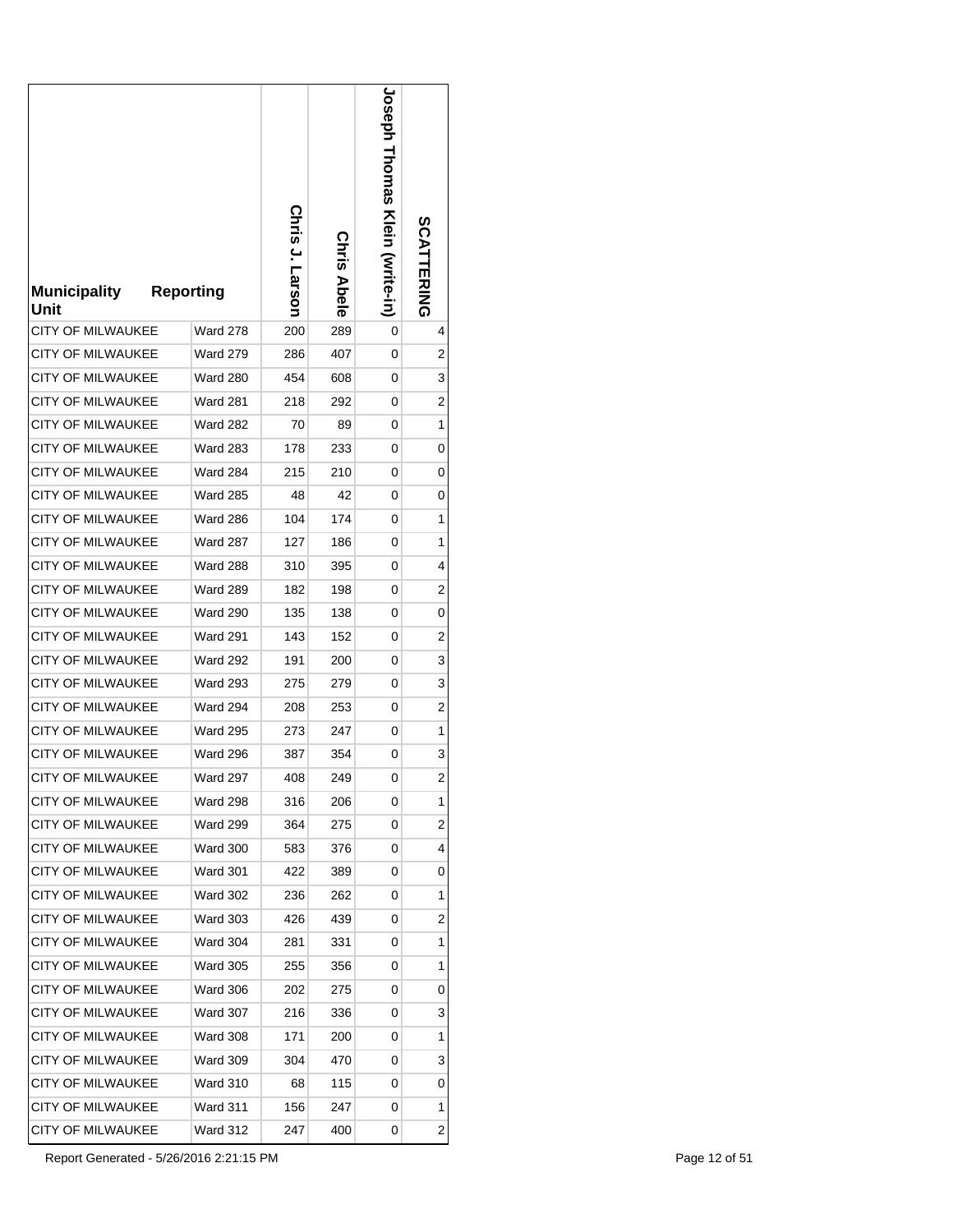| <b>Municipality</b><br>Unit       | <b>Reporting</b>      | Chris<br>J. Larson | <b>Chris Abele</b> | <b>Joseph Thomas Klein (write-in)</b> | <b>SCATTERING</b> |
|-----------------------------------|-----------------------|--------------------|--------------------|---------------------------------------|-------------------|
| <b>CITY OF MILWAUKEE</b>          | Ward 313              | 477                | 731                | 0                                     | 2                 |
| <b>CITY OF MILWAUKEE</b>          | Ward 314              | 208                | 293                | 0                                     | 0                 |
| <b>CITY OF MILWAUKEE</b>          | <b>Ward 315</b>       | 371                | 520                | 0                                     | 2                 |
| CITY OF MILWAUKEE                 | Ward 316              | 234                | 278                | 0                                     | 3                 |
| <b>CITY OF MILWAUKEE</b>          | <b>Ward 317</b>       | 298                | 313                | 0                                     | 0                 |
| <b>CITY OF MILWAUKEE</b>          | <b>Ward 320</b>       | 16                 | 3                  | 0                                     | 0                 |
| <b>CITY OF MILWAUKEE</b>          | <b>Ward 321</b>       | 38                 | 39                 | 0                                     | 0                 |
| <b>CITY OF MILWAUKEE</b>          | <b>Ward 322</b>       | 36                 | 34                 | 0                                     | 0                 |
| <b>CITY OF MILWAUKEE</b>          | <b>Ward 323</b>       | 50                 | 53                 | 0                                     | 0                 |
| <b>CITY OF MILWAUKEE</b>          | <b>Ward 324</b>       | 17                 | 23                 | 0                                     | 0                 |
| <b>CITY OF MILWAUKEE</b>          | <b>Ward 325</b>       | 147                | 89                 | 0                                     | 1                 |
| <b>CITY OF MILWAUKEE</b>          | <b>Ward 326</b>       | 2                  | 2                  | 0                                     | 0                 |
| <b>CITY OF MILWAUKEE</b>          | <b>Ward 327</b>       | 0                  | 0                  | 0                                     | 0                 |
| <b>CITY OF OAK CREEK</b>          | Wards 1-3             | 697                | 1,233              | 0                                     | 5                 |
| CITY OF OAK CREEK                 | Wards 4-6             | 602                | 957                | 0                                     | 5                 |
| CITY OF OAK CREEK                 | Wards 7-9             | 730                | 1,130              | 0                                     | 7                 |
| CITY OF OAK CREEK                 | Wards 10-<br>12       | 774                | 1,296              | 0                                     | 6                 |
| <b>CITY OF OAK CREEK</b>          | Wards 13-<br>15       | 699                | 1,393              | 0                                     | 6                 |
| <b>CITY OF OAK CREEK</b>          | Wards 16-<br>19       | 602                | 925                | 0                                     | 4                 |
| CITY OF ST. FRANCIS               | <b>Ward 1-4</b>       | 467                | 609                | 0                                     | 5                 |
| CITY OF ST. FRANCIS               | Ward 5-8              | 469                | 718                | 0                                     | 9                 |
| CITY OF ST. FRANCIS               | <b>Ward 9-12</b>      | 539                | 715                | 0                                     | 5                 |
| CITY OF SOUTH<br><b>MILWAUKEE</b> | Ward 1-4              | 785                | 998                | 0                                     | 7                 |
| CITY OF SOUTH<br><b>MILWAUKEE</b> | Ward 5-8              | 633                | 859                | 1                                     | 4                 |
| CITY OF SOUTH<br><b>MILWAUKEE</b> | Ward 9-12             | 781                | 1,164              | 0                                     | 2                 |
| CITY OF SOUTH<br><b>MILWAUKEE</b> | <b>Ward 13-</b><br>16 | 642                | 1,071              | 0                                     | 5                 |
| <b>CITY OF WAUWATOSA</b>          | Ward 1                | 366                | 549                | 0                                     | 3                 |
| CITY OF WAUWATOSA                 | Ward 2                | 383                | 466                | 0                                     | 1                 |
| CITY OF WAUWATOSA                 | Ward 3                | 353                | 559                | 0                                     | 5                 |
| CITY OF WAUWATOSA                 | Ward 4                | 486                | 799                | 0                                     | 3                 |
| CITY OF WAUWATOSA                 | Ward 5                | 263                | 338                | 0                                     | 3                 |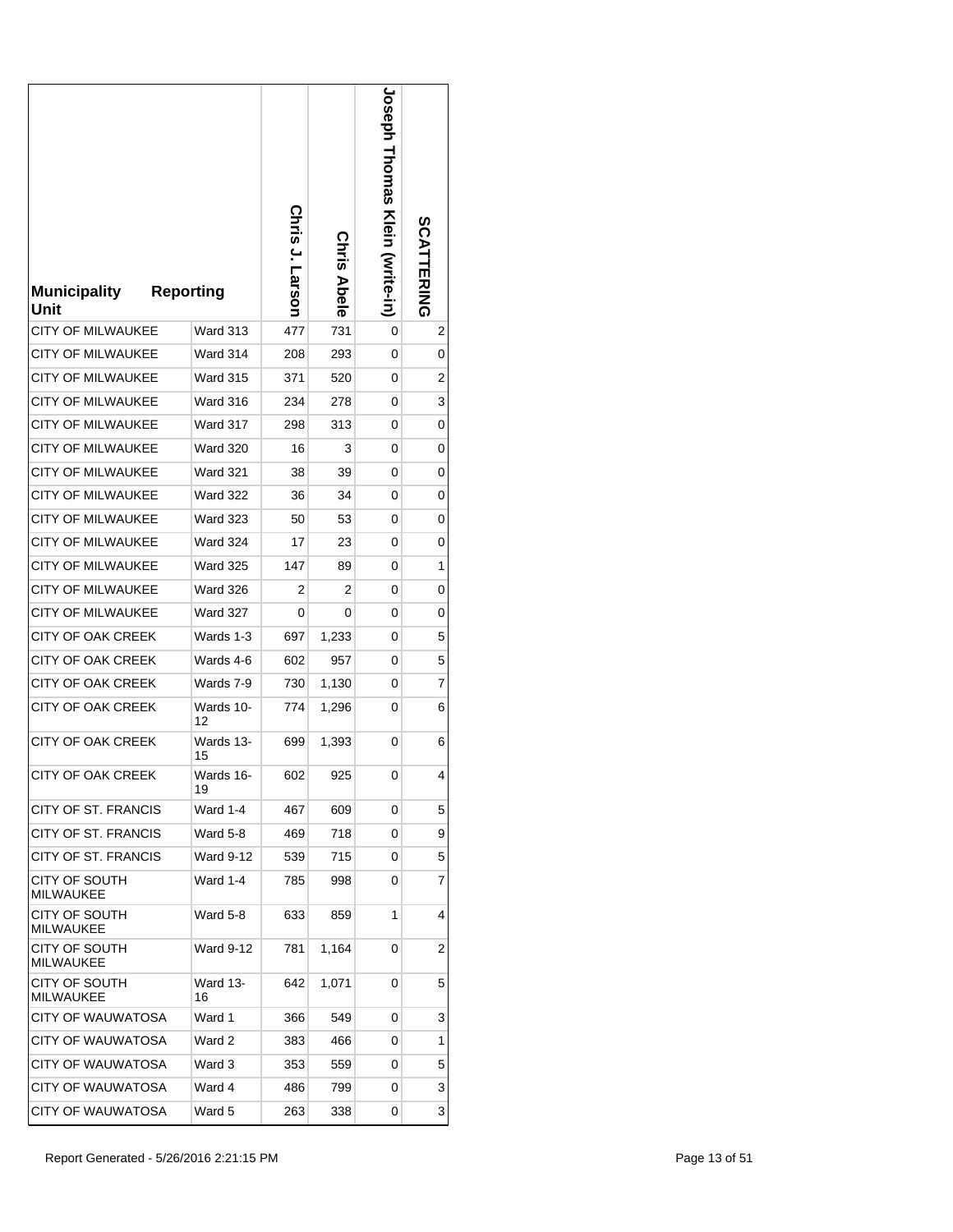| <b>Municipality</b><br>Unit              | <b>Reporting</b> | Chris J. Larson | Chris<br><b>Abele</b> | <b>Joseph Thomas</b><br><b>Klein (svrite-in)</b> | <b>SCATTERING</b> |
|------------------------------------------|------------------|-----------------|-----------------------|--------------------------------------------------|-------------------|
| CITY OF WAUWATOSA                        | Ward 6           | 249             | 341                   | 0                                                | 2                 |
| CITY OF WAUWATOSA                        | Ward 7           | 421             | 665                   | 0                                                | 5                 |
| CITY OF WAUWATOSA                        | Ward 8           | 156             | 331                   | 0                                                | 1                 |
| <b>CITY OF WAUWATOSA</b>                 | Ward 9           | 326             | 606                   | 0                                                | 2                 |
| <b>CITY OF WAUWATOSA</b>                 | Ward 10          | 322             | 360                   | 0                                                | 0                 |
| CITY OF WAUWATOSA                        | Ward 11          | 410             | 479                   | 0                                                | 1                 |
| <b>CITY OF WAUWATOSA</b>                 | Ward 12          | 410             | 692                   | 0                                                | 2                 |
| <b>CITY OF WAUWATOSA</b>                 | Ward 13          | 181             | 272                   | 0                                                | 1                 |
| CITY OF WAUWATOSA                        | Ward 14          | 383             | 521                   | 0                                                | 1                 |
| CITY OF WAUWATOSA                        | Ward 15          | 494             | 477                   | 0                                                | 3                 |
| CITY OF WAUWATOSA                        | Ward 16          | 370             | 710                   | 0                                                | 4                 |
| CITY OF WAUWATOSA                        | Ward 17          | 285             | 664                   | 0                                                | 0                 |
| CITY OF WAUWATOSA                        | Ward 18          | 260             | 466                   | 1                                                | 1                 |
| CITY OF WAUWATOSA                        | Ward 19          | 295             | 461                   | 0                                                | 1                 |
| <b>CITY OF WAUWATOSA</b>                 | Ward 20          | 333             | 633                   | 0                                                | 1                 |
| CITY OF WAUWATOSA                        | Ward 21          | 262             | 501                   | 0                                                | 0                 |
| CITY OF WAUWATOSA                        | Ward 22          | 299             | 556                   | 0                                                | 1                 |
| <b>CITY OF WAUWATOSA</b>                 | Ward 23          | 255             | 524                   | 0                                                | 5                 |
| <b>CITY OF WAUWATOSA</b>                 | Ward 24          | 280             | 463                   | 0                                                | 2                 |
| <b>CITY OF WEST ALLIS</b>                | Ward 1           | 215             | 316                   | 0                                                | 3                 |
| CITY OF WEST ALLIS                       | Ward 2           | 280             | 394                   | 0                                                | 3                 |
| CITY OF WEST ALLIS<br>CITY OF WEST ALLIS | Ward 3           | 189             | 274                   | 0                                                | 2                 |
|                                          | Ward 4           | 337             | 480                   | 0                                                | 5                 |
| CITY OF WEST ALLIS<br>CITY OF WEST ALLIS | Ward 5           | 254             | 391                   | 0                                                | 1                 |
| CITY OF WEST ALLIS                       | Ward 6<br>Ward 7 | 227             | 326<br>425            | 0<br>0                                           | 4<br>1            |
| CITY OF WEST ALLIS                       | Ward 8           | 266<br>248      | 335                   | 0                                                | 2                 |
| CITY OF WEST ALLIS                       | Ward 9           | 320             | 500                   | 0                                                | 4                 |
| CITY OF WEST ALLIS                       | Ward 10          | 291             | 419                   | 0                                                | 4                 |
| CITY OF WEST ALLIS                       | Ward 11          | 342             | 549                   | 0                                                | 2                 |
| CITY OF WEST ALLIS                       | Ward 12          | 311             | 498                   | 0                                                | 2                 |
| CITY OF WEST ALLIS                       | Ward 13          | 404             | 736                   | 0                                                | 4                 |
| CITY OF WEST ALLIS                       | Ward 14          | 255             | 314                   | 0                                                | 2                 |
| CITY OF WEST ALLIS                       | Ward 15          | 237             | 360                   | 0                                                | 2                 |
| CITY OF WEST ALLIS                       | Ward 16          | 215             | 402                   | 0                                                | 3                 |
|                                          |                  |                 |                       |                                                  |                   |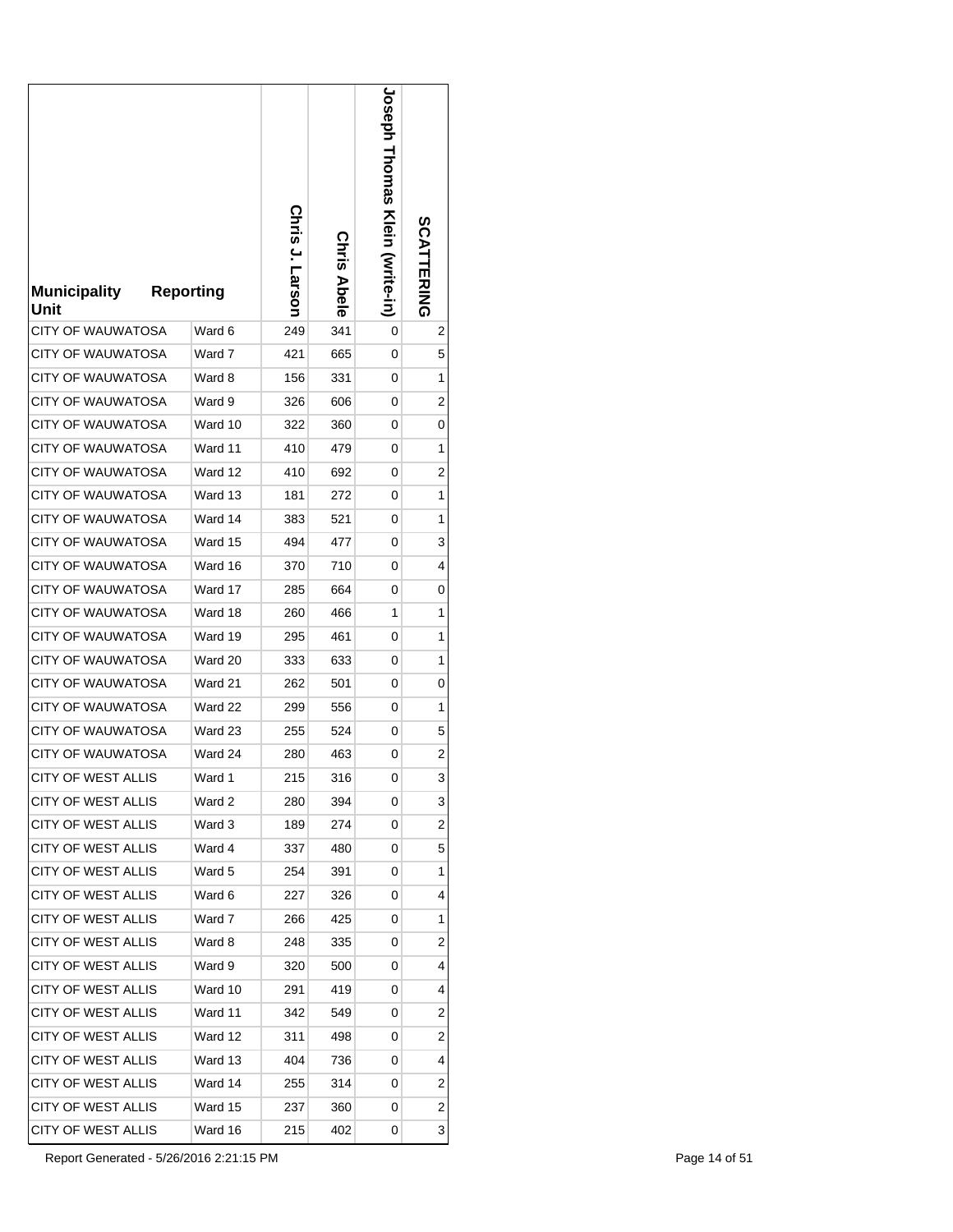| <b>Municipality</b><br>Unit | <b>Reporting</b> | Chris J.<br>Larson | <b>Chris Abele</b> | Joseph<br>Thomas<br>Klein (write-in) | <b>SCATTERING</b> |
|-----------------------------|------------------|--------------------|--------------------|--------------------------------------|-------------------|
| <b>CITY OF WEST ALLIS</b>   | Ward 17          | 342                | 493                | 0                                    | 1                 |
| <b>CITY OF WEST ALLIS</b>   | Ward 18          | 398                | 633                | 0                                    | 5                 |
| <b>CITY OF WEST ALLIS</b>   | Ward 19          | 342                | 638                | 0                                    | $\overline{7}$    |
| <b>CITY OF WEST ALLIS</b>   | Ward 20          | 242                | 397                | 0                                    | 2                 |
| <b>CITY OF WEST ALLIS</b>   | Ward 21          | 324                | 499                | $\Omega$                             | 1                 |
| <b>CITY OF WEST ALLIS</b>   | Ward 22          | 254                | 387                | 0                                    | 3                 |
| <b>CITY OF WEST ALLIS</b>   | Ward 23          | 308                | 627                | 0                                    | 3                 |
| <b>CITY OF WEST ALLIS</b>   | Ward 24          | 205                | 285                | 0                                    | 5                 |
| <b>CITY OF WEST ALLIS</b>   | Ward 25          | 279                | 604                | 0                                    | 3                 |
| Total                       |                  | 125,24<br>0        | 156,50<br>9        | 11                                   | 1,061             |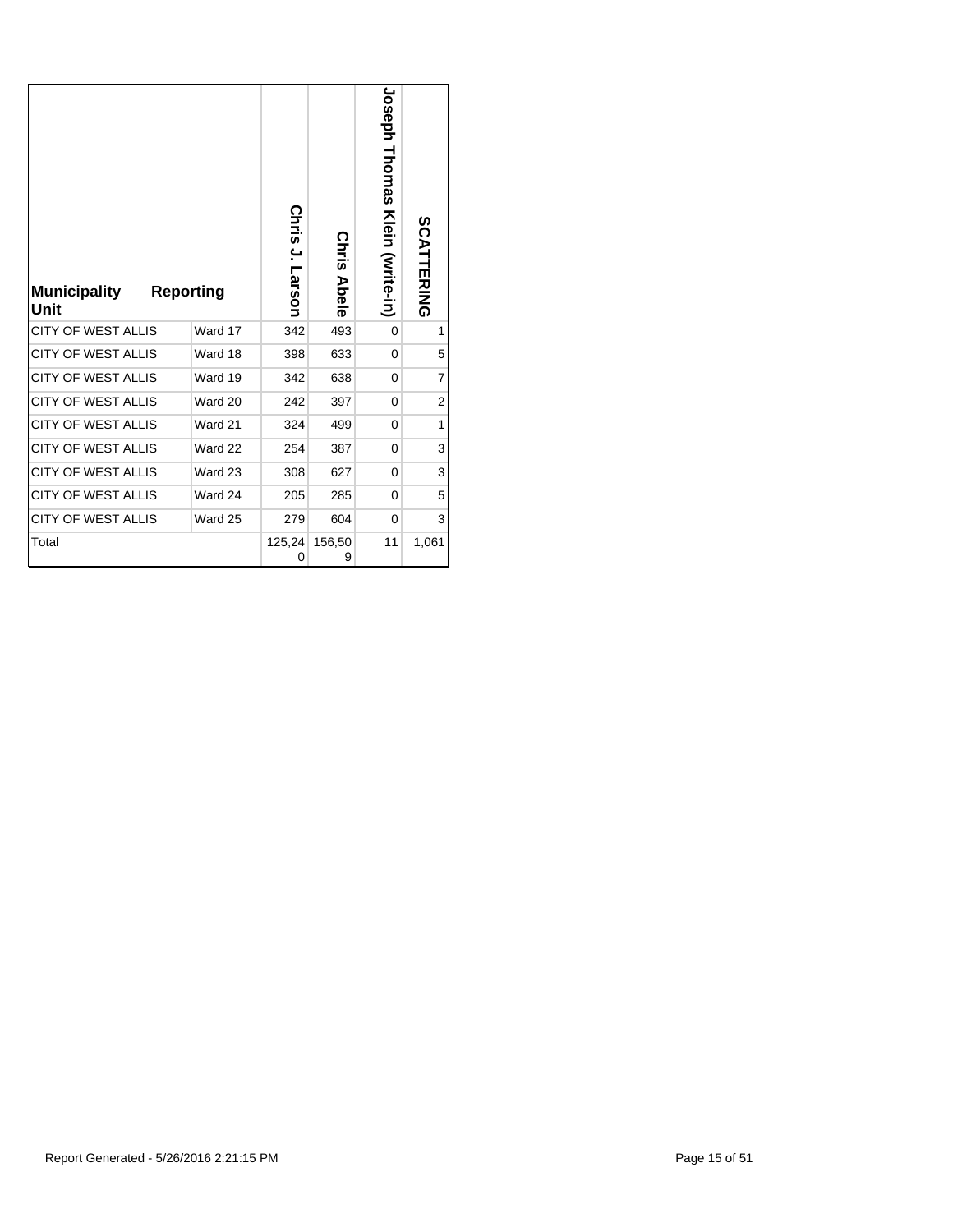## **Milwaukee County Comptroller**

 $\overline{\phantom{0}}$ 

# MILWAUKEE COUNTY

#### **2016 Spring Election and Presidential Preference Vote**

### **4/5/2016**

| <b>Municipality</b><br><b>Reporting</b><br>Unit |                    | Scott | ENING |
|-------------------------------------------------|--------------------|-------|-------|
| <b>VILLAGE OF BAYSIDE</b>                       | Wards<br>1,1S,3,3S | 387   | 4     |
| <b>VILLAGE OF BAYSIDE</b>                       | Wards 2,4          | 487   | 4     |
| <b>VILLAGE OF BAYSIDE</b>                       | Ward 5             | 239   | 4     |
| <b>VILLAGE OF BROWN</b><br><b>DEER</b>          | Wards 1-2          | 1,004 | 17    |
| <b>VILLAGE OF BROWN</b><br><b>DEER</b>          | Wards 3-4          | 920   | 25    |
| <b>VILLAGE OF BROWN</b><br><b>DEER</b>          | Wards 5-6          | 912   | 22    |
| VILLAGE OF FOX POINT                            | Wards 1-4          | 810   | 4     |
| <b>VILLAGE OF FOX POINT</b>                     | Wards 5-9          | 1.021 | 7     |
| <b>VILLAGE OF GREENDALE</b>                     | Ward 1-2           | 712   | 6     |
| <b>VILLAGE OF GREENDALE</b>                     | Ward 3-4           | 725   | 0     |
| <b>VILLAGE OF GREENDALE</b>                     | Ward 5-6           | 677   | 3     |
| <b>VILLAGE OF GREENDALE</b>                     | Ward 7-8           | 738   | 6     |
| VILLAGE OF GREENDALE                            | <b>Ward 9-10</b>   | 811   | 3     |
| VILLAGE OF HALES<br>CORNERS                     | Ward 1-3           | 646   | 5     |
| VILLAGE OF HALES<br><b>CORNERS</b>              | Ward 4-6           | 573   | 5     |
| VILLAGE OF HALES<br><b>CORNERS</b>              | Ward 7-9           | 490   | 4     |
| VILLAGE OF RIVER HILLS                          | Ward 1             | 53    | 1     |
| VILLAGE OF RIVER HILLS                          | Ward 2             | 176   | 1     |
| VILLAGE OF RIVER HILLS                          | Ward 3             | 147   | 2     |
| VILLAGE OF<br>SHOREWOOD                         | Ward 1-4           | 1,195 | 18    |
| <b>VILLAGE OF</b><br><b>SHOREWOOD</b>           | Ward 5-8           | 1,050 | 16    |
| VILLAGE OF<br><b>SHOREWOOD</b>                  | Ward 9-12          | 1,027 | 18    |
| <b>VILLAGE OF WEST</b><br><b>MILWAUKEE</b>      | Ward 1-2,5         | 259   | 7     |
| <b>VILLAGE OF WEST</b><br><b>MILWAUKEE</b>      | Ward 3-4,6         | 315   | 11    |
| <b>VILLAGE OF WHITEFISH</b><br>BAY              | Wards 1-2          | 542   | 6     |
| <b>VILLAGE OF WHITEFISH</b><br>BAY              | Wards 3-4          | 517   | 4     |
| VILLAGE OF WHITEFISH<br><b>BAY</b>              | Wards 5-6          | 511   | 2     |

Report Generated - 5/26/2016 2:21:15 PM Page 16 of 51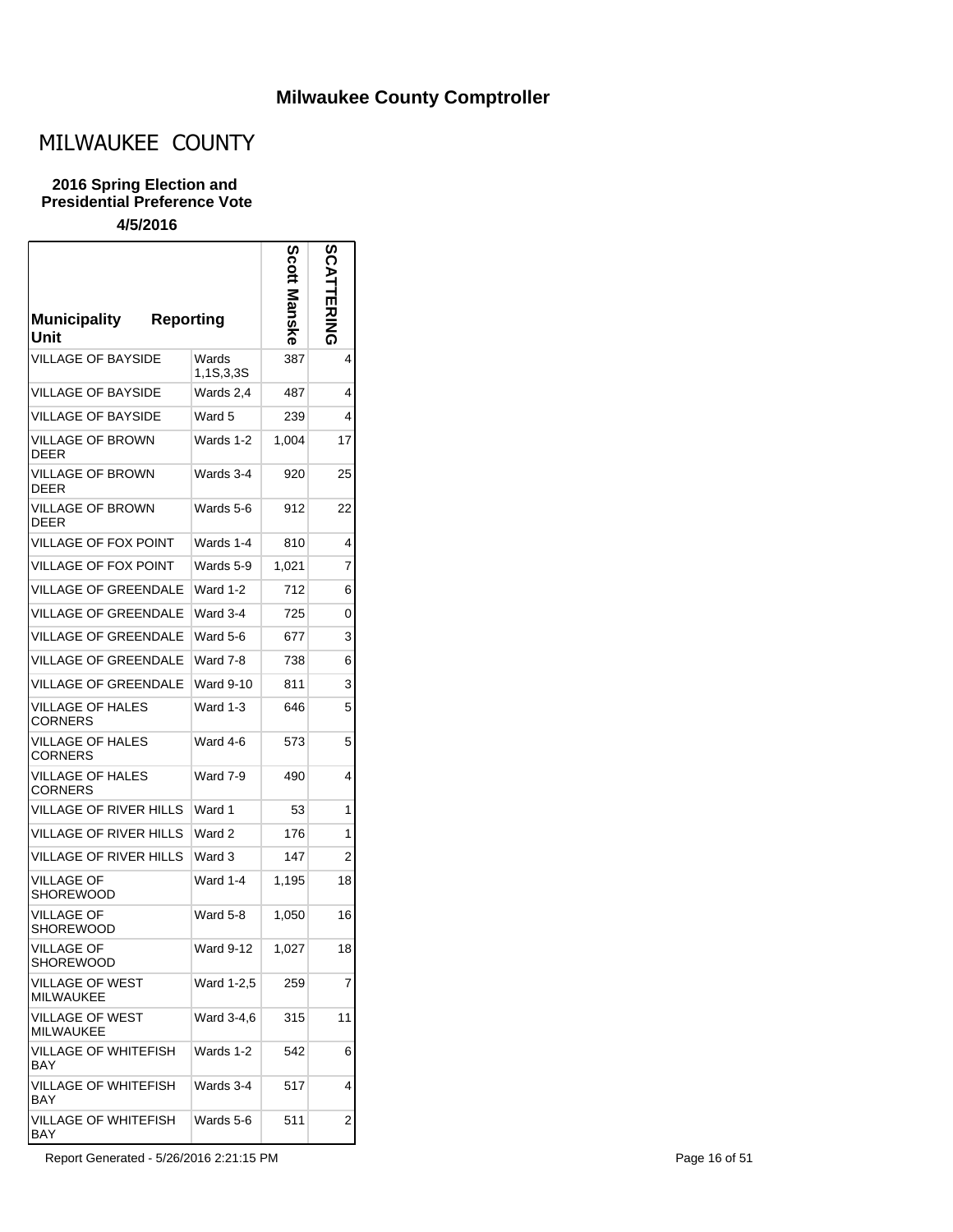| Municipality<br>Reporting<br>Unit  |                | <b>Scott Manske</b> | တိ<br>コロマニム    |
|------------------------------------|----------------|---------------------|----------------|
| VILLAGE OF WHITEFISH<br>BAY        | Ward 7         | 302                 | 6              |
| VILLAGE OF WHITEFISH<br>BAY        | Wards 8,10     | 637                 | 10             |
| VILLAGE OF WHITEFISH<br><b>BAY</b> | Wards 9,11     | 550                 | 4              |
| VILLAGE OF WHITEFISH<br>BAY        | Ward 12        | 341                 | 4              |
| <b>CITY OF CUDAHY</b>              | Ward 1-3       | 811                 | 10             |
| <b>CITY OF CUDAHY</b>              | Ward 4-6       | 666                 | 14             |
| <b>CITY OF CUDAHY</b>              | Ward 7-9       | 557                 | 3              |
| <b>CITY OF CUDAHY</b>              | Ward 10        | 322                 | 1              |
| <b>CITY OF CUDAHY</b>              | Ward 11-<br>12 | 432                 | 7              |
| <b>CITY OF CUDAHY</b>              | Ward 13-<br>14 | 595                 | 4              |
| <b>CITY OF CUDAHY</b>              | Ward 15        | 378                 | 1              |
| <b>CITY OF FRANKLIN</b>            | Ward 1         | 1                   | 0              |
| <b>CITY OF FRANKLIN</b>            | Ward 2         | 519                 | 4              |
| <b>CITY OF FRANKLIN</b>            | Ward 3         | 619                 | 7              |
| <b>CITY OF FRANKLIN</b>            | Ward 4         | 260                 | 4              |
| <b>CITY OF FRANKLIN</b>            | Ward 5         | 255                 | 0              |
| <b>CITY OF FRANKLIN</b>            | Ward 6         | 360                 | 0              |
| <b>CITY OF FRANKLIN</b>            | Ward 7         | 563                 | 4              |
| <b>CITY OF FRANKLIN</b>            | Ward 8         | 257                 | 5              |
| <b>CITY OF FRANKLIN</b>            | Ward 9         | 313                 | 6              |
| <b>CITY OF FRANKLIN</b>            | Ward 10        | 144                 | $\overline{c}$ |
| <b>CITY OF FRANKLIN</b>            | Ward 11        | 384                 | 4              |
| <b>CITY OF FRANKLIN</b>            | Ward 12        | 270                 | 1              |
| <b>CITY OF FRANKLIN</b>            | Ward 13        | 400                 | 3              |
| <b>CITY OF FRANKLIN</b>            | Ward 14        | 371                 | 3              |
| <b>CITY OF FRANKLIN</b>            | Ward 15A       | 188                 | 0              |
| <b>CITY OF FRANKLIN</b>            | Ward 15B       | 139                 | 1              |
| <b>CITY OF FRANKLIN</b>            | Ward 16        | 396                 | 3              |
| <b>CITY OF FRANKLIN</b>            | Ward 17        | 294                 | 1              |
| <b>CITY OF FRANKLIN</b>            | Ward 18        | 156                 | 0              |
| <b>CITY OF FRANKLIN</b>            | Ward 19        | 458                 | 1              |
| <b>CITY OF FRANKLIN</b>            | Ward 20        | 245                 | 3              |
| <b>CITY OF FRANKLIN</b>            | Ward 21        | 98                  | 1              |
| ICITY OF FRANKLIN                  | Ward 22B       | 253                 | 2              |
| <b>CITY OF FRANKLIN</b>            | Ward 22A       | 236                 | 1              |
| <b>CITY OF FRANKLIN</b>            | Ward 23        | 440                 | 3              |
| CITY OF GLENDALE                   | Ward 1,7       | 526                 | 6              |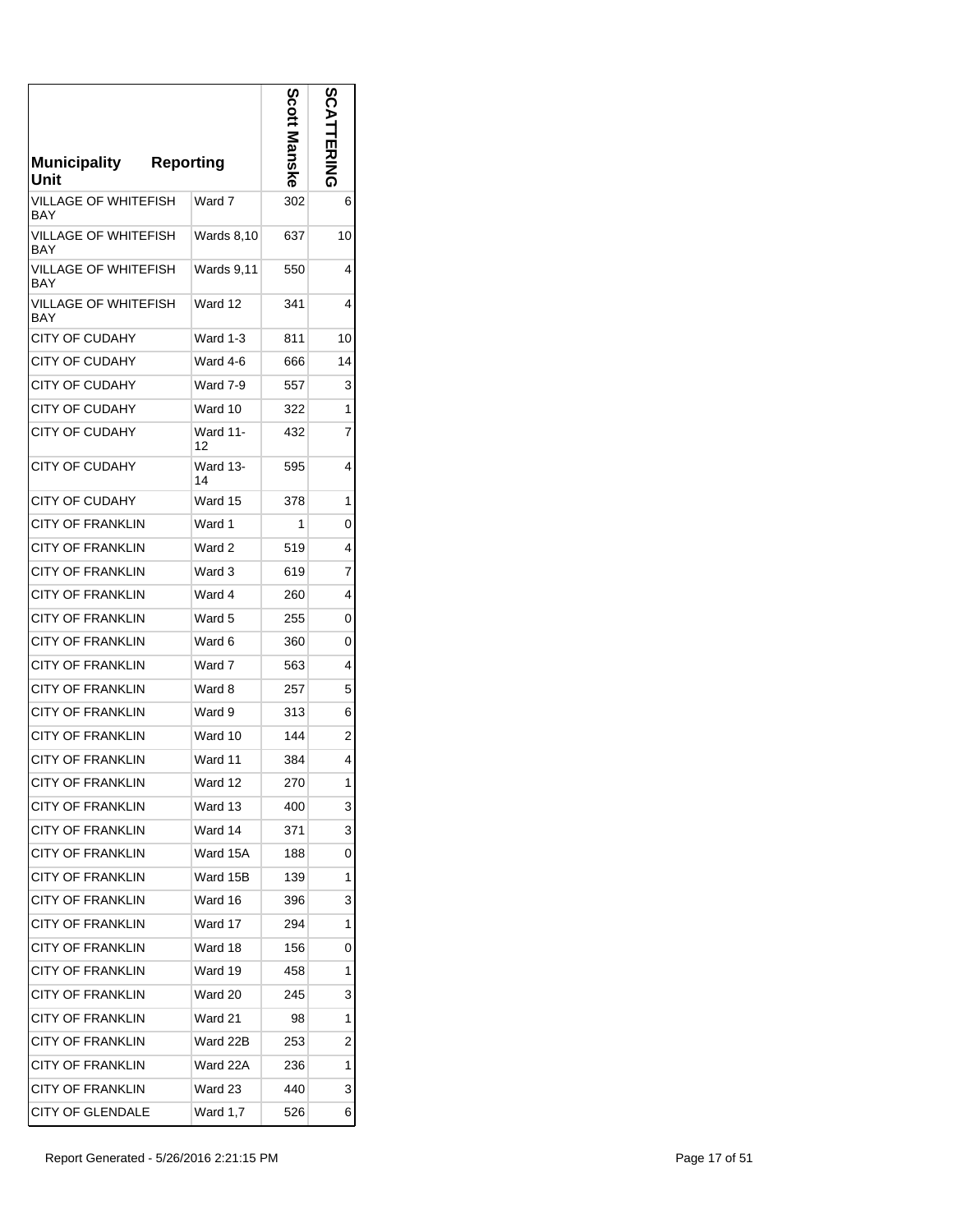| Municipality<br>Unit      | <b>Reporting</b>  | Scott Manske | ပ္က |
|---------------------------|-------------------|--------------|-----|
| CITY OF GLENDALE          | Wards<br>2,8,8S   | 563          | 7   |
| <b>CITY OF GLENDALE</b>   | Ward 3,9          | 561          | 4   |
| <b>CITY OF GLENDALE</b>   | Ward 4,10         | 739          | 8   |
| <b>CITY OF GLENDALE</b>   | Wards<br>5,11,11S | 625          | 10  |
| <b>CITY OF GLENDALE</b>   | Ward 6,12         | 450          | 12  |
| <b>CITY OF GREENFIELD</b> | Ward 1            | 396          | 6   |
| <b>CITY OF GREENFIELD</b> | Ward 2            | 325          | 4   |
| <b>CITY OF GREENFIELD</b> | Ward 3            | 331          | 4   |
| CITY OF GREENFIELD        | Ward 4            | 292          | 3   |
| <b>CITY OF GREENFIELD</b> | Ward 5            | 372          | 7   |
| <b>CITY OF GREENFIELD</b> | Ward 6            | 346          | 1   |
| <b>CITY OF GREENFIELD</b> | Ward 7            | 402          | 6   |
| CITY OF GREENFIELD        | Ward 8            | 443          | 6   |
| <b>CITY OF GREENFIELD</b> | Ward 9            | 376          | 4   |
| <b>CITY OF GREENFIELD</b> | Ward 10           | 360          | 6   |
| <b>CITY OF GREENFIELD</b> | Ward 11           | 463          | 6   |
| <b>CITY OF GREENFIELD</b> | Ward 12           | 422          | 5   |
| <b>CITY OF GREENFIELD</b> | Ward 13           | 261          | 2   |
| <b>CITY OF GREENFIELD</b> | Ward 14           | 327          | 5   |
| <b>CITY OF GREENFIELD</b> | Ward 15           | 330          | 4   |
| <b>CITY OF GREENFIELD</b> | Ward 16           | 151          | 2   |
| <b>CITY OF GREENFIELD</b> | Ward 17           | 262          | 0   |
| <b>CITY OF GREENFIELD</b> | Ward 18           | 290          | 4   |
| <b>CITY OF GREENFIELD</b> | Ward 19           | 555          | 0   |
| <b>CITY OF GREENFIELD</b> | Ward 20           | 509          | 0   |
| <b>CITY OF GREENFIELD</b> | Ward 21           | 324          | 2   |
| <b>CITY OF MILWAUKEE</b>  | Ward 1            | 373          | 9   |
| <b>CITY OF MILWAUKEE</b>  | Ward 2            | 106          | 5   |
| <b>CITY OF MILWAUKEE</b>  | Ward 3            | 342          | 7   |
| <b>CITY OF MILWAUKEE</b>  | Ward 4            | 569          | 8   |
| <b>CITY OF MILWAUKEE</b>  | Ward 5            | 275          | 7   |
| <b>CITY OF MILWAUKEE</b>  | Ward 6            | 693          | 11  |
| <b>CITY OF MILWAUKEE</b>  | Ward 7            | 220          | 5   |
| <b>CITY OF MILWAUKEE</b>  | Ward 8            | 566          | 6   |
| <b>CITY OF MILWAUKEE</b>  | Ward 9            | 275          | 7   |
| <b>CITY OF MILWAUKEE</b>  | Ward 10           | 413          | 13  |
| <b>CITY OF MILWAUKEE</b>  | Ward 11           | 389          | 2   |
| CITY OF MILWAUKEE         | Ward 12           | 303          | 5   |
| CITY OF MILWAUKEE         | Ward 13           | 187          | 5   |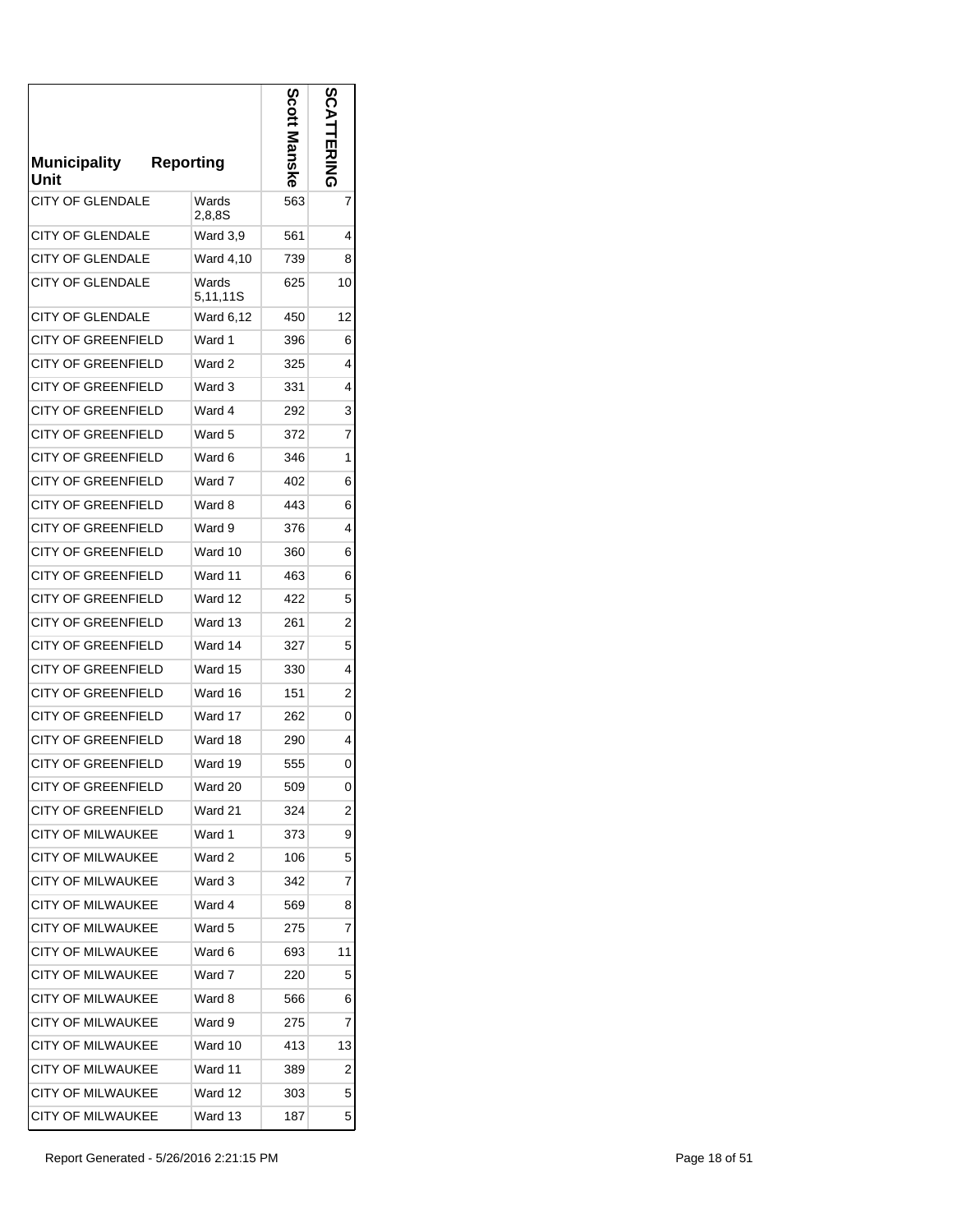| Municipality<br>Unit     | <b>Reporting</b> | Scott l<br>Manske | ဌ<br>ERING |
|--------------------------|------------------|-------------------|------------|
| CITY OF MILWAUKEE        | Ward 14          | 303               | 9          |
| CITY OF MILWAUKEE        | Ward 15          | 321               | 4          |
| <b>CITY OF MILWAUKEE</b> | Ward 16          | 510               | 15         |
| <b>CITY OF MILWAUKEE</b> | Ward 17          | 233               | 4          |
| <b>CITY OF MILWAUKEE</b> | Ward 18          | 328               | 8          |
| CITY OF MILWAUKEE        | Ward 19          | 228               | 3          |
| <b>CITY OF MILWAUKEE</b> | Ward 20          | 309               | 8          |
| <b>CITY OF MILWAUKEE</b> | Ward 21          | 269               | 11         |
| <b>CITY OF MILWAUKEE</b> | Ward 22          | 246               | 8          |
| CITY OF MII WAUKFF       | Ward 23          | 76                | 2          |
| <b>CITY OF MILWAUKEE</b> | Ward 24          | 97                | 5          |
| CITY OF MILWAUKEE        | Ward 25          | 207               | 4          |
| CITY OF MILWAUKEE        | Ward 26          | 218               | 7          |
| <b>CITY OF MILWAUKEE</b> | Ward 27          | 210               | 5          |
| <b>CITY OF MILWAUKEE</b> | Ward 28          | 49                | 3          |
| <b>CITY OF MILWAUKEE</b> | Ward 29          | 124               | 1          |
| <b>CITY OF MILWAUKEE</b> | Ward 30          | 211               | 7          |
| <b>CITY OF MILWAUKEE</b> | Ward 31          | 171               | 6          |
| <b>CITY OF MILWAUKEE</b> | Ward 32          | 520               | 9          |
| <b>CITY OF MILWAUKEE</b> | Ward 33          | 884               | 11         |
| <b>CITY OF MILWAUKEE</b> | Ward 34          | 396               | 9          |
| <b>CITY OF MILWAUKEE</b> | Ward 35          | 276               | 3          |
| <b>CITY OF MILWAUKEE</b> | Ward 36          | 286               | 9          |
| <b>CITY OF MILWAUKEE</b> | Ward 37          | 183               | 5          |
| <b>CITY OF MILWAUKEE</b> | Ward 38          | 169               | 6          |
| <b>CITY OF MILWAUKEE</b> | Ward 39          | 258               | 2          |
| <b>CITY OF MILWAUKEE</b> | Ward 40          | 226               | 3          |
| <b>CITY OF MILWAUKEE</b> | Ward 41          | 215               | 7          |
| CITY OF MILWAUKEE        | Ward 42          | 283               | 6          |
| <b>CITY OF MILWAUKEE</b> | Ward 43          | 166               | 4          |
| <b>CITY OF MILWAUKEE</b> | Ward 44          | 316               | 9          |
| CITY OF MILWAUKEE        | Ward 45          | 292               | 6          |
| <b>CITY OF MILWAUKEE</b> | Ward 46          | 141               | 9          |
| <b>CITY OF MILWAUKEE</b> | Ward 47          | 269               | 6          |
| <b>CITY OF MILWAUKEE</b> | Ward 48          | 128               | 4          |
| <b>CITY OF MILWAUKEE</b> | Ward 49          | 207               | 5          |
| <b>CITY OF MILWAUKEE</b> | Ward 50          | 179               | 3          |
| <b>CITY OF MILWAUKEE</b> | Ward 51          | 142               | 4          |
| <b>CITY OF MILWAUKEE</b> | Ward 52          | 237               | 11         |
| <b>CITY OF MILWAUKEE</b> | Ward 53          | 98                | 2          |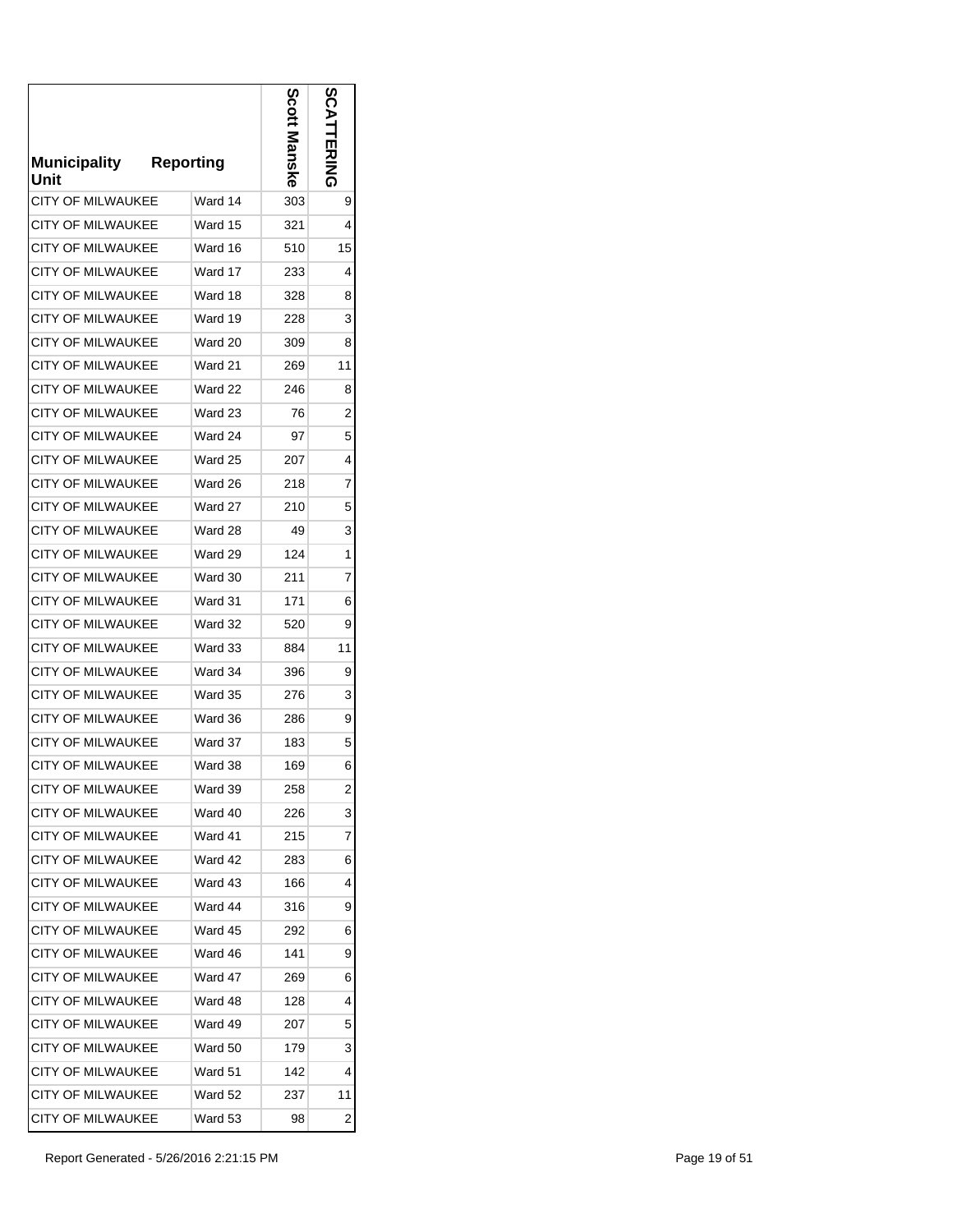| <b>Municipality</b><br>Unit | <b>Reporting</b> | Scott Manske | ဌ<br>공지지       |
|-----------------------------|------------------|--------------|----------------|
| <b>CITY OF MILWAUKEE</b>    | Ward 54          | 159          | 4              |
| CITY OF MILWAUKEE           | Ward 55          | 398          | 8              |
| <b>CITY OF MILWAUKEE</b>    | Ward 56          | 252          | 5              |
| <b>CITY OF MILWAUKEE</b>    | Ward 57          | 276          | 6              |
| <b>CITY OF MILWAUKEE</b>    | Ward 58          | 182          | 5              |
| <b>CITY OF MILWAUKEE</b>    | Ward 59          | 475          | 15             |
| <b>CITY OF MILWAUKEE</b>    | Ward 60          | 251          | 9              |
| <b>CITY OF MILWAUKEE</b>    | Ward 61          | 231          | 5              |
| <b>CITY OF MILWAUKEE</b>    | Ward 62          | 161          | 8              |
| <b>CITY OF MILWAUKEE</b>    | Ward 63          | 159          | 2              |
| <b>CITY OF MILWAUKEE</b>    | Ward 64          | 443          | 11             |
| <b>CITY OF MILWAUKEE</b>    | Ward 65          | 351          | 9              |
| <b>CITY OF MILWAUKEE</b>    | Ward 66          | 164          | 8              |
| <b>CITY OF MILWAUKEE</b>    | Ward 67          | 196          | 3              |
| <b>CITY OF MILWAUKEE</b>    | Ward 68          | 332          | $\overline{7}$ |
| <b>CITY OF MILWAUKEE</b>    | Ward 69          | 247          | 3              |
| CITY OF MILWAUKEE           | Ward 70          | 407          | 15             |
| <b>CITY OF MILWAUKEE</b>    | Ward 71          | 226          | 6              |
| <b>CITY OF MILWAUKEE</b>    | Ward 72          | 328          | 9              |
| <b>CITY OF MILWAUKEE</b>    | Ward 73          | 352          | 13             |
| CITY OF MILWAUKEE           | Ward 74          | 232          | 6              |
| <b>CITY OF MILWAUKEE</b>    | Ward 75          | 270          | 1              |
| <b>CITY OF MILWAUKEE</b>    | Ward 76          | 257          | 12             |
| <b>CITY OF MILWAUKEE</b>    | Ward 77          | 216          | 2              |
| <b>CITY OF MILWAUKEE</b>    | Ward 78          | 383          | 11             |
| <b>CITY OF MILWAUKEE</b>    | Ward 79          | 386          | 15             |
| <b>CITY OF MILWAUKEE</b>    | Ward 80          | 573          | 5              |
| CITY OF MILWAUKEE           | Ward 81          | 265          | 3              |
| CITY OF MILWAUKEE           | Ward 82          | 329          | 4              |
| <b>CITY OF MILWAUKEE</b>    | Ward 83          | 424          | 2              |
| CITY OF MILWAUKEE           | Ward 84          | 291          | 1              |
| <b>CITY OF MILWAUKEE</b>    | Ward 85          | 439          | 3              |
| <b>CITY OF MILWAUKEE</b>    | Ward 86          | 431          | 1              |
| <b>CITY OF MILWAUKEE</b>    | Ward 87          | 229          | 2              |
| <b>CITY OF MILWAUKEE</b>    | Ward 88          | 316          | 1              |
| <b>CITY OF MILWAUKEE</b>    | Ward 89          | 389          | 5              |
| <b>CITY OF MILWAUKEE</b>    | Ward 90          | 374          | 8              |
| <b>CITY OF MILWAUKEE</b>    | Ward 91          | 434          | 18             |
| <b>CITY OF MILWAUKEE</b>    | Ward 92          | 480          | 14             |
| <b>CITY OF MILWAUKEE</b>    | Ward 93          | 271          | 1              |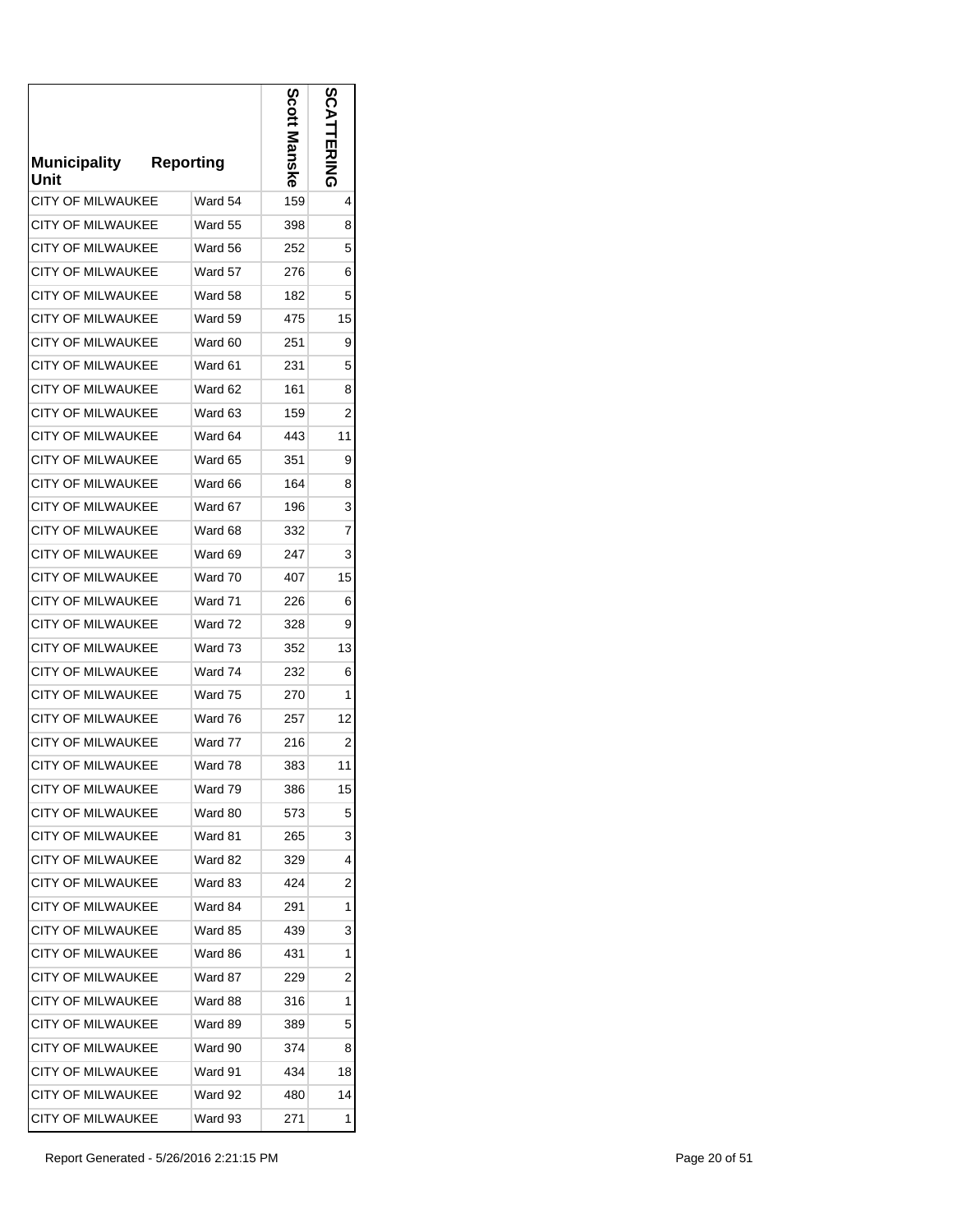| <b>Municipality</b><br>Unit | <b>Reporting</b> | Scott | တိ<br><b>HRING</b> |
|-----------------------------|------------------|-------|--------------------|
| <b>CITY OF MILWAUKEE</b>    | Ward 94          | 115   | 5                  |
| CITY OF MILWAUKEE           | Ward 95          | 164   | 11                 |
| <b>CITY OF MILWAUKEE</b>    | Ward 96          | 342   | 10                 |
| <b>CITY OF MILWAUKEE</b>    | Ward 97          | 312   | 14                 |
| <b>CITY OF MILWAUKEE</b>    | Ward 98          | 233   | 8                  |
| CITY OF MILWAUKEE           | Ward 99          | 428   | 12                 |
| <b>CITY OF MILWAUKEE</b>    | Ward 100         | 272   | 5                  |
| <b>CITY OF MILWAUKEE</b>    | Ward 101         | 346   | 9                  |
| <b>CITY OF MILWAUKEE</b>    | Ward 102         | 382   | 14                 |
| <b>CITY OF MILWAUKEE</b>    | <b>Ward 103</b>  | 411   | 10                 |
| <b>CITY OF MILWAUKEE</b>    | <b>Ward 104</b>  | 348   | 10                 |
| <b>CITY OF MILWAUKEE</b>    | <b>Ward 105</b>  | 117   | 5                  |
| <b>CITY OF MILWAUKEE</b>    | <b>Ward 106</b>  | 121   | 5                  |
| <b>CITY OF MILWAUKEE</b>    | Ward 107         | 173   | 5                  |
| <b>CITY OF MILWAUKEE</b>    | <b>Ward 108</b>  | 214   | 6                  |
| <b>CITY OF MILWAUKEE</b>    | Ward 109         | 201   | 8                  |
| <b>CITY OF MILWAUKEE</b>    | <b>Ward 110</b>  | 119   | 5                  |
| <b>CITY OF MILWAUKEE</b>    | <b>Ward 111</b>  | 136   | 7                  |
| <b>CITY OF MILWAUKEE</b>    | <b>Ward 112</b>  | 178   | 6                  |
| <b>CITY OF MILWAUKEE</b>    | <b>Ward 113</b>  | 165   | 4                  |
| CITY OF MILWAUKEE           | Ward 114         | 170   | 6                  |
| <b>CITY OF MILWAUKEE</b>    | Ward 115         | 290   | 6                  |
| <b>CITY OF MILWAUKEE</b>    | <b>Ward 116</b>  | 116   | 13                 |
| <b>CITY OF MILWAUKEE</b>    | Ward 117         | 138   | 7                  |
| <b>CITY OF MILWAUKEE</b>    | Ward 118         | 163   | 9                  |
| <b>CITY OF MILWAUKEE</b>    | Ward 119         | 187   | 10                 |
| <b>CITY OF MILWAUKEE</b>    | Ward 120         | 152   | 11                 |
| <b>CITY OF MILWAUKEE</b>    | Ward 121         | 194   | 7                  |
| <b>CITY OF MILWAUKEE</b>    | Ward 122         | 244   | 5                  |
| <b>CITY OF MILWAUKEE</b>    | <b>Ward 123</b>  | 322   | 15                 |
| <b>CITY OF MILWAUKEE</b>    | Ward 124         | 212   | 8                  |
| CITY OF MILWAUKEE           | <b>Ward 125</b>  | 498   | 12                 |
| <b>CITY OF MILWAUKEE</b>    | Ward 126         | 376   | 9                  |
| <b>CITY OF MILWAUKEE</b>    | <b>Ward 127</b>  | 515   | 14                 |
| <b>CITY OF MILWAUKEE</b>    | Ward 128         | 545   | 4                  |
| CITY OF MILWAUKEE           | <b>Ward 129</b>  | 365   | 5                  |
| CITY OF MILWAUKEE           | Ward 130         | 384   | 3                  |
| <b>CITY OF MILWAUKEE</b>    | <b>Ward 131</b>  | 479   | 0                  |
| <b>CITY OF MILWAUKEE</b>    | <b>Ward 132</b>  | 632   | 3                  |
| CITY OF MILWAUKEE           | Ward 133         | 386   | 9                  |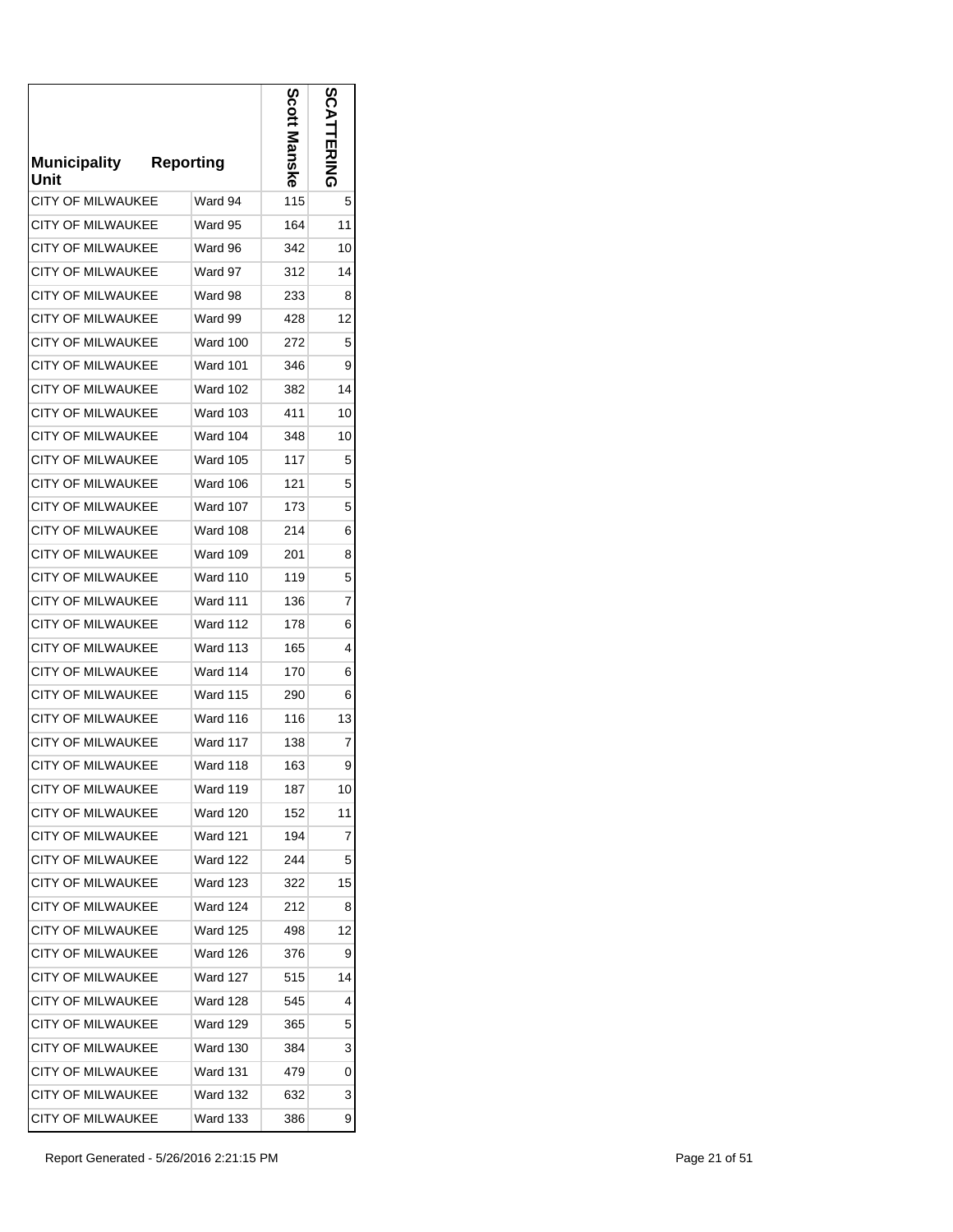| <b>Municipality</b><br>Unit | <b>Reporting</b> | ဝိင္ဝ | တိ<br>EKING |
|-----------------------------|------------------|-------|-------------|
| <b>CITY OF MILWAUKEE</b>    | Ward 134         | 361   | 7           |
| CITY OF MILWAUKEE           | Ward 135         | 438   | 10          |
| <b>CITY OF MILWAUKEE</b>    | Ward 136         | 407   | 4           |
| <b>CITY OF MILWAUKEE</b>    | Ward 137         | 285   | 2           |
| <b>CITY OF MILWAUKEE</b>    | <b>Ward 138</b>  | 879   | 19          |
| <b>CITY OF MILWAUKEE</b>    | Ward 139         | 515   | 20          |
| <b>CITY OF MILWAUKEE</b>    | Ward 140         | 133   | 5           |
| <b>CITY OF MILWAUKEE</b>    | Ward 141         | 190   | 7           |
| <b>CITY OF MILWAUKEE</b>    | Ward 142         | 210   | 9           |
| <b>CITY OF MILWAUKEE</b>    | <b>Ward 143</b>  | 153   | 5           |
| <b>CITY OF MILWAUKEE</b>    | Ward 144         | 134   | 4           |
| <b>CITY OF MILWAUKEE</b>    | Ward 145         | 72    | 4           |
| <b>CITY OF MILWAUKEE</b>    | Ward 146         | 62    | 1           |
| <b>CITY OF MILWAUKEE</b>    | Ward 147         | 215   | 7           |
| <b>CITY OF MILWAUKEE</b>    | Ward 148         | 186   | 9           |
| <b>CITY OF MILWAUKEE</b>    | Ward 149         | 204   | 10          |
| <b>CITY OF MILWAUKEE</b>    | <b>Ward 150</b>  | 161   | 7           |
| <b>CITY OF MILWAUKEE</b>    | Ward 151         | 124   | 6           |
| <b>CITY OF MILWAUKEE</b>    | <b>Ward 152</b>  | 81    | 2           |
| <b>CITY OF MILWAUKEE</b>    | Ward 153         | 206   | 9           |
| <b>CITY OF MILWAUKEE</b>    | Ward 154         | 147   | 12          |
| <b>CITY OF MILWAUKEE</b>    | Ward 155         | 102   | 5           |
| <b>CITY OF MILWAUKEE</b>    | <b>Ward 156</b>  | 205   | 8           |
| <b>CITY OF MILWAUKEE</b>    | <b>Ward 157</b>  | 182   | 5           |
| <b>CITY OF MILWAUKEE</b>    | Ward 158         | 150   | 4           |
| CITY OF MILWAUKEE           | Ward 159         | 141   | 7           |
| <b>CITY OF MILWAUKEE</b>    | Ward 160         | 168   | 9           |
| <b>CITY OF MILWAUKEE</b>    | Ward 161         | 69    | 0           |
| <b>CITY OF MILWAUKEE</b>    | Ward 162         | 96    | 3           |
| <b>CITY OF MILWAUKEE</b>    | Ward 163         | 198   | 11          |
| <b>CITY OF MILWAUKEE</b>    | Ward 164         | 302   | 4           |
| <b>CITY OF MILWAUKEE</b>    | Ward 165         | 236   | 7           |
| <b>CITY OF MILWAUKEE</b>    | Ward 166         | 114   | 2           |
| <b>CITY OF MILWAUKEE</b>    | Ward 167         | 359   | 6           |
| <b>CITY OF MILWAUKEE</b>    | Ward 168         | 643   | 5           |
| <b>CITY OF MILWAUKEE</b>    | Ward 169         | 121   | 8           |
| <b>CITY OF MILWAUKEE</b>    | Ward 170         | 96    | 5           |
| <b>CITY OF MILWAUKEE</b>    | <b>Ward 171</b>  | 36    | 2           |
| <b>CITY OF MILWAUKEE</b>    | Ward 172         | 110   | 3           |
| <b>CITY OF MILWAUKEE</b>    | Ward 173         | 185   | 11          |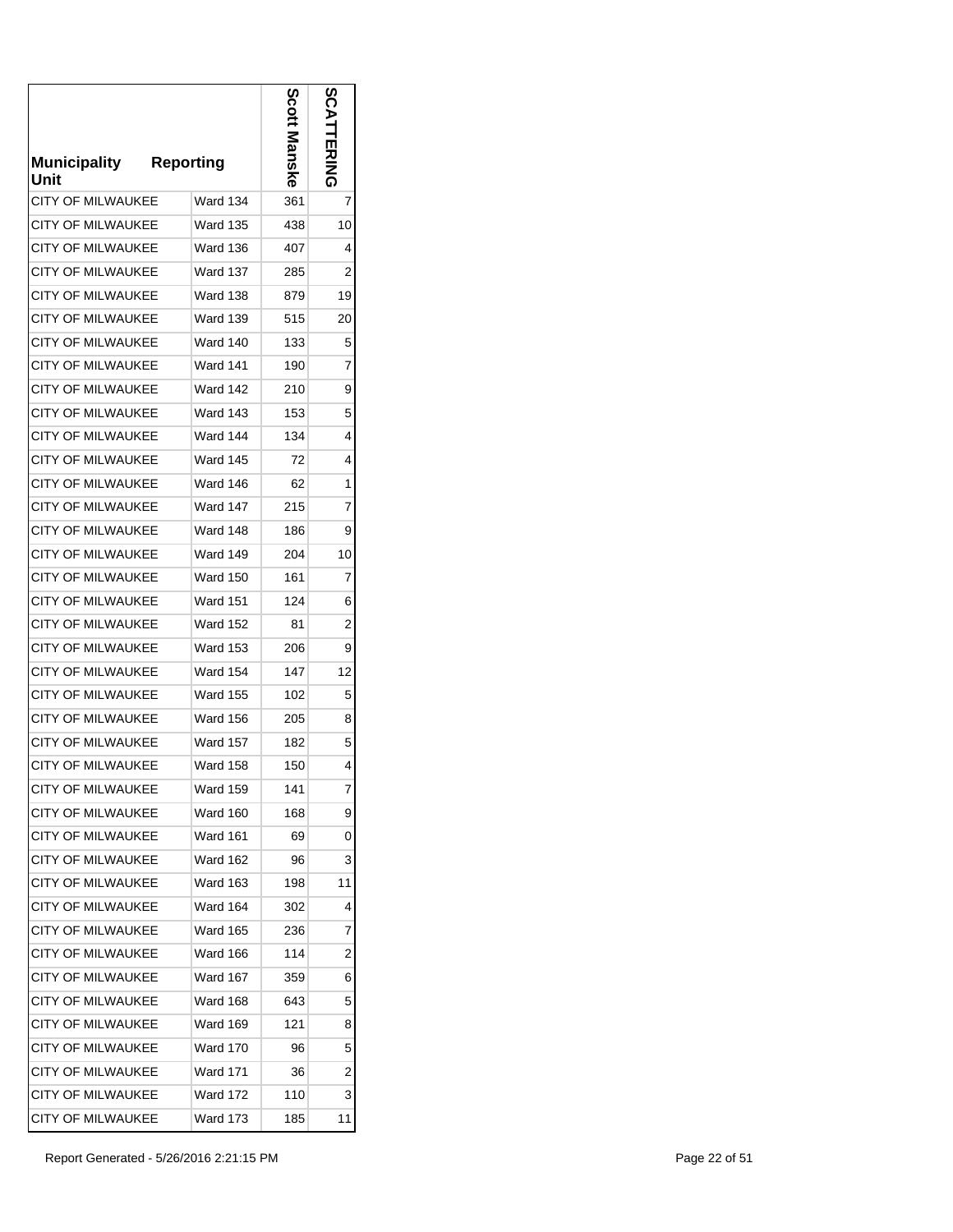| Municipality<br>Unit     | <b>Reporting</b> | Scott<br>Manske | ပ္က            |
|--------------------------|------------------|-----------------|----------------|
| CITY OF MILWAUKEE        | Ward 174         | 258             | 9              |
| CITY OF MILWAUKEE        | Ward 175         | 192             | 3              |
| <b>CITY OF MILWAUKEE</b> | Ward 176         | 187             | 18             |
| <b>CITY OF MILWAUKEE</b> | Ward 177         | 680             | 25             |
| <b>CITY OF MILWAUKEE</b> | Ward 178         | 511             | 8              |
| CITY OF MILWAUKEE        | Ward 179         | 615             | 12             |
| <b>CITY OF MILWAUKEE</b> | Ward 180         | 387             | 8              |
| <b>CITY OF MILWAUKEE</b> | Ward 181         | 618             | 4              |
| <b>CITY OF MILWAUKEE</b> | Ward 182         | 588             | 7              |
| <b>CITY OF MILWAUKEE</b> | <b>Ward 183</b>  | 630             | 8              |
| <b>CITY OF MILWAUKEE</b> | Ward 184         | 545             | 4              |
| CITY OF MILWAUKEE        | <b>Ward 185</b>  | 686             | 6              |
| <b>CITY OF MILWAUKEE</b> | Ward 186         | 661             | 5              |
| <b>CITY OF MILWAUKEE</b> | Ward 187         | 153             | 4              |
| <b>CITY OF MILWAUKEE</b> | <b>Ward 188</b>  | 125             | $\overline{2}$ |
| <b>CITY OF MILWAUKEE</b> | Ward 189         | 176             | 8              |
| <b>CITY OF MILWAUKEE</b> | Ward 190         | 364             | 2              |
| <b>CITY OF MILWAUKEE</b> | Ward 191         | 242             | 1              |
| <b>CITY OF MILWAUKEE</b> | <b>Ward 192</b>  | 231             | 3              |
| <b>CITY OF MILWAUKEE</b> | Ward 193         | 165             | 7              |
| <b>CITY OF MILWAUKEE</b> | Ward 194         | 193             | 9              |
| <b>CITY OF MILWAUKEE</b> | Ward 195         | 135             | 6              |
| <b>CITY OF MILWAUKEE</b> | Ward 196         | 212             | 5              |
| <b>CITY OF MILWAUKEE</b> | Ward 197         | 102             | 5              |
| <b>CITY OF MILWAUKEE</b> | Ward 198         | 206             | 14             |
| <b>CITY OF MILWAUKEE</b> | Ward 199         | 243             | 7              |
| <b>CITY OF MILWAUKEE</b> | Ward 200         | 140             | 2              |
| <b>CITY OF MILWAUKEE</b> | Ward 201         | 106             | 7              |
| <b>CITY OF MILWAUKEE</b> | <b>Ward 202</b>  | 259             | 9              |
| <b>CITY OF MILWAUKEE</b> | <b>Ward 203</b>  | 416             | 7              |
| <b>CITY OF MILWAUKEE</b> | Ward 204         | 363             | 5              |
| <b>CITY OF MILWAUKEE</b> | <b>Ward 205</b>  | 343             | 5              |
| <b>CITY OF MILWAUKEE</b> | Ward 206         | 310             | 2              |
| <b>CITY OF MILWAUKEE</b> | Ward 207         | 328             | 4              |
| <b>CITY OF MILWAUKEE</b> | <b>Ward 208</b>  | 339             | 6              |
| <b>CITY OF MILWAUKEE</b> | Ward 209         | 314             | 3              |
| <b>CITY OF MILWAUKEE</b> | Ward 210         | 328             | 5              |
| <b>CITY OF MILWAUKEE</b> | Ward 211         | 303             | 4              |
| <b>CITY OF MILWAUKEE</b> | Ward 212         | 315             | 3              |
| CITY OF MILWAUKEE        | Ward 213         | 355             | 6              |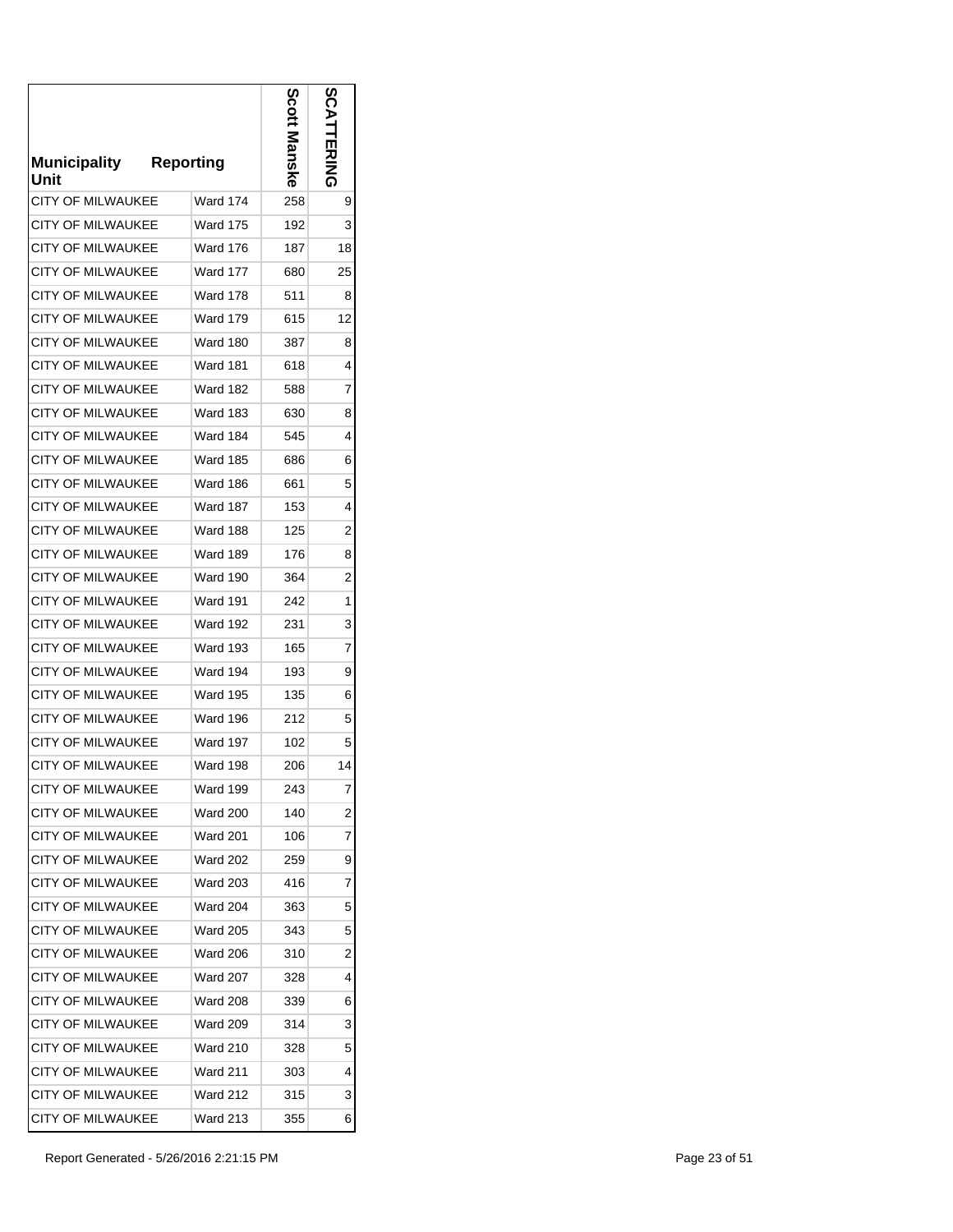| <b>Municipality</b><br>Unit | <b>Reporting</b> | Scott l<br><b>Manske</b> | ပ္က |
|-----------------------------|------------------|--------------------------|-----|
| <b>CITY OF MILWAUKEE</b>    | Ward 214         | 128                      | 5   |
| CITY OF MILWAUKEE           | Ward 215         | 88                       | 1   |
| <b>CITY OF MILWAUKEE</b>    | <b>Ward 216</b>  | 111                      | 1   |
| <b>CITY OF MILWAUKEE</b>    | <b>Ward 217</b>  | 203                      | 2   |
| <b>CITY OF MILWAUKEE</b>    | <b>Ward 218</b>  | 281                      | 6   |
| <b>CITY OF MILWAUKEE</b>    | Ward 219         | 168                      | 6   |
| <b>CITY OF MILWAUKEE</b>    | <b>Ward 220</b>  | 207                      | 5   |
| <b>CITY OF MILWAUKEE</b>    | <b>Ward 221</b>  | 345                      | 3   |
| <b>CITY OF MILWAUKEE</b>    | <b>Ward 222</b>  | 173                      | 3   |
| CITY OF MII WAUKEE          | <b>Ward 223</b>  | 211                      | 4   |
| <b>CITY OF MILWAUKEE</b>    | Ward 224         | 135                      | 6   |
| <b>CITY OF MILWAUKEE</b>    | <b>Ward 225</b>  | 122                      | 2   |
| <b>CITY OF MILWAUKEE</b>    | <b>Ward 226</b>  | 70                       | 1   |
| <b>CITY OF MILWAUKEE</b>    | <b>Ward 227</b>  | 179                      | 4   |
| <b>CITY OF MILWAUKEE</b>    | <b>Ward 228</b>  | 105                      | 6   |
| <b>CITY OF MILWAUKEE</b>    | <b>Ward 229</b>  | 73                       | 0   |
| <b>CITY OF MILWAUKEE</b>    | <b>Ward 230</b>  | 170                      | 4   |
| <b>CITY OF MILWAUKEE</b>    | <b>Ward 231</b>  | 71                       | 0   |
| <b>CITY OF MILWAUKEE</b>    | <b>Ward 232</b>  | 59                       | 2   |
| <b>CITY OF MILWAUKEE</b>    | <b>Ward 233</b>  | 48                       | 1   |
| <b>CITY OF MILWAUKEE</b>    | <b>Ward 234</b>  | 96                       | 1   |
| <b>CITY OF MILWAUKEE</b>    | <b>Ward 235</b>  | 490                      | 5   |
| <b>CITY OF MILWAUKEE</b>    | <b>Ward 236</b>  | 106                      | 7   |
| <b>CITY OF MILWAUKEE</b>    | <b>Ward 237</b>  | 167                      | 8   |
| <b>CITY OF MILWAUKEE</b>    | <b>Ward 238</b>  | 132                      | 3   |
| <b>CITY OF MILWAUKEE</b>    | Ward 239         | 128                      | 4   |
| <b>CITY OF MILWAUKEE</b>    | Ward 240         | 167                      | 4   |
| CITY OF MILWAUKEE           | Ward 241         | 406                      | 7   |
| <b>CITY OF MILWAUKEE</b>    | <b>Ward 242</b>  | 377                      | 9   |
| <b>CITY OF MILWAUKEE</b>    | <b>Ward 243</b>  | 489                      | 2   |
| CITY OF MILWAUKEE           | Ward 244         | 362                      | 2   |
| CITY OF MILWAUKEE           | <b>Ward 245</b>  | 298                      | 4   |
| <b>CITY OF MILWAUKEE</b>    | Ward 246         | 588                      | 13  |
| CITY OF MILWAUKEE           | <b>Ward 247</b>  | 300                      | 6   |
| <b>CITY OF MILWAUKEE</b>    | <b>Ward 248</b>  | 532                      | 8   |
| <b>CITY OF MILWAUKEE</b>    | <b>Ward 249</b>  | 115                      | 3   |
| <b>CITY OF MILWAUKEE</b>    | Ward 250         | 97                       | 0   |
| <b>CITY OF MILWAUKEE</b>    | Ward 251         | 68                       | 1   |
| <b>CITY OF MILWAUKEE</b>    | Ward 252         | 131                      | 1   |
| <b>CITY OF MILWAUKEE</b>    | Ward 253         | 58                       | 1   |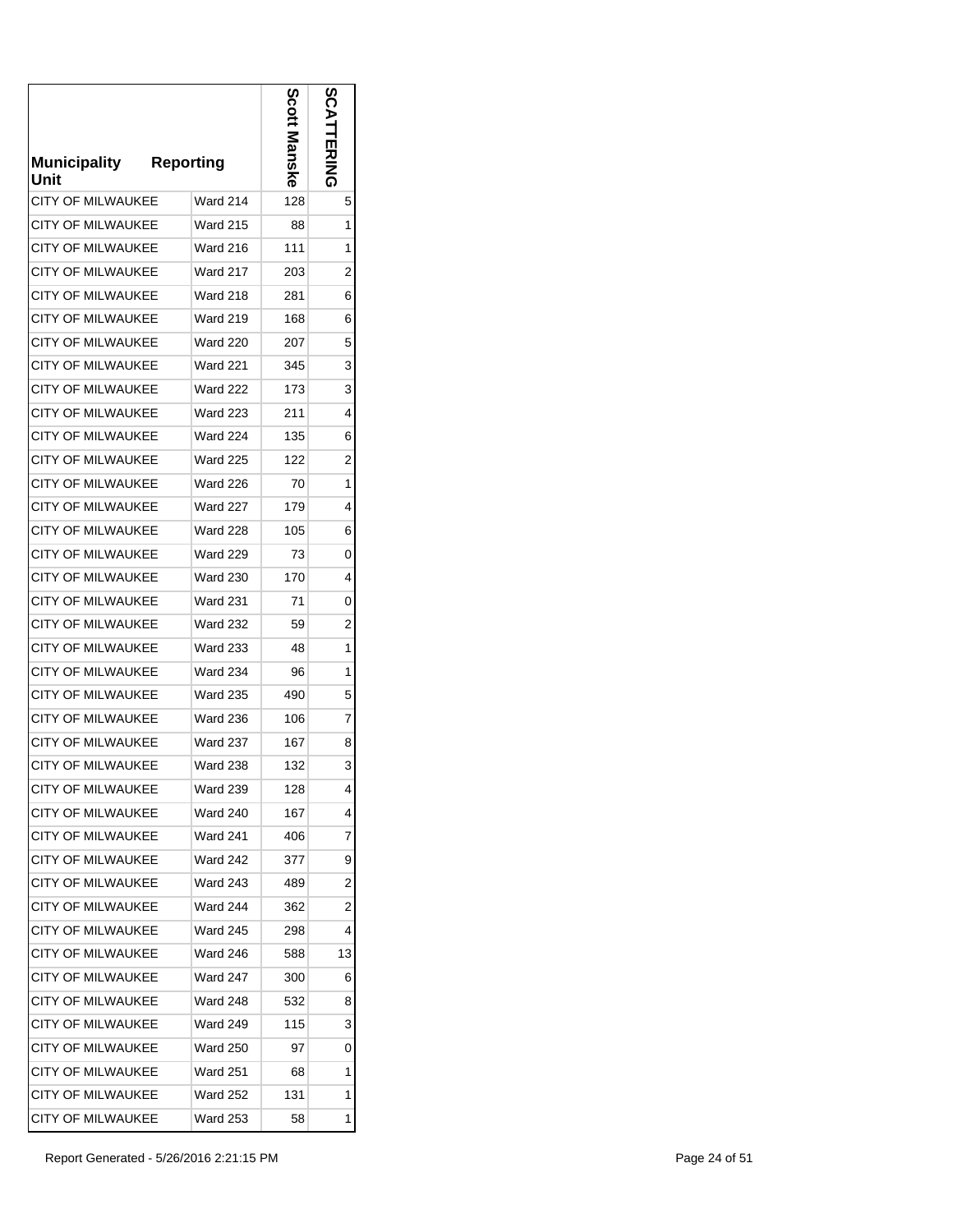| <b>Municipality</b><br>Unit | <b>Reporting</b> | Scott<br>Manske | ဌ<br>공지지       |
|-----------------------------|------------------|-----------------|----------------|
| <b>CITY OF MILWAUKEE</b>    | <b>Ward 254</b>  | 60              | 2              |
| CITY OF MILWAUKEE           | Ward 255         | 96              | 1              |
| CITY OF MILWAUKEE           | <b>Ward 256</b>  | 89              | 0              |
| <b>CITY OF MILWAUKEE</b>    | Ward 257         | 201             | 2              |
| <b>CITY OF MILWAUKEE</b>    | Ward 258         | 247             | 3              |
| <b>CITY OF MILWAUKEE</b>    | Ward 259         | 190             | 3              |
| <b>CITY OF MILWAUKEE</b>    | <b>Ward 260</b>  | 157             | 3              |
| <b>CITY OF MILWAUKEE</b>    | <b>Ward 261</b>  | 223             | 5              |
| <b>CITY OF MILWAUKEE</b>    | <b>Ward 262</b>  | 407             | 3              |
| CITY OF MII WAUKFF          | <b>Ward 263</b>  | 222             | 9              |
| <b>CITY OF MILWAUKEE</b>    | <b>Ward 264</b>  | 478             | 5              |
| <b>CITY OF MILWAUKEE</b>    | <b>Ward 265</b>  | 301             | 2              |
| <b>CITY OF MILWAUKEE</b>    | <b>Ward 266</b>  | 293             | $\overline{2}$ |
| <b>CITY OF MILWAUKEE</b>    | <b>Ward 267</b>  | 272             | 2              |
| <b>CITY OF MILWAUKEE</b>    | <b>Ward 268</b>  | 546             | 6              |
| <b>CITY OF MILWAUKEE</b>    | Ward 269         | 373             | 3              |
| CITY OF MILWAUKEE           | <b>Ward 270</b>  | 336             | 5              |
| <b>CITY OF MILWAUKEE</b>    | <b>Ward 271</b>  | 589             | 3              |
| <b>CITY OF MILWAUKEE</b>    | <b>Ward 272</b>  | 417             | 1              |
| <b>CITY OF MILWAUKEE</b>    | <b>Ward 273</b>  | 258             | 2              |
| CITY OF MILWAUKEE           | <b>Ward 274</b>  | 243             | 2              |
| <b>CITY OF MILWAUKEE</b>    | <b>Ward 275</b>  | 531             | 12             |
| <b>CITY OF MILWAUKEE</b>    | <b>Ward 276</b>  | 540             | 7              |
| <b>CITY OF MILWAUKEE</b>    | <b>Ward 277</b>  | 476             | 6              |
| <b>CITY OF MILWAUKEE</b>    | <b>Ward 278</b>  | 305             | 1              |
| <b>CITY OF MILWAUKEE</b>    | Ward 279         | 419             | 3              |
| <b>CITY OF MILWAUKEE</b>    | Ward 280         | 668             | 8              |
| <b>CITY OF MILWAUKEE</b>    | Ward 281         | 290             | 4              |
| <b>CITY OF MILWAUKEE</b>    | <b>Ward 282</b>  | 106             | 1              |
| <b>CITY OF MILWAUKEE</b>    | Ward 283         | 258             | 6              |
| <b>CITY OF MILWAUKEE</b>    | Ward 284         | 290             | 4              |
| <b>CITY OF MILWAUKEE</b>    | Ward 285         | 59              | 0              |
| <b>CITY OF MILWAUKEE</b>    | Ward 286         | 174             | 4              |
| <b>CITY OF MILWAUKEE</b>    | Ward 287         | 190             | 4              |
| <b>CITY OF MILWAUKEE</b>    | <b>Ward 288</b>  | 451             | 7              |
| <b>CITY OF MILWAUKEE</b>    | <b>Ward 289</b>  | 231             | 3              |
| <b>CITY OF MILWAUKEE</b>    | Ward 290         | 174             | 1              |
| <b>CITY OF MILWAUKEE</b>    | <b>Ward 291</b>  | 184             | 3              |
| <b>CITY OF MILWAUKEE</b>    | Ward 292         | 233             | 3              |
| <b>CITY OF MILWAUKEE</b>    | Ward 293         | 337             | 4              |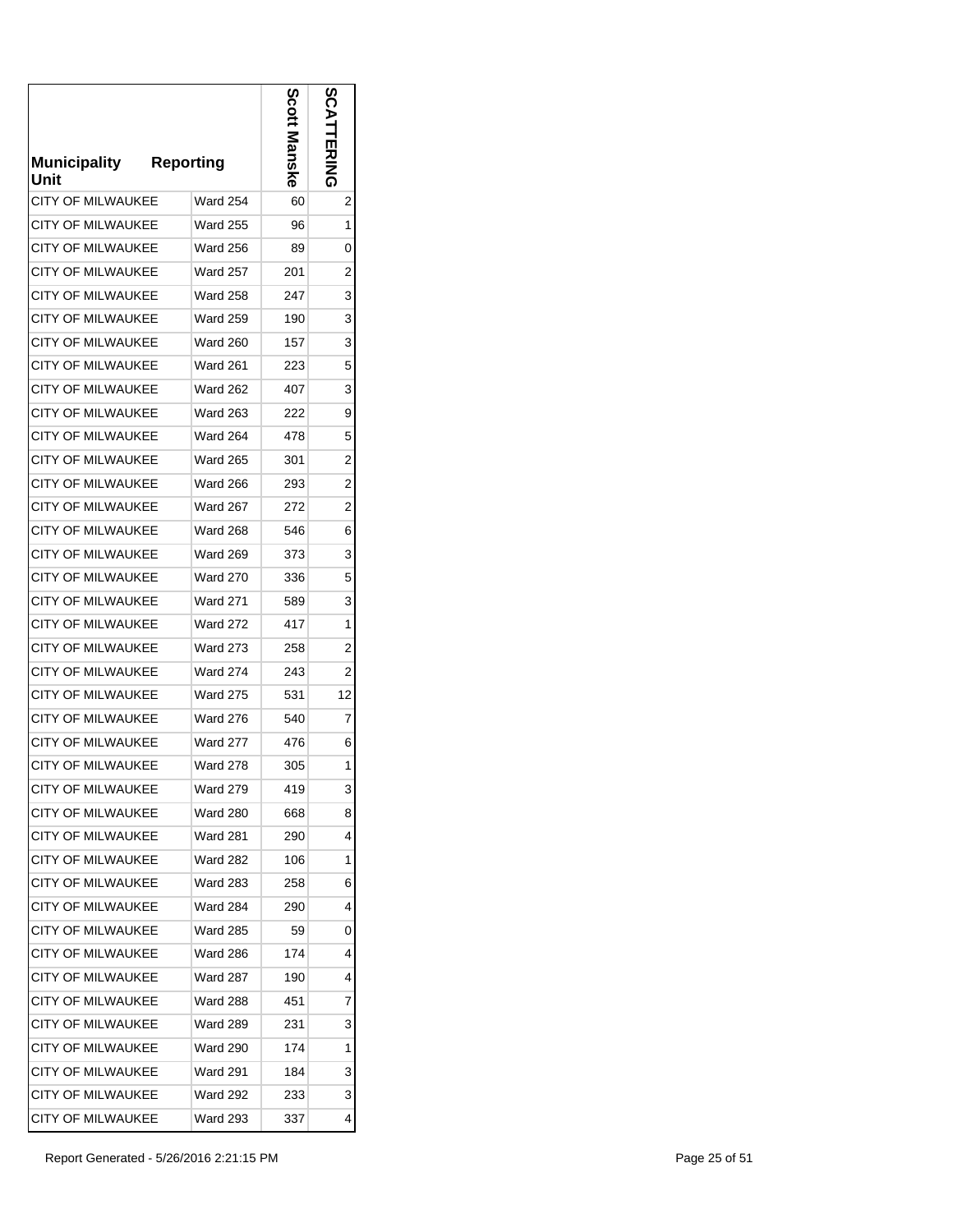| <b>Municipality</b><br>Unit | <b>Reporting</b> | Scol<br>lanske | ပ္လ<br><b>EXIMA</b> |
|-----------------------------|------------------|----------------|---------------------|
| <b>CITY OF MILWAUKEE</b>    | <b>Ward 294</b>  | 271            | 4                   |
| CITY OF MILWAUKEE           | <b>Ward 295</b>  | 345            | 4                   |
| <b>CITY OF MILWAUKEE</b>    | <b>Ward 296</b>  | 467            | 2                   |
| <b>CITY OF MILWAUKEE</b>    | <b>Ward 297</b>  | 387            | 3                   |
| <b>CITY OF MILWAUKEE</b>    | Ward 298         | 321            | 2                   |
| CITY OF MILWAUKEE           | Ward 299         | 385            | $\overline{c}$      |
| <b>CITY OF MILWAUKEE</b>    | <b>Ward 300</b>  | 562            | 3                   |
| <b>CITY OF MILWAUKEE</b>    | Ward 301         | 514            | 8                   |
| <b>CITY OF MILWAUKEE</b>    | Ward 302         | 312            | 6                   |
| <b>CITY OF MILWAUKEE</b>    | <b>Ward 303</b>  | 545            | 7                   |
| <b>CITY OF MILWAUKEE</b>    | <b>Ward 304</b>  | 369            | 6                   |
| <b>CITY OF MILWAUKEE</b>    | <b>Ward 305</b>  | 388            | 2                   |
| <b>CITY OF MILWAUKEE</b>    | <b>Ward 306</b>  | 282            | 2                   |
| <b>CITY OF MILWAUKEE</b>    | <b>Ward 307</b>  | 334            | 8                   |
| <b>CITY OF MILWAUKEE</b>    | <b>Ward 308</b>  | 245            | 3                   |
| <b>CITY OF MILWAUKEE</b>    | <b>Ward 309</b>  | 479            | 5                   |
| <b>CITY OF MILWAUKEE</b>    | <b>Ward 310</b>  | 118            | 0                   |
| <b>CITY OF MILWAUKEE</b>    | <b>Ward 311</b>  | 257            | 4                   |
| <b>CITY OF MILWAUKEE</b>    | <b>Ward 312</b>  | 380            | $\overline{2}$      |
| <b>CITY OF MILWAUKEE</b>    | <b>Ward 313</b>  | 710            | 9                   |
| CITY OF MILWAUKEE           | Ward 314         | 305            | 0                   |
| <b>CITY OF MILWAUKEE</b>    | <b>Ward 315</b>  | 574            | 6                   |
| <b>CITY OF MILWAUKEE</b>    | Ward 316         | 350            | 8                   |
| <b>CITY OF MILWAUKEE</b>    | Ward 317         | 378            | 7                   |
| <b>CITY OF MILWAUKEE</b>    | <b>Ward 320</b>  | 12             | 0                   |
| CITY OF MILWAUKEE           | Ward 321         | 52             | 1                   |
| CITY OF MILWAUKEE           | Ward 322         | 38             | 0                   |
| <b>CITY OF MILWAUKEE</b>    | <b>Ward 323</b>  | 66             | 0                   |
| <b>CITY OF MILWAUKEE</b>    | <b>Ward 324</b>  | 20             | 1                   |
| <b>CITY OF MILWAUKEE</b>    | Ward 325         | 158            | 4                   |
| <b>CITY OF MILWAUKEE</b>    | <b>Ward 326</b>  | 2              | 0                   |
| CITY OF MILWAUKEE           | Ward 327         | 0              | 0                   |
| <b>CITY OF OAK CREEK</b>    | Wards 1-3        | 1,197          | 8                   |
| CITY OF OAK CREEK           | Wards 4-6        | 1,001          | 11                  |
| CITY OF OAK CREEK           | Wards 7-9        | 1,077          | 9                   |
| CITY OF OAK CREEK           | Wards 10-<br>12  | 1,194          | 14                  |
| <b>CITY OF OAK CREEK</b>    | Wards 13-<br>15  | 1,157          | 7                   |
| CITY OF OAK CREEK           | Wards 16-<br>19  | 992            | 10                  |
| CITY OF ST. FRANCIS         | Ward 1-4         | 699            | 8                   |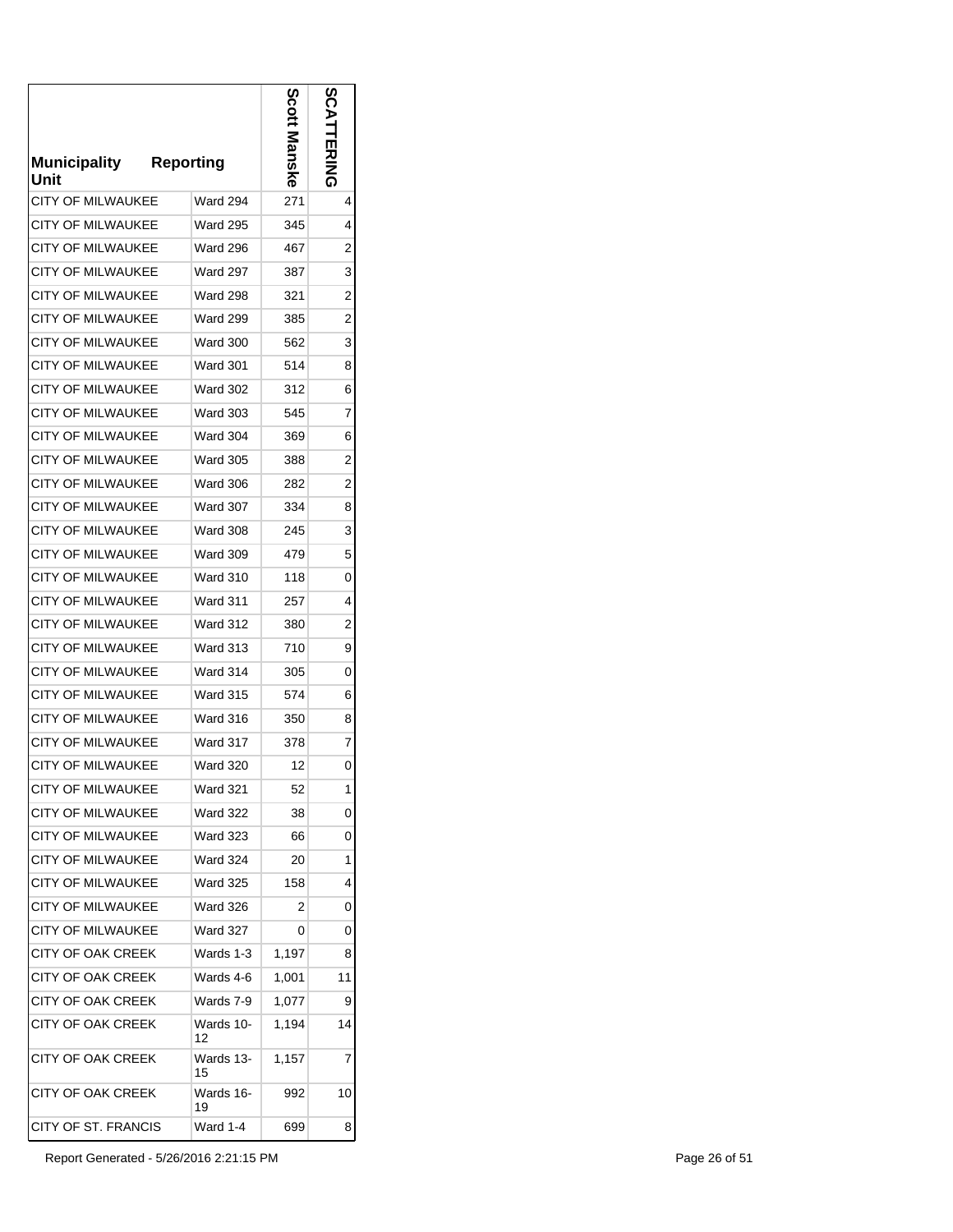| Municipality<br>Unit              | <b>Reporting</b> | Scott<br>Manske | ທ  |
|-----------------------------------|------------------|-----------------|----|
| <b>CITY OF ST. FRANCIS</b>        | Ward 5-8         | 749             | 4  |
| CITY OF ST. FRANCIS               | Ward 9-12        | 773             | 9  |
| CITY OF SOUTH<br><b>MILWAUKEE</b> | Ward 1-4         | 1,032           | 19 |
| CITY OF SOUTH<br>MII WAUKFF       | Ward 5-8         | 895             | 14 |
| CITY OF SOUTH<br><b>MILWAUKEE</b> | Ward 9-12        | 1,127           | 11 |
| CITY OF SOUTH<br><b>MILWAUKEE</b> | Ward 13-<br>16   | 1,033           | 13 |
| <b>CITY OF WAUWATOSA</b>          | Ward 1           | 535             | 2  |
| <b>CITY OF WAUWATOSA</b>          | Ward 2           | 504             | 5  |
| <b>CITY OF WAUWATOSA</b>          | Ward 3           | 532             | 3  |
| CITY OF WAUWATOSA                 | Ward 4           | 751             | 5  |
| <b>CITY OF WAUWATOSA</b>          | Ward 5           | 384             | 3  |
| CITY OF WAUWATOSA                 | Ward 6           | 379             | 5  |
| <b>CITY OF WAUWATOSA</b>          | Ward 7           | 654             | 7  |
| CITY OF WAUWATOSA                 | Ward 8           | 303             | 1  |
| CITY OF WAUWATOSA                 | Ward 9           | 578             | 5  |
| CITY OF WAUWATOSA                 | Ward 10          | 427             | 3  |
| CITY OF WAUWATOSA                 | Ward 11          | 537             | 6  |
| CITY OF WAUWATOSA                 | Ward 12          | 673             | 7  |
| CITY OF WAUWATOSA                 | Ward 13          | 274             | 2  |
| CITY OF WAUWATOSA                 | Ward 14          | 514             | 3  |
| CITY OF WAUWATOSA                 | Ward 15          | 622             | 6  |
| <b>CITY OF WAUWATOSA</b>          | Ward 16          | 634             | 5  |
| CITY OF WAUWATOSA                 | Ward 17          | 553             | 1  |
| CITY OF WAUWATOSA                 | Ward 18          | 427             | 5  |
| <b>CITY OF WAUWATOSA</b>          | Ward 19          | 464             | 2  |
| CITY OF WAUWATOSA                 | Ward 20          | 553             | 4  |
| CITY OF WAUWATOSA                 | Ward 21          | 449             | 2  |
| CITY OF WAUWATOSA                 | Ward 22          | 501             | 4  |
| CITY OF WAUWATOSA                 | Ward 23          | 451             | 4  |
| <b>CITY OF WAUWATOSA</b>          | Ward 24          | 456             | 3  |
| CITY OF WEST ALLIS                | Ward 1           | 310             | 10 |
| CITY OF WEST ALLIS                | Ward 2           | 436             | 9  |
| <b>CITY OF WEST ALLIS</b>         | Ward 3           | 293             | 2  |
| CITY OF WEST ALLIS                | Ward 4           | 519             | 6  |
| CITY OF WEST ALLIS                | Ward 5           | 372             | 3  |
| CITY OF WEST ALLIS                | Ward 6           | 355             | 3  |
| CITY OF WEST ALLIS                | Ward 7           | 418             | 3  |
| <b>CITY OF WEST ALLIS</b>         | Ward 8           | 361             | 4  |
|                                   |                  |                 |    |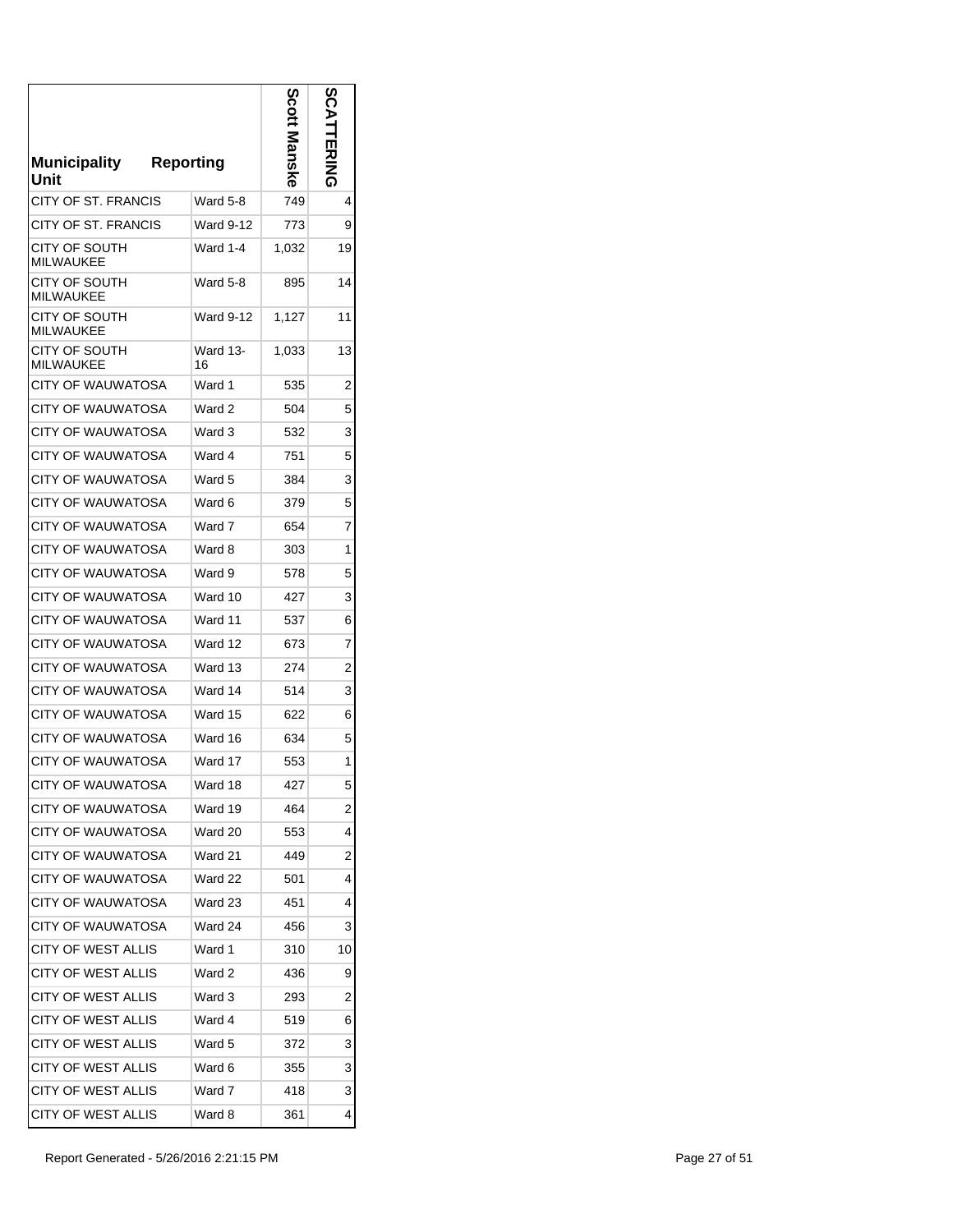| <b>Municipality</b><br>Unit | <b>Reporting</b> |         | Scott<br>Manske | n<br>Š<br>╡<br><b>ERING</b> |
|-----------------------------|------------------|---------|-----------------|-----------------------------|
| <b>CITY OF WEST ALLIS</b>   |                  | Ward 9  | 515             | 11                          |
| <b>CITY OF WEST ALLIS</b>   |                  | Ward 10 | 448             | $\overline{2}$              |
| <b>CITY OF WEST ALLIS</b>   |                  | Ward 11 | 602             | 6                           |
| <b>CITY OF WEST ALLIS</b>   |                  | Ward 12 | 489             | 6                           |
| <b>CITY OF WEST ALLIS</b>   |                  | Ward 13 | 701             | 4                           |
| <b>CITY OF WEST ALLIS</b>   |                  | Ward 14 | 375             | 4                           |
| <b>CITY OF WEST ALLIS</b>   |                  | Ward 15 | 359             | 3                           |
| <b>CITY OF WEST ALLIS</b>   |                  | Ward 16 | 387             | $\overline{2}$              |
| <b>CITY OF WEST ALLIS</b>   |                  | Ward 17 | 554             | 9                           |
| <b>CITY OF WEST ALLIS</b>   |                  | Ward 18 | 648             | 4                           |
| <b>CITY OF WEST ALLIS</b>   |                  | Ward 19 | 612             | 3                           |
| <b>CITY OF WEST ALLIS</b>   |                  | Ward 20 | 409             | 6                           |
| <b>CITY OF WEST ALLIS</b>   |                  | Ward 21 | 530             | 6                           |
| <b>CITY OF WEST ALLIS</b>   |                  | Ward 22 | 379             | 4                           |
| <b>CITY OF WEST ALLIS</b>   |                  | Ward 23 | 589             | $\overline{7}$              |
| <b>CITY OF WEST ALLIS</b>   |                  | Ward 24 | 325             | $\overline{2}$              |
| <b>CITY OF WEST ALLIS</b>   |                  | Ward 25 | 539             | 5                           |
| Total                       |                  |         | 167,77          | 2,647                       |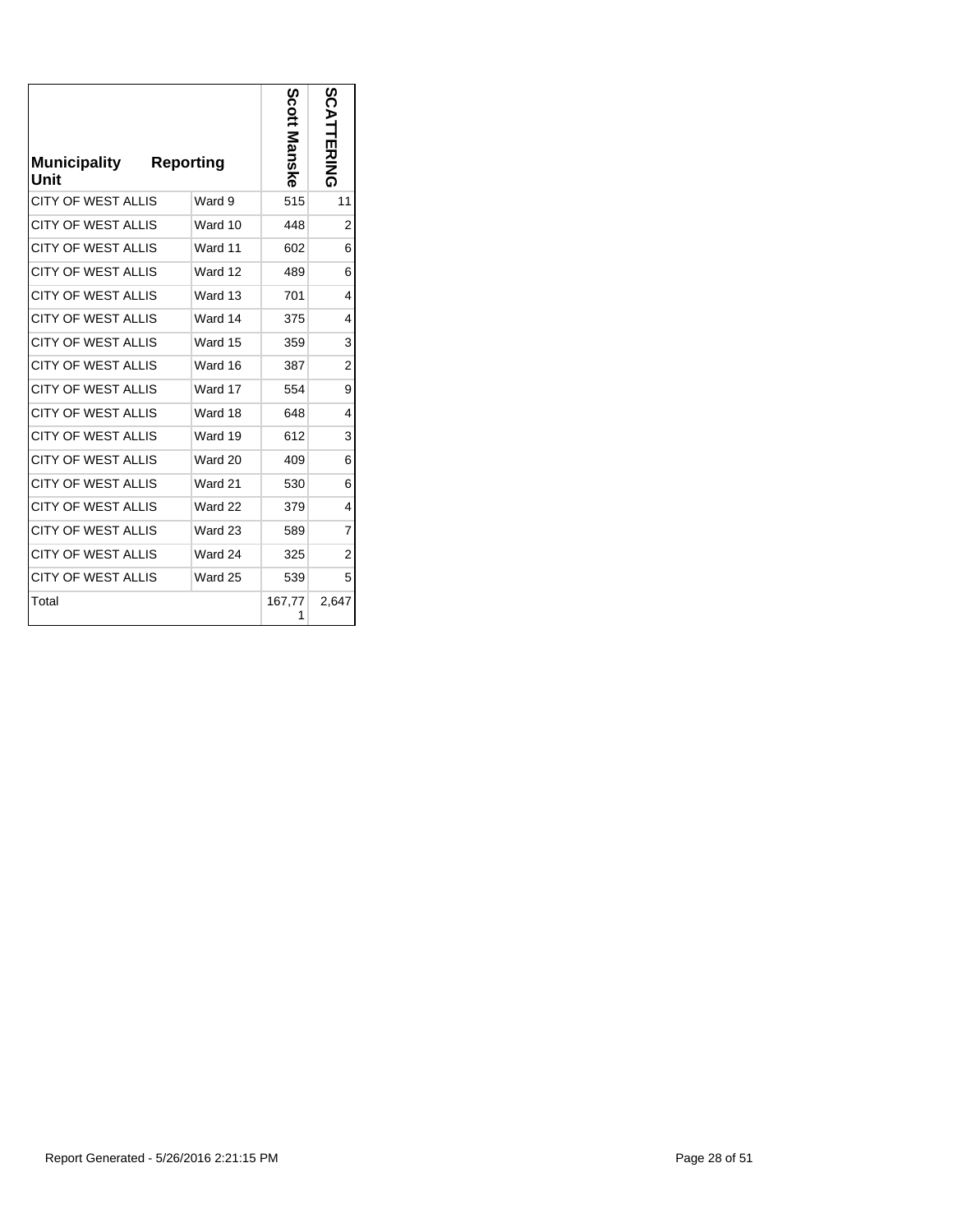# MILWAUKEE COUNTY

#### **2016 Spring Election and Presidential Preference Vote**

| <b>Municipality</b><br><b>Reporting</b><br>Unit |                    | heodore A. Lipscomb<br>ღ | <b>SCATTERING</b> |
|-------------------------------------------------|--------------------|--------------------------|-------------------|
| <b>VILLAGE OF BAYSIDE</b>                       | Wards<br>1,1S,3,3S | 406                      | 7                 |
| <b>VILLAGE OF BAYSIDE</b>                       | Wards 2,4          | 503                      | 13                |
| VILLAGE OF BAYSIDE                              | Ward 5             | 258                      | 6                 |
| VILLAGE OF BROWN<br><b>DEER</b>                 | Wards 1-2          | 1,072                    | 18                |
| VILLAGE OF BROWN<br><b>DEER</b>                 | Wards 3-4          | 971                      | 22                |
| VILLAGE OF BROWN<br><b>DEER</b>                 | Wards 5-6          | 1,023                    | 16                |
| VILLAGE OF FOX POINT                            | Wards 1-4          | 812                      | 8                 |
| VILLAGE OF FOX POINT                            | Wards 5-9          | 1,042                    | 20                |
| VILLAGE OF RIVER HILLS                          | Ward 1             | 49                       | 2                 |
| <b>VILLAGE OF RIVER HILLS</b>                   | Ward 2             | 157                      | 5                 |
| <b>VILLAGE OF RIVER HILLS</b>                   | Ward 3             | 170                      | 0                 |
| <b>CITY OF GLENDALE</b>                         | Ward 1,7           | 605                      | 16                |
| <b>CITY OF GLENDALE</b>                         | Wards<br>2,8,8S    | 627                      | 15                |
| <b>CITY OF GLENDALE</b>                         | Ward 3,9           | 607                      | 18                |
| <b>CITY OF GLENDALE</b>                         | Ward 4,10          | 782                      | 17                |
| <b>CITY OF GLENDALE</b>                         | Wards<br>5,11,11S  | 703                      | 17                |
| <b>CITY OF GLENDALE</b>                         | Ward 6,12          | 553                      | 12                |
| <b>CITY OF MILWAUKEE</b>                        | Ward 20            | 335                      | 5                 |
| <b>CITY OF MILWAUKEE</b>                        | Ward 21            | 284                      | 6                 |
| <b>CITY OF MILWAUKEE</b>                        | Ward 22            | 259                      | 6                 |
| CITY OF MILWAUKEE                               | Ward 52            | 266                      | 8                 |
| <b>CITY OF MILWAUKEE</b>                        | Ward 53            | 109                      | 0                 |
| CITY OF MILWAUKEE                               | Ward 54            | 167                      | 4                 |
| CITY OF MILWAUKEE                               | Ward 55            | 439                      | 7                 |
| CITY OF MILWAUKEE                               | Ward 56            | 272                      | 3                 |
| Total                                           |                    | 12,471                   | 251               |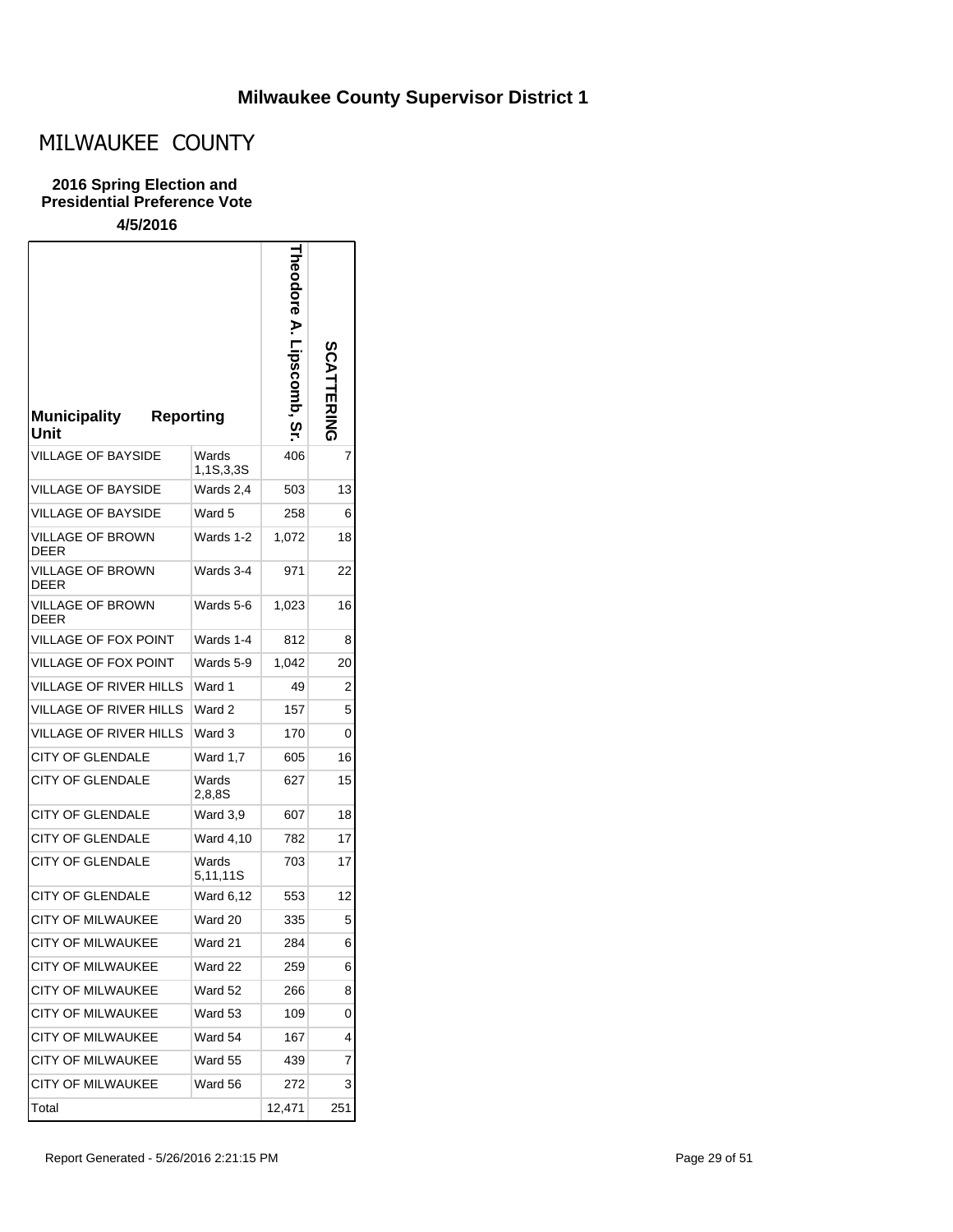┑

# MILWAUKEE COUNTY

### **2016 Spring Election and Presidential Preference Vote**

| <b>Municipality</b><br>Unit | <b>Reporting</b> |       |     |
|-----------------------------|------------------|-------|-----|
| <b>CITY OF MILWAUKEE</b>    | Ward 3           | 363   | 6   |
| <b>CITY OF MILWAUKEE</b>    | Ward 4           | 612   | 5   |
| <b>CITY OF MILWAUKEE</b>    | Ward 12          | 323   | 3   |
| <b>CITY OF MILWAUKEE</b>    | Ward 14          | 339   | 3   |
| <b>CITY OF MILWAUKEE</b>    | Ward 15          | 326   | 5   |
| <b>CITY OF MILWAUKEE</b>    | Ward 16          | 551   | 10  |
| <b>CITY OF MILWAUKEE</b>    | Ward 17          | 255   | 4   |
| <b>CITY OF MILWAUKEE</b>    | Ward 18          | 354   | 4   |
| <b>CITY OF MILWAUKEE</b>    | Ward 19          | 230   | 2   |
| <b>CITY OF MILWAUKEE</b>    | Ward 23          | 84    | 1   |
| <b>CITY OF MILWAUKEE</b>    | Ward 24          | 113   | 3   |
| <b>CITY OF MILWAUKEE</b>    | Ward 25          | 223   | 6   |
| <b>CITY OF MILWAUKEE</b>    | Ward 26          | 243   | 2   |
| <b>CITY OF MILWAUKEE</b>    | Ward 28          | 60    | 1   |
| CITY OF MILWAUKEE           | Ward 29          | 141   | 1   |
| <b>CITY OF MILWAUKEE</b>    | Ward 44          | 353   | 7   |
| <b>CITY OF MILWAUKEE</b>    | Ward 45          | 326   | 3   |
| <b>CITY OF MILWAUKEE</b>    | Ward 46          | 165   | 2   |
| <b>CITY OF MILWAUKEE</b>    | Ward 47          | 295   | 5   |
| <b>CITY OF MILWAUKEE</b>    | Ward 48          | 151   | 1   |
| <b>CITY OF MILWAUKEE</b>    | Ward 49          | 228   | 4   |
| <b>CITY OF MILWAUKEE</b>    | Ward 50          | 197   | 2   |
| <b>CITY OF MILWAUKEE</b>    | Ward 66          | 200   | 3   |
| <b>CITY OF MILWAUKEE</b>    | Ward 67          | 224   | 1   |
| <b>CITY OF MILWAUKEE</b>    | Ward 68          | 374   | 5   |
| CITY OF MILWAUKEE           | Ward 69          | 291   | 3   |
| CITY OF MILWAUKEE           | Ward 70          | 463   | 9   |
| <b>CITY OF MILWAUKEE</b>    | Ward 71          | 252   | 6   |
| <b>CITY OF MILWAUKEE</b>    | Ward 98          | 274   | 2   |
| Total                       |                  | 8,010 | 109 |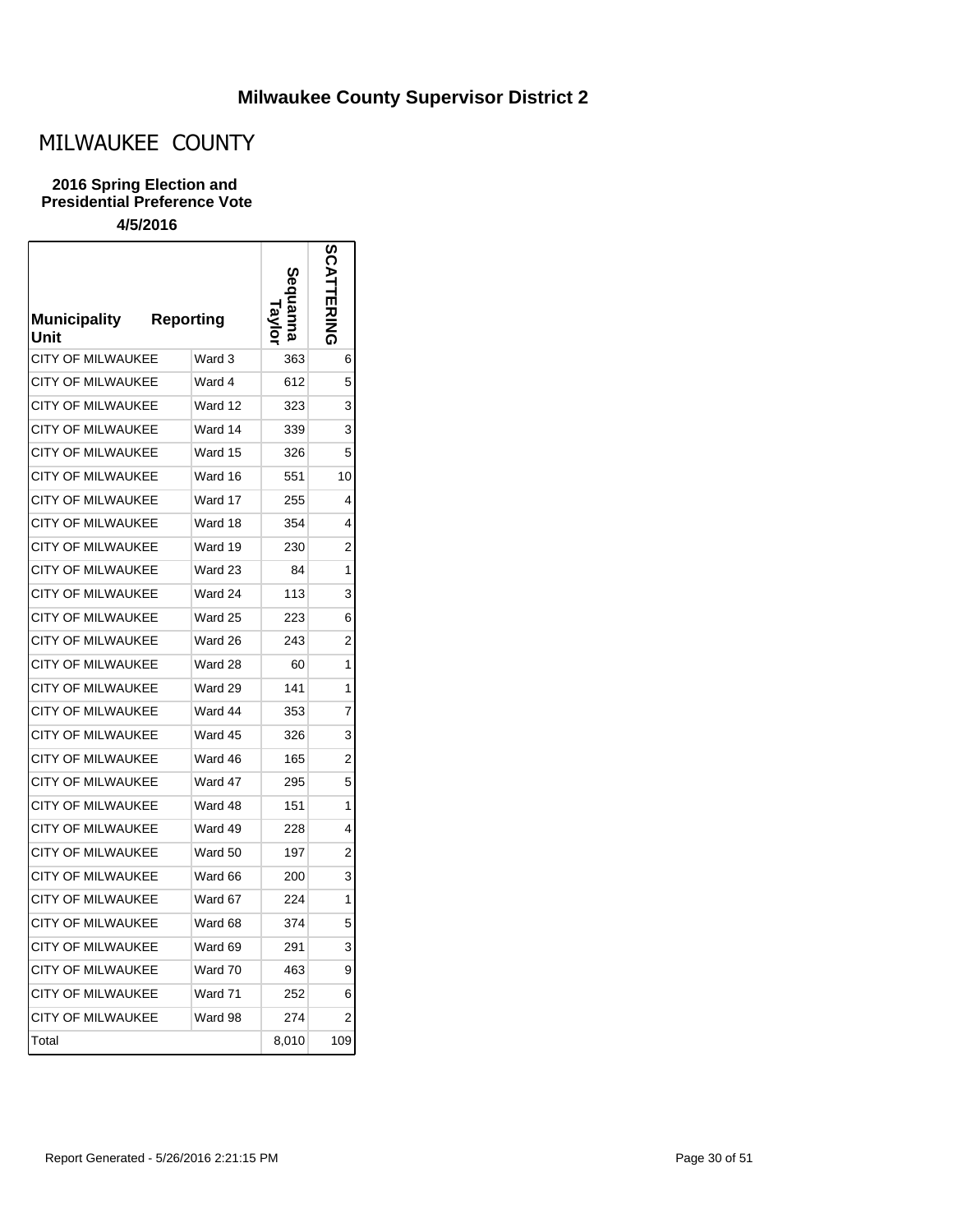## MILWAUKEE COUNTY

#### **2016 Spring Election and Presidential Preference Vote**

| <b>Municipality</b><br>Unit    | Reporting         |        |     |
|--------------------------------|-------------------|--------|-----|
| <b>VILLAGE OF</b><br>SHOREWOOD | Ward 1-4          | 1,532  | 17  |
| VILLAGE OF<br>SHOREWOOD        | Ward 5-8          | 1,321  | 20  |
| VILLAGE OF<br>SHOREWOOD        | Ward 9-12         | 1,255  | 18  |
| VILLAGE OF WHITEFISH<br>BAY    | Wards 1-2         | 634    | 10  |
| VILLAGE OF WHITEFISH<br>BAY    | Wards 3-4         | 631    | 8   |
| VILLAGE OF WHITEFISH<br>BAY    | Wards 5-6         | 629    | 10  |
| VILLAGE OF WHITEFISH<br>BAY    | <b>Wards 8,10</b> | 826    | 19  |
| VILLAGE OF WHITEFISH<br>BAY    | Ward 12           | 432    | 6   |
| CITY OF MILWAUKEE              | <b>Ward 127</b>   | 569    | 11  |
| <b>CITY OF MILWAUKEE</b>       | Ward 128          | 582    | 6   |
| <b>CITY OF MILWAUKEE</b>       | <b>Ward 129</b>   | 395    | 6   |
| <b>CITY OF MILWAUKEE</b>       | <b>Ward 130</b>   | 386    | 4   |
| <b>CITY OF MILWAUKEE</b>       | <b>Ward 131</b>   | 594    | 1   |
| <b>CITY OF MILWAUKEE</b>       | Ward 132          | 731    | 4   |
| <b>CITY OF MILWAUKEE</b>       | Ward 133          | 402    | 8   |
| CITY OF MILWAUKEE              | <b>Ward 134</b>   | 380    | 9   |
| <b>CITY OF MILWAUKEE</b>       | <b>Ward 135</b>   | 459    | 8   |
| <b>CITY OF MILWAUKEE</b>       | <b>Ward 136</b>   | 416    | 4   |
| <b>CITY OF MILWAUKEE</b>       | <b>Ward 179</b>   | 620    | 10  |
| <b>CITY OF MILWAUKEE</b>       | Ward 180          | 417    | 5   |
| <b>CITY OF MILWAUKEE</b>       | <b>Ward 181</b>   | 687    | 4   |
| <b>CITY OF MILWAUKEE</b>       | <b>Ward 182</b>   | 596    | 11  |
| Total                          |                   | 14.494 | 199 |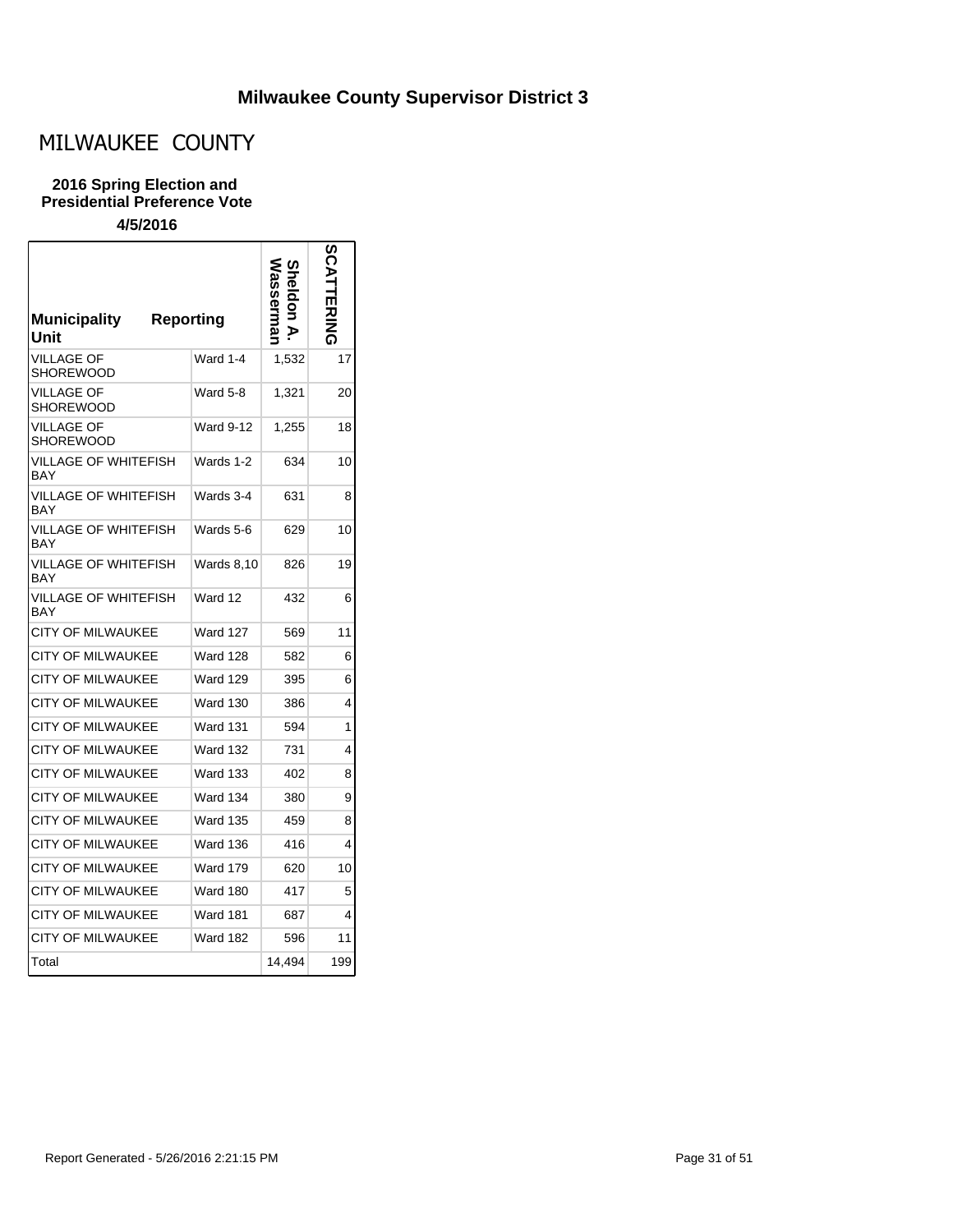# MILWAUKEE COUNTY

### **2016 Spring Election and Presidential Preference Vote**

| <b>Municipality</b><br>Unit | <b>Reporting</b> |       |     |
|-----------------------------|------------------|-------|-----|
| <b>CITY OF MILWAUKEE</b>    | Ward 216         | 116   | 1   |
| CITY OF MILWAUKEE           | Ward 217         | 215   | 5   |
| <b>CITY OF MILWAUKEE</b>    | Ward 218         | 286   | 7   |
| <b>CITY OF MILWAUKEE</b>    | <b>Ward 219</b>  | 185   | 4   |
| <b>CITY OF MILWAUKEE</b>    | <b>Ward 220</b>  | 217   | 9   |
| <b>CITY OF MILWAUKEE</b>    | <b>Ward 221</b>  | 362   | 5   |
| <b>CITY OF MILWAUKEE</b>    | <b>Ward 222</b>  | 180   | 1   |
| <b>CITY OF MILWAUKEE</b>    | Ward 223         | 223   | 7   |
| <b>CITY OF MILWAUKEE</b>    | <b>Ward 241</b>  | 443   | 10  |
| <b>CITY OF MILWAUKEE</b>    | Ward 242         | 404   | 18  |
| <b>CITY OF MILWAUKEE</b>    | Ward 243         | 539   | 17  |
| <b>CITY OF MILWAUKEE</b>    | <b>Ward 244</b>  | 407   | 12  |
| <b>CITY OF MILWAUKEE</b>    | <b>Ward 247</b>  | 327   | 8   |
| <b>CITY OF MILWAUKEE</b>    | <b>Ward 248</b>  | 584   | 11  |
| <b>CITY OF MILWAUKEE</b>    | <b>Ward 249</b>  | 126   | 4   |
| CITY OF MILWAUKEE           | <b>Ward 252</b>  | 135   | 1   |
| <b>CITY OF MILWAUKEE</b>    | <b>Ward 257</b>  | 203   | 0   |
| <b>CITY OF MILWAUKEE</b>    | <b>Ward 258</b>  | 262   | 6   |
| <b>CITY OF MILWAUKEE</b>    | <b>Ward 259</b>  | 190   | 6   |
| <b>CITY OF MILWAUKEE</b>    | <b>Ward 284</b>  | 291   | 6   |
| <b>CITY OF MILWAUKEE</b>    | <b>Ward 285</b>  | 57    | 0   |
| <b>CITY OF MILWAUKEE</b>    | <b>Ward 290</b>  | 177   | 4   |
| <b>CITY OF MILWAUKEE</b>    | <b>Ward 291</b>  | 186   | 8   |
| <b>CITY OF MILWAUKEE</b>    | <b>Ward 322</b>  | 42    | 0   |
| CITY OF MILWAUKEE           | <b>Ward 324</b>  | 23    | 1   |
| <b>CITY OF MILWAUKEE</b>    | <b>Ward 325</b>  | 168   | 4   |
| Total                       |                  | 6,348 | 155 |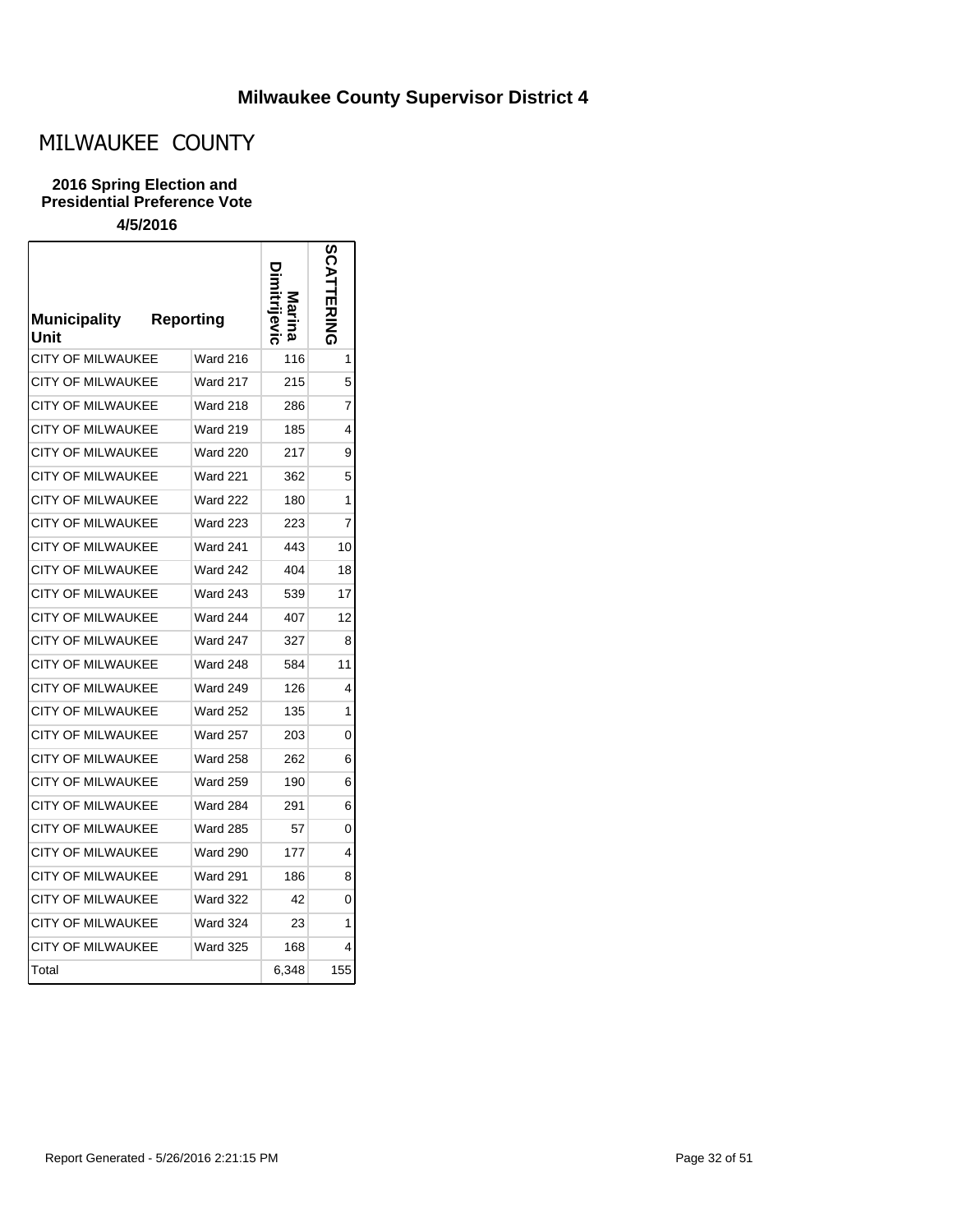# MILWAUKEE COUNTY

### **2016 Spring Election and Presidential Preference Vote**

| <b>Municipality</b><br>Unit | <b>Reporting</b> | Michae<br>labere | larcella | <b>SCA</b><br><b>TERING</b> |
|-----------------------------|------------------|------------------|----------|-----------------------------|
| <b>CITY OF MILWAUKEE</b>    | Ward 104         | 143              | 337      | 5                           |
| <b>CITY OF MILWAUKEE</b>    | Ward 105         | 64               | 100      | 1                           |
| <b>CITY OF MILWAUKEE</b>    | Ward 106         | 49               | 104      | 3                           |
| <b>CITY OF MILWAUKEE</b>    | Ward 150         | 75               | 146      | 5                           |
| <b>CITY OF MILWAUKEE</b>    | Ward 151         | 65               | 109      | 3                           |
| <b>CITY OF MILWAUKEE</b>    | Ward 152         | 34               | 76       | 2                           |
| <b>CITY OF MILWAUKEE</b>    | Ward 153         | 78               | 212      | 3                           |
| <b>CITY OF MILWAUKEE</b>    | <b>Ward 154</b>  | 65               | 147      | 7                           |
| <b>CITY OF MILWAUKEE</b>    | <b>Ward 155</b>  | 31               | 98       | 2                           |
| <b>CITY OF MILWAUKEE</b>    | <b>Ward 156</b>  | 87               | 204      | 3                           |
| <b>CITY OF MILWAUKEE</b>    | <b>Ward 157</b>  | 84               | 146      | 3                           |
| <b>CITY OF MILWAUKEE</b>    | <b>Ward 158</b>  | 58               | 164      | 0                           |
| <b>CITY OF MILWAUKEE</b>    | <b>Ward 159</b>  | 65               | 130      | 3                           |
| <b>CITY OF MILWAUKEE</b>    | Ward 160         | 75               | 154      | 5                           |
| <b>CITY OF MILWAUKEE</b>    | <b>Ward 161</b>  | 22               | 64       | 0                           |
| <b>CITY OF MILWAUKEE</b>    | <b>Ward 162</b>  | 38               | 89       | 1                           |
| <b>CITY OF MILWAUKEE</b>    | <b>Ward 165</b>  | 109              | 174      | 3                           |
| CITY OF MILWAUKEE           | Ward 169         | 52               | 128      | 2                           |
| <b>CITY OF MILWAUKEE</b>    | Ward 170         | 40               | 78       | 4                           |
| <b>CITY OF MILWAUKEE</b>    | <b>Ward 171</b>  | 17               | 26       | 1                           |
| <b>CITY OF MILWAUKEE</b>    | Ward 185         | 328              | 399      | 3                           |
| <b>CITY OF MILWAUKEE</b>    | <b>Ward 186</b>  | 280              | 363      | 3                           |
| <b>CITY OF MILWAUKEE</b>    | Ward 187         | 68               | 80       | 3                           |
| <b>CITY OF MILWAUKEE</b>    | Ward 190         | 141              | 201      | 3                           |
| <b>CITY OF MILWAUKEE</b>    | Ward 196         | 91               | 166      | 4                           |
| CITY OF MILWAUKEE           | Ward 197         | 44               | 103      | 1                           |
| <b>CITY OF MILWAUKEE</b>    | Ward 198         | 116              | 193      | 7                           |
| CITY OF MILWAUKEE           | <b>Ward 200</b>  | 71               | 116      | 1                           |
| CITY OF MILWAUKEE           | Ward 201         | 67               | 90       | 5                           |
| CITY OF MILWAUKEE           | Ward 202         | 130              | 223      | 4                           |
| <b>CITY OF MILWAUKEE</b>    | Ward 214         | 81               | 94       | 1                           |
| Total                       |                  | 2,668            | 4,714    | 91                          |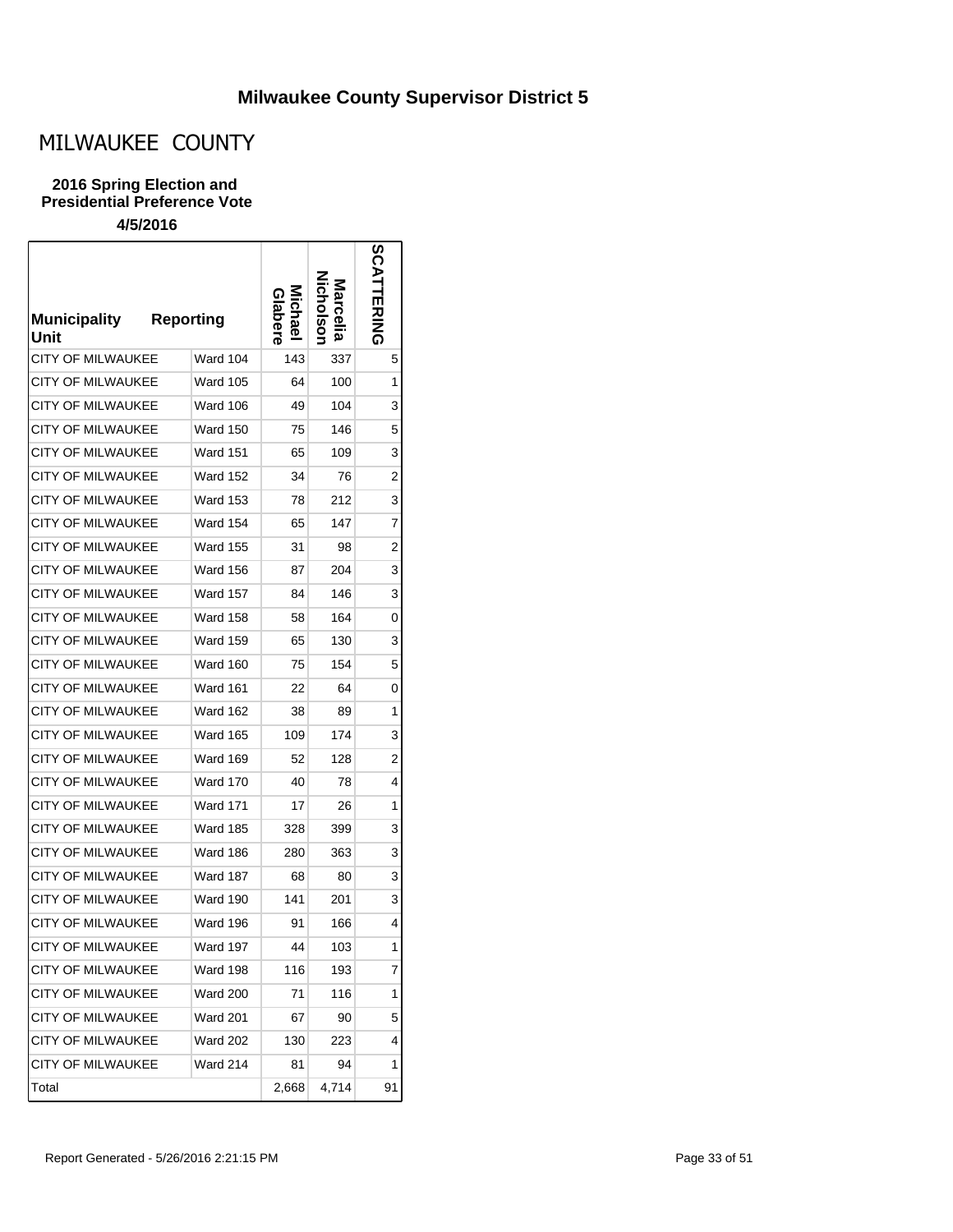## MILWAUKEE COUNTY

### **2016 Spring Election and Presidential Preference Vote**

| <b>Municipality</b><br>Unit | <b>Reporting</b> |        | ポオラ            |
|-----------------------------|------------------|--------|----------------|
| <b>CITY OF MILWAUKEE</b>    | Ward 85          | 460    | 5              |
| <b>CITY OF MILWAUKEE</b>    | Ward 86          | 429    | 1              |
| <b>CITY OF MILWAUKEE</b>    | <b>Ward 210</b>  | 320    | 2              |
| <b>CITY OF MILWAUKEE</b>    | <b>Ward 211</b>  | 301    | 3              |
| <b>CITY OF WAUWATOSA</b>    | Ward 1           | 625    | 7              |
| CITY OF WAUWATOSA           | Ward 2           | 568    | 7              |
| <b>CITY OF WAUWATOSA</b>    | Ward 3           | 618    | 8              |
| CITY OF WAUWATOSA           | Ward 4           | 846    | 21             |
| <b>CITY OF WAUWATOSA</b>    | Ward 5           | 408    | 4              |
| <b>CITY OF WAUWATOSA</b>    | Ward 6           | 399    | 5              |
| <b>CITY OF WAUWATOSA</b>    | Ward 7           | 733    | 13             |
| CITY OF WAUWATOSA           | Ward 8           | 322    | $\overline{2}$ |
| <b>CITY OF WAUWATOSA</b>    | Ward 9           | 609    | 3              |
| <b>CITY OF WAUWATOSA</b>    | Ward 10          | 451    | 5              |
| CITY OF WAUWATOSA           | Ward 11          | 570    | 7              |
| <b>CITY OF WAUWATOSA</b>    | Ward 12          | 754    | 10             |
| <b>CITY OF WAUWATOSA</b>    | Ward 13          | 302    | 4              |
| <b>CITY OF WAUWATOSA</b>    | Ward 16          | 771    | 8              |
| <b>CITY OF WAUWATOSA</b>    | Ward 17          | 686    | 4              |
| <b>CITY OF WAUWATOSA</b>    | Ward 18          | 485    | 6              |
| <b>CITY OF WAUWATOSA</b>    | Ward 20          | 627    | 7              |
| <b>CITY OF WAUWATOSA</b>    | Ward 21          | 472    | 3              |
| <b>CITY OF WEST ALLIS</b>   | Ward 1           | 308    | 8              |
| <b>CITY OF WEST ALLIS</b>   | Ward 6           | 380    | 8              |
| <b>CITY OF WEST ALLIS</b>   | Ward 11          | 611    | 4              |
| <b>CITY OF WEST ALLIS</b>   | Ward 12          | 490    | 6              |
| <b>CITY OF WEST ALLIS</b>   | Ward 13          | 733    | 4              |
| Total                       |                  | 14,278 | 165            |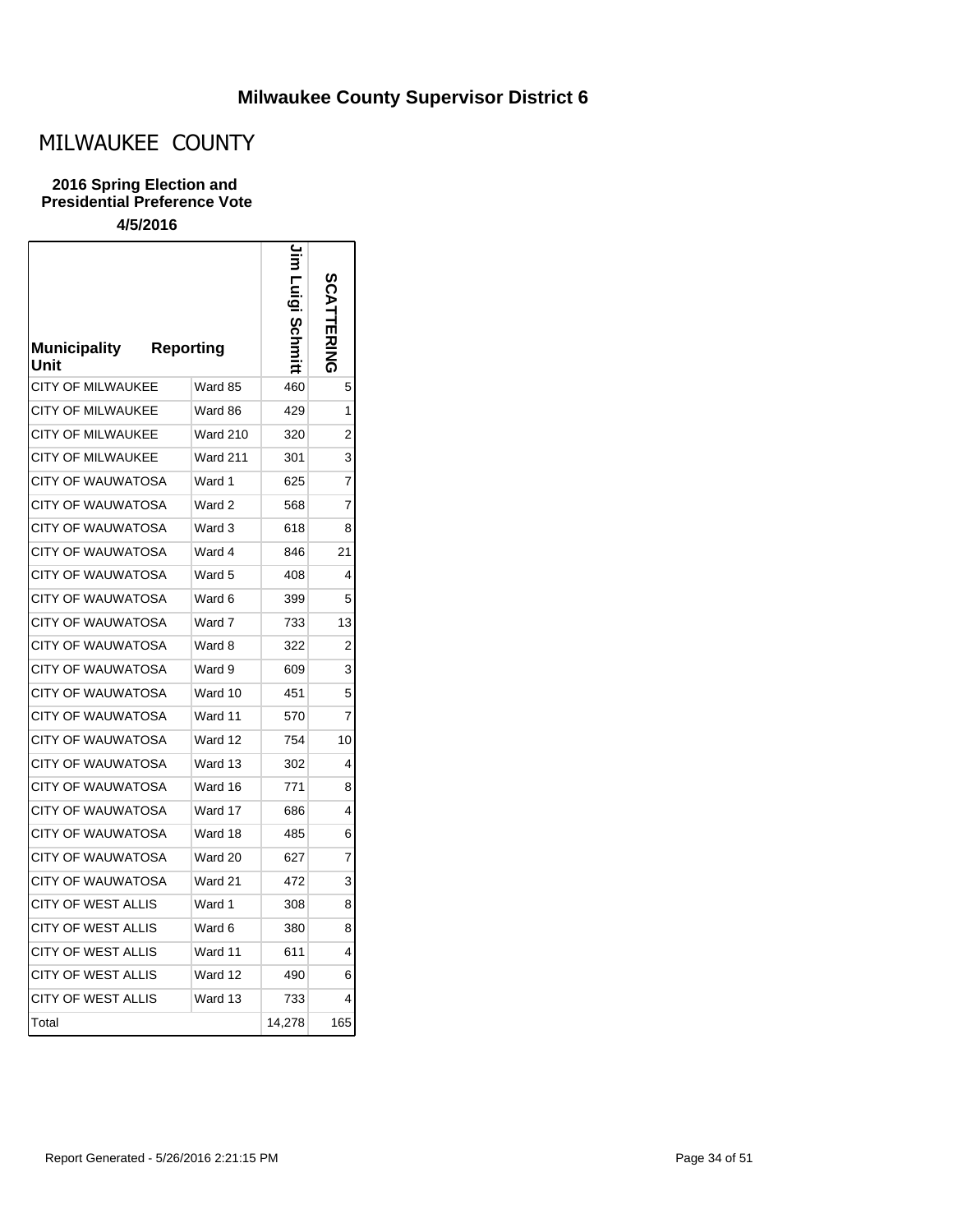# MILWAUKEE COUNTY

### **2016 Spring Election and Presidential Preference Vote**

| <b>Municipality</b><br>Unit | <b>Reporting</b> | Sauve | hael<br>פ∧i<br>ס∕ |    |
|-----------------------------|------------------|-------|-------------------|----|
| <b>CITY OF MILWAUKEE</b>    | Ward 27          | 83    | 199               | 2  |
| CITY OF MILWAUKEE           | Ward 30          | 106   | 182               | 2  |
| <b>CITY OF MILWAUKEE</b>    | Ward 39          | 105   | 220               | 3  |
| <b>CITY OF MILWAUKEE</b>    | Ward 40          | 119   | 184               | 1  |
| <b>CITY OF MILWAUKEE</b>    | Ward 41          | 122   | 157               | 4  |
| CITY OF MILWAUKEE           | Ward 42          | 123   | 259               | 5  |
| <b>CITY OF MILWAUKEE</b>    | Ward 43          | 74    | 163               | 2  |
| <b>CITY OF MILWAUKEE</b>    | Ward 51          | 67    | 149               | 3  |
| <b>CITY OF MILWAUKEE</b>    | Ward 61          | 66    | 327               | 1  |
| <b>CITY OF MILWAUKEE</b>    | Ward 63          | 66    | 194               | 0  |
| <b>CITY OF MILWAUKEE</b>    | Ward 64          | 182   | 441               | 1  |
| <b>CITY OF MILWAUKEE</b>    | Ward 65          | 153   | 370               | 4  |
| <b>CITY OF MILWAUKEE</b>    | Ward 72          | 166   | 267               | 6  |
| CITY OF MILWAUKEE           | Ward 73          | 177   | 298               | 2  |
| <b>CITY OF MILWAUKEE</b>    | Ward 74          | 125   | 240               | 1  |
| <b>CITY OF MILWAUKEE</b>    | Ward 76          | 110   | 238               | 8  |
| <b>CITY OF MILWAUKEE</b>    | Ward 91          | 300   | 318               | 5  |
| CITY OF MILWAUKEE           | Ward 94          | 48    | 114               | 2  |
| CITY OF MILWAUKEE           | Ward 95          | 90    | 168               | 3  |
| <b>CITY OF MILWAUKEE</b>    | Ward 96          | 187   | 337               | 4  |
| <b>CITY OF MILWAUKEE</b>    | Ward 97          | 188   | 291               | 4  |
| CITY OF MILWAUKEE           | Ward 99          | 197   | 421               | 5  |
| <b>CITY OF MILWAUKEE</b>    | Ward 100         | 100   | 309               | 4  |
| <b>CITY OF MILWAUKEE</b>    | <b>Ward 101</b>  | 122   | 405               | 3  |
| <b>CITY OF MILWAUKEE</b>    | <b>Ward 102</b>  | 156   | 443               | 3  |
| CITY OF MILWAUKEE           | <b>Ward 103</b>  | 197   | 455               | 5  |
| <b>CITY OF MILWAUKEE</b>    | Ward 107         | 50    | 237               | 2  |
| <b>CITY OF MILWAUKEE</b>    | <b>Ward 163</b>  | 101   | 175               | 3  |
| Total                       |                  | 3,580 | 7,561             | 88 |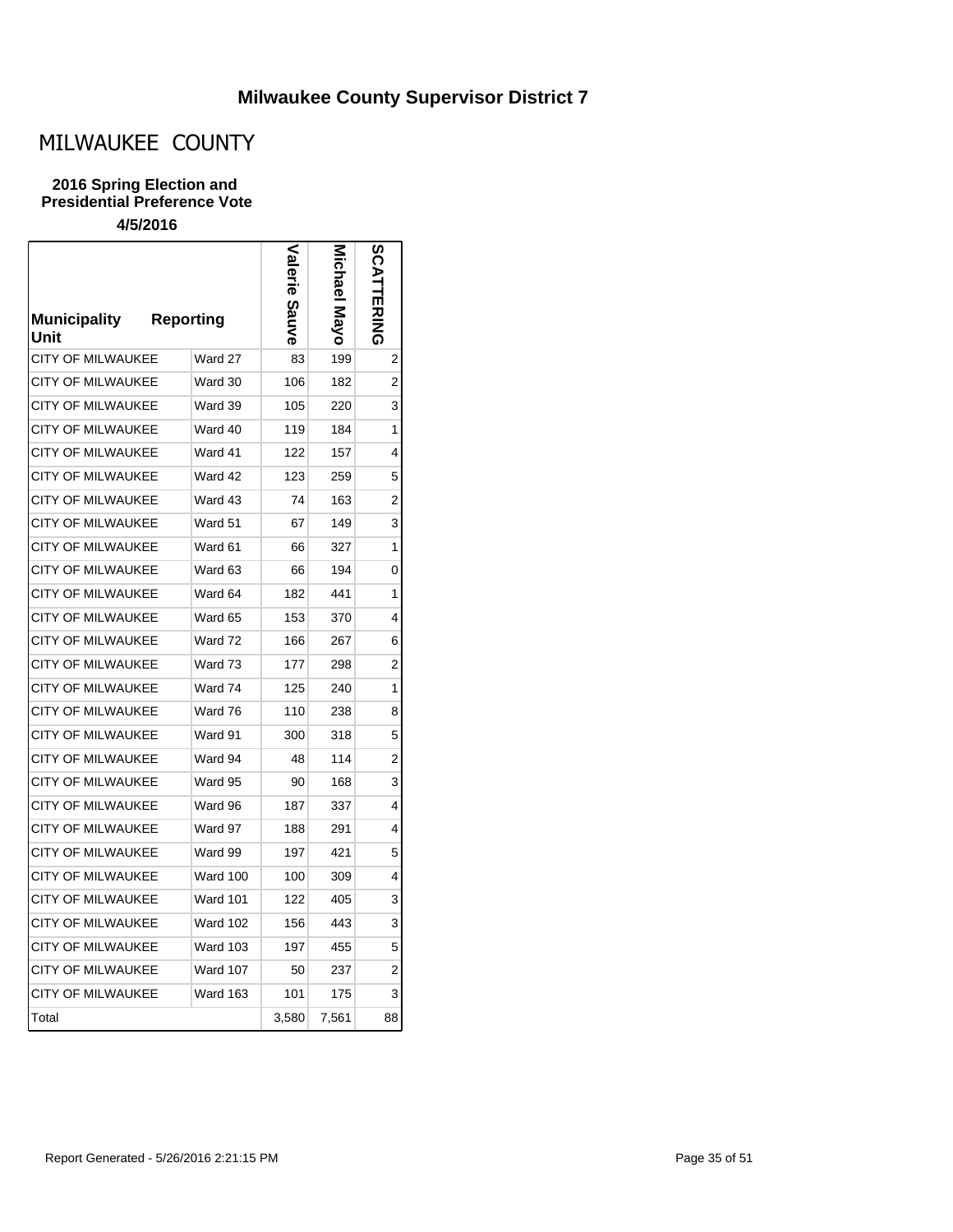# MILWAUKEE COUNTY

### **2016 Spring Election and Presidential Preference Vote**

| <b>Municipality</b><br>Unit              | <b>Reporting</b>      | David<br>ŗ<br><b>Sartor</b> | Auo<br><b>Bloom</b> | <b>SCATTERING</b> |
|------------------------------------------|-----------------------|-----------------------------|---------------------|-------------------|
| <b>CITY OF CUDAHY</b>                    | Ward $1-3$            | 598                         | 387                 | $\overline{7}$    |
| <b>CITY OF CUDAHY</b>                    | Ward 4-6              | 483                         | 332                 | 5                 |
| <b>CITY OF CUDAHY</b>                    | Ward 7-9              | 376                         | 313                 | $\overline{2}$    |
| <b>CITY OF CUDAHY</b>                    | Ward 10               | 241                         | 150                 | $\overline{2}$    |
| <b>CITY OF CUDAHY</b>                    | <b>Ward 11-</b><br>12 | 383                         | 184                 | 5                 |
| <b>CITY OF CUDAHY</b>                    | <b>Ward 13-</b><br>14 | 459                         | 252                 | 0                 |
| <b>CITY OF CUDAHY</b>                    | Ward 15               | 280                         | 190                 | 1                 |
| CITY OF ST. FRANCIS                      | <b>Ward 1-4</b>       | 474                         | 305                 | 6                 |
| CITY OF ST. FRANCIS                      | <b>Ward 5-8</b>       | 477                         | 409                 | 6                 |
| CITY OF ST. FRANCIS                      | <b>Ward 9-12</b>      | 523                         | 372                 | 4                 |
| CITY OF SOUTH<br><b>MILWAUKEE</b>        | Ward 1-4              | 750                         | 634                 | 8                 |
| CITY OF SOUTH<br><b>MILWAUKEE</b>        | Ward 5-8              | 545                         | 570                 | 13                |
| CITY OF SOUTH<br><b>MILWAUKEE</b>        | <b>Ward 9-12</b>      | 733                         | 717                 | 8                 |
| <b>CITY OF SOUTH</b><br><b>MILWAUKEE</b> | <b>Ward 13-</b><br>16 | 642                         | 663                 | 9                 |
| Total                                    |                       | 6,964                       | 5,478               | 76                |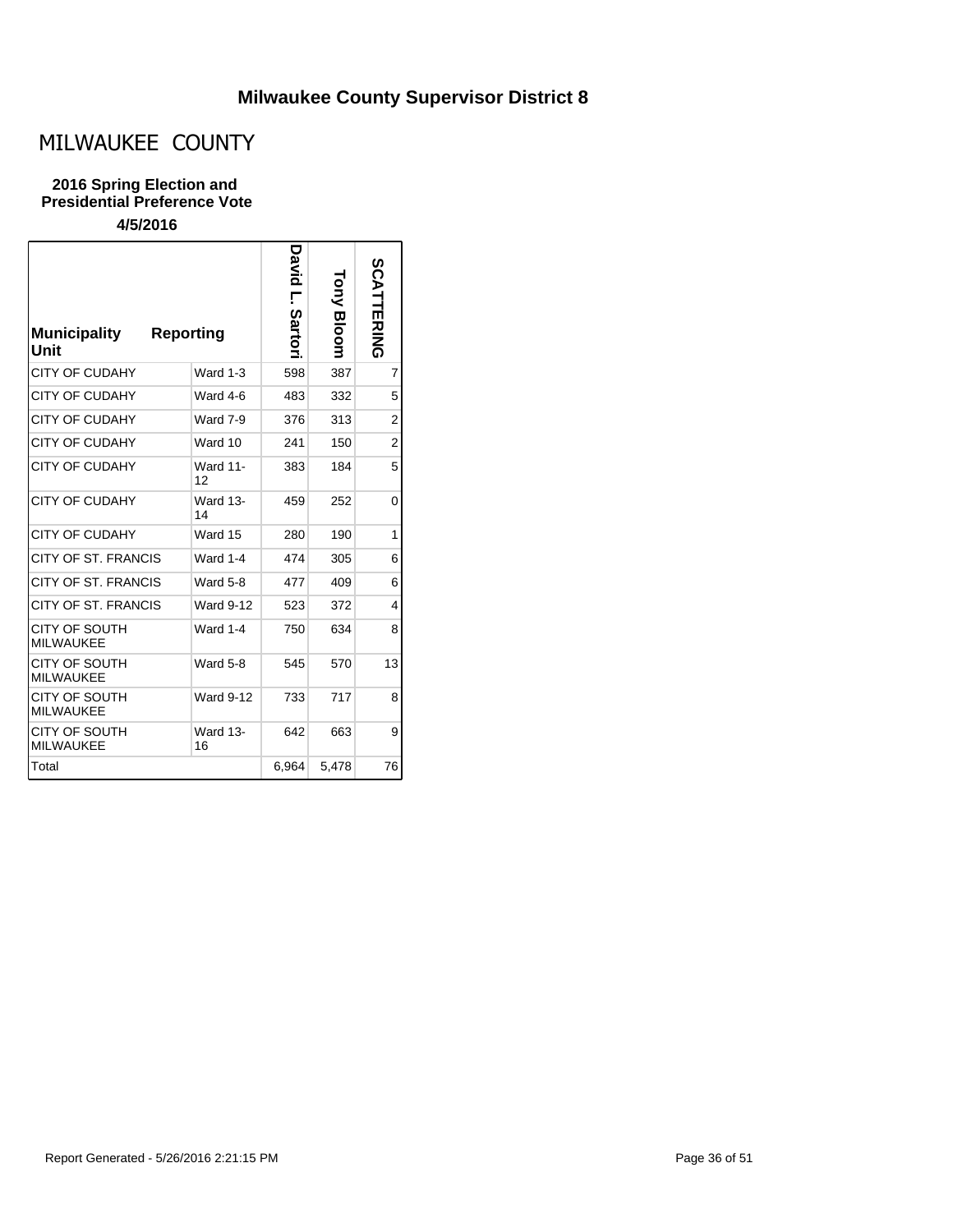# MILWAUKEE COUNTY

#### **2016 Spring Election and Presidential Preference Vote**

|                                    |                  | bteve         |       | <b>SCATTERING</b> |
|------------------------------------|------------------|---------------|-------|-------------------|
| <b>Municipality</b><br>Unit        | <b>Reporting</b> | <b>Iaviol</b> | opspo |                   |
| <b>VILLAGE OF HALES</b><br>CORNERS | Ward 1-3         | 522           | 350   | 3                 |
| VILLAGE OF HALES<br>CORNERS        | Ward 4-6         | 449           | 371   | 3                 |
| VILLAGE OF HALES<br><b>CORNERS</b> | Ward 7-9         | 405           | 323   | 4                 |
| <b>CITY OF FRANKLIN</b>            | Ward 4           | 229           | 143   | 4                 |
| <b>CITY OF FRANKLIN</b>            | Ward 5           | 239           | 128   | $\Omega$          |
| <b>CITY OF FRANKLIN</b>            | Ward 8           | 215           | 143   | 1                 |
| <b>CITY OF FRANKLIN</b>            | Ward 11          | 344           | 207   | 2                 |
| <b>CITY OF FRANKLIN</b>            | Ward 12          | 236           | 184   | 3                 |
| <b>CITY OF FRANKLIN</b>            | Ward 14          | 374           | 182   | $\overline{2}$    |
| <b>CITY OF FRANKLIN</b>            | Ward 15A         | 212           | 79    | 0                 |
| <b>CITY OF FRANKLIN</b>            | Ward 15B         | 156           | 75    | 0                 |
| <b>CITY OF FRANKLIN</b>            | Ward 16          | 350           | 242   | 2                 |
| CITY OF FRANKLIN                   | Ward 22B         | 177           | 224   | 0                 |
| <b>CITY OF FRANKLIN</b>            | Ward 22A         | 238           | 122   | 1                 |
| <b>CITY OF FRANKLIN</b>            | Ward 23          | 426           | 232   | 1                 |
| <b>CITY OF OAK CREEK</b>           | Wards 1-3        | 592           | 406   | 8                 |
| CITY OF OAK CREEK                  | Wards 4-6        | 718           | 519   | 4                 |
| <b>CITY OF OAK CREEK</b>           | Wards 7-9        | 838           | 551   | 7                 |
| <b>CITY OF OAK CREEK</b>           | Wards 10-<br>12  | 679           | 366   | 3                 |
| CITY OF OAK CREEK                  | Wards 13-<br>15  | 932           | 679   | 3                 |
| <b>CITY OF OAK CREEK</b>           | Wards 16-<br>19  | 713           | 482   | 7                 |
| Total                              |                  | 9,044         | 6,008 | 58                |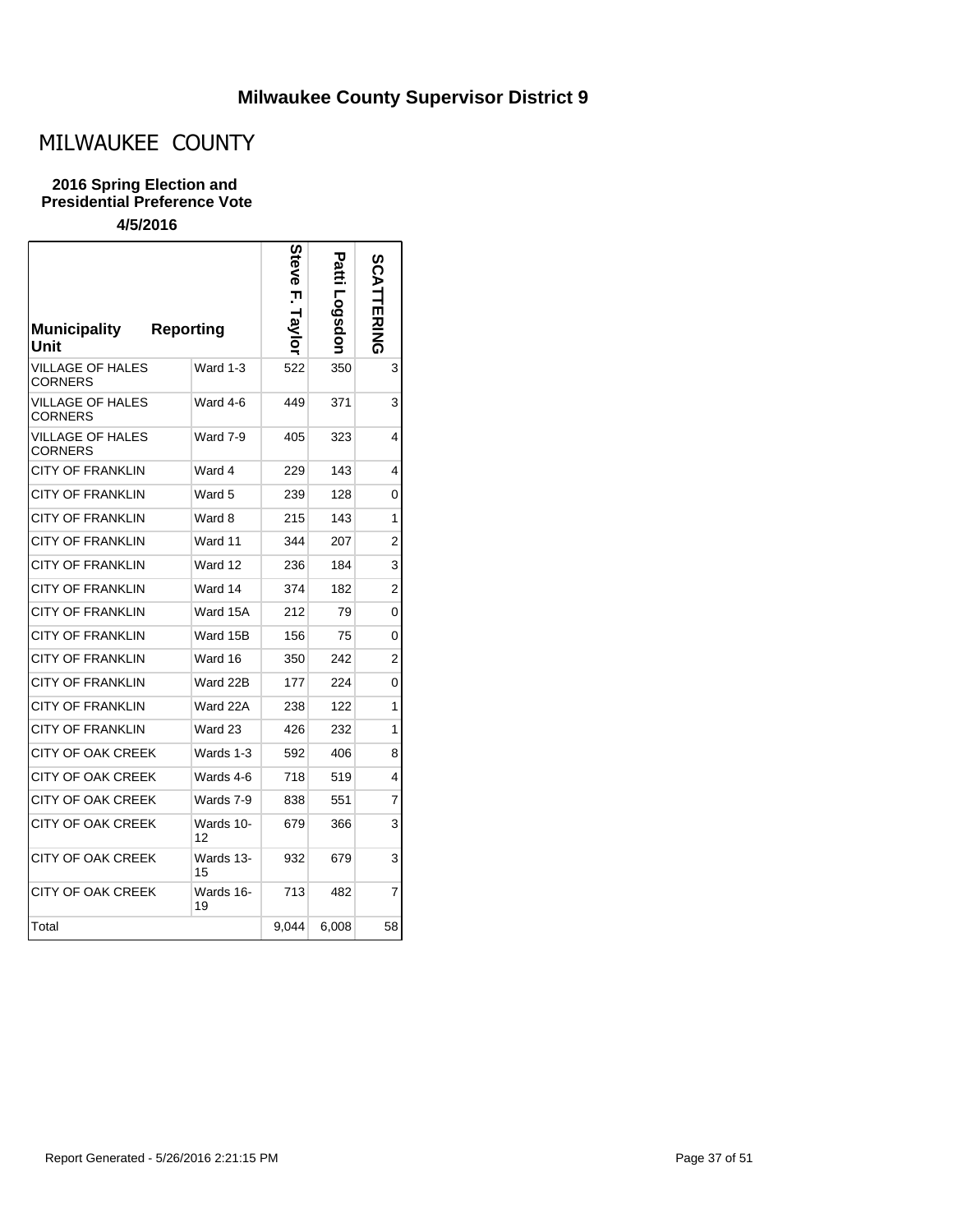# MILWAUKEE COUNTY

### **2016 Spring Election and Presidential Preference Vote**

| <b>Municipality</b><br>Unit | <b>Reporting</b> | Supreme Moore Omokund<br>ര | <b>SCATTERING</b> |
|-----------------------------|------------------|----------------------------|-------------------|
| <b>CITY OF MILWAUKEE</b>    | Ward 60          | 273                        | 5                 |
| <b>CITY OF MILWAUKEE</b>    | Ward 108         | 231                        | 4                 |
| <b>CITY OF MILWAUKEE</b>    | <b>Ward 109</b>  | 227                        | 8                 |
| <b>CITY OF MILWAUKEE</b>    | <b>Ward 110</b>  | 130                        | 4                 |
| <b>CITY OF MILWAUKEE</b>    | <b>Ward 111</b>  | 144                        | 4                 |
| <b>CITY OF MILWAUKEE</b>    | <b>Ward 113</b>  | 175                        | 3                 |
| <b>CITY OF MILWAUKEE</b>    | Ward 114         | 192                        | 3                 |
| <b>CITY OF MILWAUKEE</b>    | Ward 116         | 140                        | 6                 |
| <b>CITY OF MILWAUKEE</b>    | Ward 117         | 160                        | 6                 |
| <b>CITY OF MILWAUKEE</b>    | Ward 144         | 158                        | 3                 |
| <b>CITY OF MILWAUKEE</b>    | Ward 147         | 235                        | 6                 |
| <b>CITY OF MILWAUKEE</b>    | Ward 148         | 206                        | 6                 |
| <b>CITY OF MILWAUKEE</b>    | Ward 149         | 217                        | 7                 |
| <b>CITY OF MILWAUKEE</b>    | <b>Ward 172</b>  | 112                        | 2                 |
| <b>CITY OF MILWAUKEE</b>    | <b>Ward 173</b>  | 197                        | 14                |
| <b>CITY OF MILWAUKEE</b>    | <b>Ward 174</b>  | 297                        | 4                 |
| <b>CITY OF MILWAUKEE</b>    | <b>Ward 178</b>  | 497                        | 12                |
| <b>CITY OF MILWAUKEE</b>    | <b>Ward 183</b>  | 595                        | 16                |
| <b>CITY OF MILWAUKEE</b>    | Ward 184         | 510                        | 11                |
| <b>CITY OF MILWAUKEE</b>    | Ward 188         | 122                        | 3                 |
| <b>CITY OF MILWAUKEE</b>    | Ward 189         | 196                        | 5                 |
| CITY OF MILWAUKEE           | Ward 191         | 241                        | 1                 |
| <b>CITY OF MILWAUKEE</b>    | <b>Ward 192</b>  | 230                        | 4                 |
| <b>CITY OF MILWAUKEE</b>    | <b>Ward 193</b>  | 188                        | 8                 |
| <b>CITY OF MILWAUKEE</b>    | Ward 194         | 200                        | 5                 |
| <b>CITY OF MILWAUKEE</b>    | <b>Ward 195</b>  | 152                        | 2                 |
| <b>CITY OF MILWAUKEE</b>    | <b>Ward 199</b>  | 243                        | $\overline{7}$    |
| Total                       |                  | 6,268                      | 159               |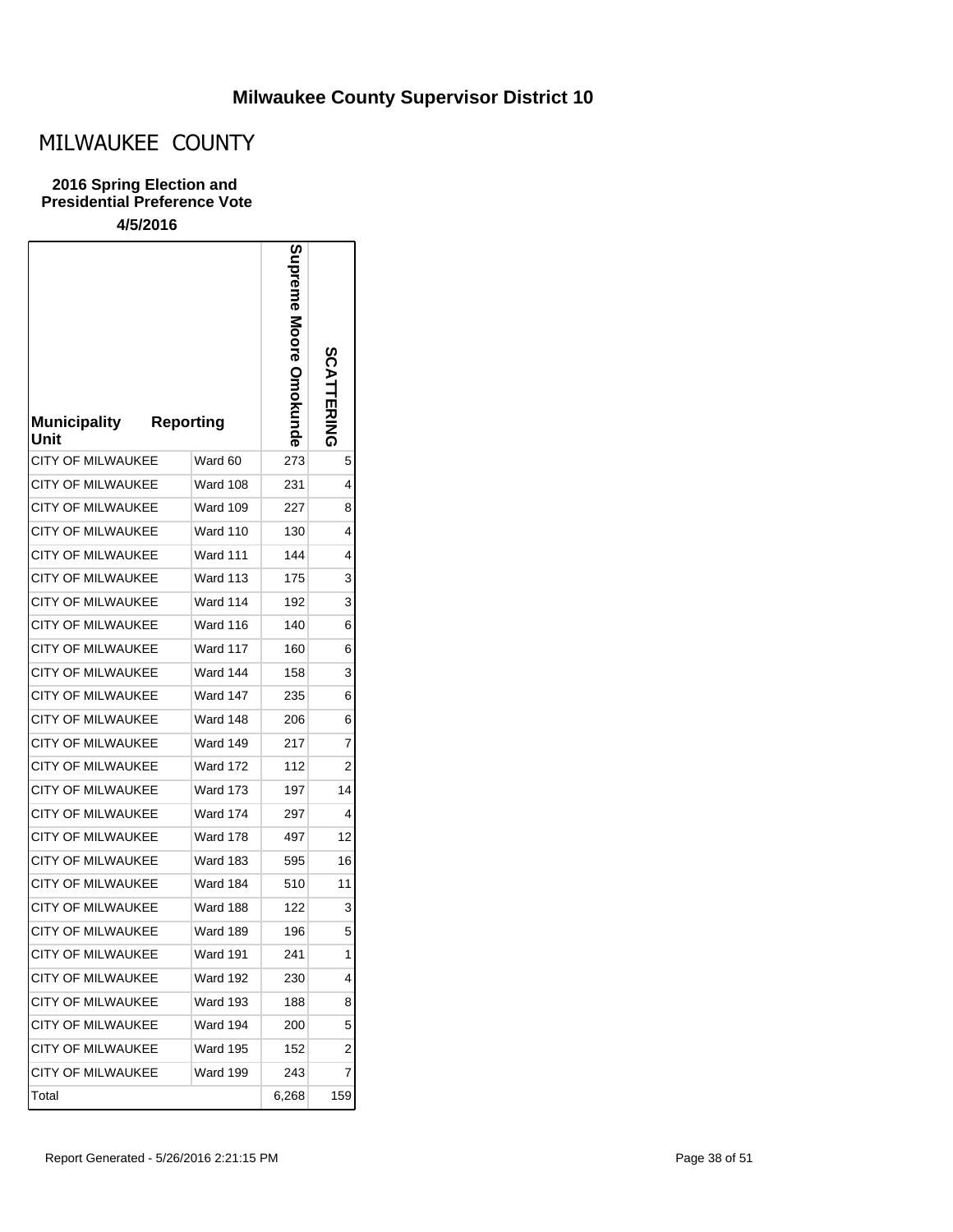# MILWAUKEE COUNTY

### **2016 Spring Election and Presidential Preference Vote**

| <b>Municipality</b><br>Unit | <b>Reporting</b> | Dan<br>Sebring | Patr<br><u>icia</u><br><u>Nal</u><br>lera | <b>SCATTERING</b> |
|-----------------------------|------------------|----------------|-------------------------------------------|-------------------|
| CITY OF FRANKLIN            | Ward 1           | 2              | 0                                         | 0                 |
| <b>CITY OF FRANKLIN</b>     | Ward 9           | 228            | 185                                       | 5                 |
| <b>CITY OF FRANKLIN</b>     | Ward 10          | 124            | 71                                        | 0                 |
| CITY OF FRANKLIN            | Ward 13          | 320            | 187                                       | 5                 |
| CITY OF FRANKLIN            | Ward 17          | 216            | 146                                       | 1                 |
| CITY OF FRANKLIN            | Ward 18          | 140            | 63                                        | 0                 |
| <b>CITY OF GREENFIELD</b>   | Ward 1           | 324            | 253                                       | 4                 |
| CITY OF GREENFIELD          | Ward 2           | 290            | 175                                       | 4                 |
| CITY OF GREENFIELD          | Ward 3           | 259            | 177                                       | 1                 |
| CITY OF GREENFIELD          | Ward 4           | 224            | 167                                       | 0                 |
| CITY OF GREENFIELD          | Ward 13          | 192            | 143                                       | 3                 |
| CITY OF GREENFIELD          | Ward 14          | 297            | 182                                       | 4                 |
| CITY OF GREENFIELD          | Ward 15          | 287            | 167                                       | 1                 |
| CITY OF GREENFIELD          | Ward 16          | 144            | 75                                        | 1                 |
| CITY OF GREENFIELD          | Ward 17          | 201            | 156                                       | 0                 |
| CITY OF GREENFIELD          | Ward 18          | 228            | 188                                       | 2                 |
| CITY OF GREENFIELD          | Ward 19          | 360            | 359                                       | 1                 |
| CITY OF GREENFIELD          | Ward 20          | 403            | 327                                       | 2                 |
| CITY OF GREENFIELD          | Ward 21          | 240            | 189                                       | 2                 |
| <b>CITY OF MILWAUKEE</b>    | <b>Ward 268</b>  | 478            | 286                                       | 3                 |
| CITY OF MILWAUKEE           | <b>Ward 269</b>  | 311            | 186                                       | 1                 |
| <b>CITY OF MILWAUKEE</b>    | <b>Ward 270</b>  | 301            | 182                                       | 0                 |
| CITY OF MILWAUKEE           | <b>Ward 275</b>  | 404            | 288                                       | 6                 |
| CITY OF MILWAUKEE           | <b>Ward 276</b>  | 486            | 333                                       | 0                 |
| CITY OF MILWAUKEE           | Ward 277         | 391            | 331                                       | 1                 |
| <b>CITY OF MILWAUKEE</b>    | <b>Ward 278</b>  | 288            | 159                                       | 2                 |
| CITY OF MILWAUKEE           | <b>Ward 279</b>  | 421            | 210                                       | 1                 |
| <b>CITY OF MILWAUKEE</b>    | <b>Ward 313</b>  | 524            | 496                                       | 4                 |
| CITY OF MILWAUKEE           | <b>Ward 315</b>  | 395            | 357                                       | 2                 |
| Total                       |                  | 8,478          | 6,038                                     | 56                |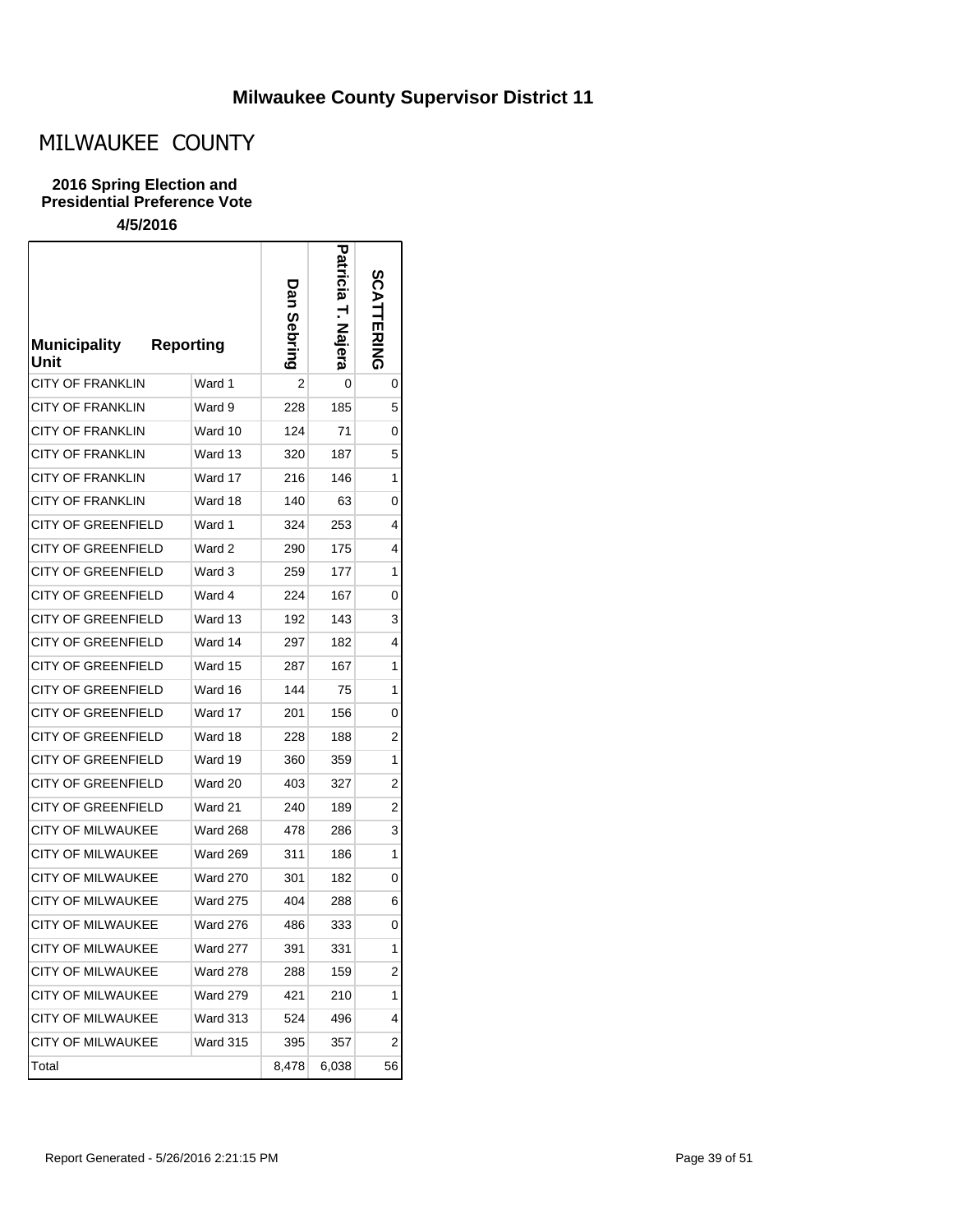# MILWAUKEE COUNTY

### **2016 Spring Election and Presidential Preference Vote**

| <b>Municipality</b><br>Unit | <b>Reporting</b> | <b>xomo</b><br>West | TERNING        |
|-----------------------------|------------------|---------------------|----------------|
| <b>CITY OF MILWAUKEE</b>    | <b>Ward 215</b>  | 94                  | 1              |
| <b>CITY OF MILWAUKEE</b>    | Ward 224         | 153                 | 6              |
| <b>CITY OF MILWAUKEE</b>    | <b>Ward 225</b>  | 135                 | 1              |
| <b>CITY OF MILWAUKEE</b>    | <b>Ward 226</b>  | 76                  | 2              |
| <b>CITY OF MILWAUKEE</b>    | <b>Ward 227</b>  | 234                 | 5              |
| CITY OF MILWAUKEE           | <b>Ward 228</b>  | 121                 | 5              |
| <b>CITY OF MILWAUKEE</b>    | <b>Ward 229</b>  | 88                  | 1              |
| <b>CITY OF MILWAUKEE</b>    | <b>Ward 230</b>  | 193                 | 4              |
| <b>CITY OF MILWAUKEE</b>    | <b>Ward 231</b>  | 70                  | 0              |
| CITY OF MILWAUKEE           | <b>Ward 232</b>  | 66                  | 1              |
| <b>CITY OF MILWAUKEE</b>    | <b>Ward 233</b>  | 62                  | 1              |
| CITY OF MILWAUKEE           | <b>Ward 234</b>  | 115                 | 1              |
| <b>CITY OF MILWAUKEE</b>    | <b>Ward 235</b>  | 523                 | 3              |
| <b>CITY OF MILWAUKEE</b>    | <b>Ward 236</b>  | 147                 | 8              |
| <b>CITY OF MILWAUKEE</b>    | <b>Ward 237</b>  | 191                 | 7              |
| <b>CITY OF MILWAUKEE</b>    | <b>Ward 238</b>  | 157                 | 2              |
| <b>CITY OF MILWAUKEE</b>    | <b>Ward 239</b>  | 129                 | 7              |
| <b>CITY OF MILWAUKEE</b>    | Ward 240         | 186                 | 8              |
| <b>CITY OF MILWAUKEE</b>    | <b>Ward 250</b>  | 112                 | 0              |
| CITY OF MILWAUKEE           | <b>Ward 251</b>  | 71                  | 1              |
| <b>CITY OF MILWAUKEE</b>    | <b>Ward 253</b>  | 64                  | 1              |
| <b>CITY OF MILWAUKEE</b>    | <b>Ward 254</b>  | 64                  | $\overline{c}$ |
| CITY OF MILWAUKEE           | <b>Ward 255</b>  | 106                 | 1              |
| <b>CITY OF MILWAUKEE</b>    | <b>Ward 256</b>  | 98                  | 0              |
| CITY OF MILWAUKEE           | <b>Ward 320</b>  | 14                  | 0              |
| <b>CITY OF MILWAUKEE</b>    | <b>Ward 321</b>  | 55                  | 0              |
| CITY OF MILWAUKEE           | <b>Ward 323</b>  | 68                  | 0              |
| Total                       |                  | 3.392               | 68             |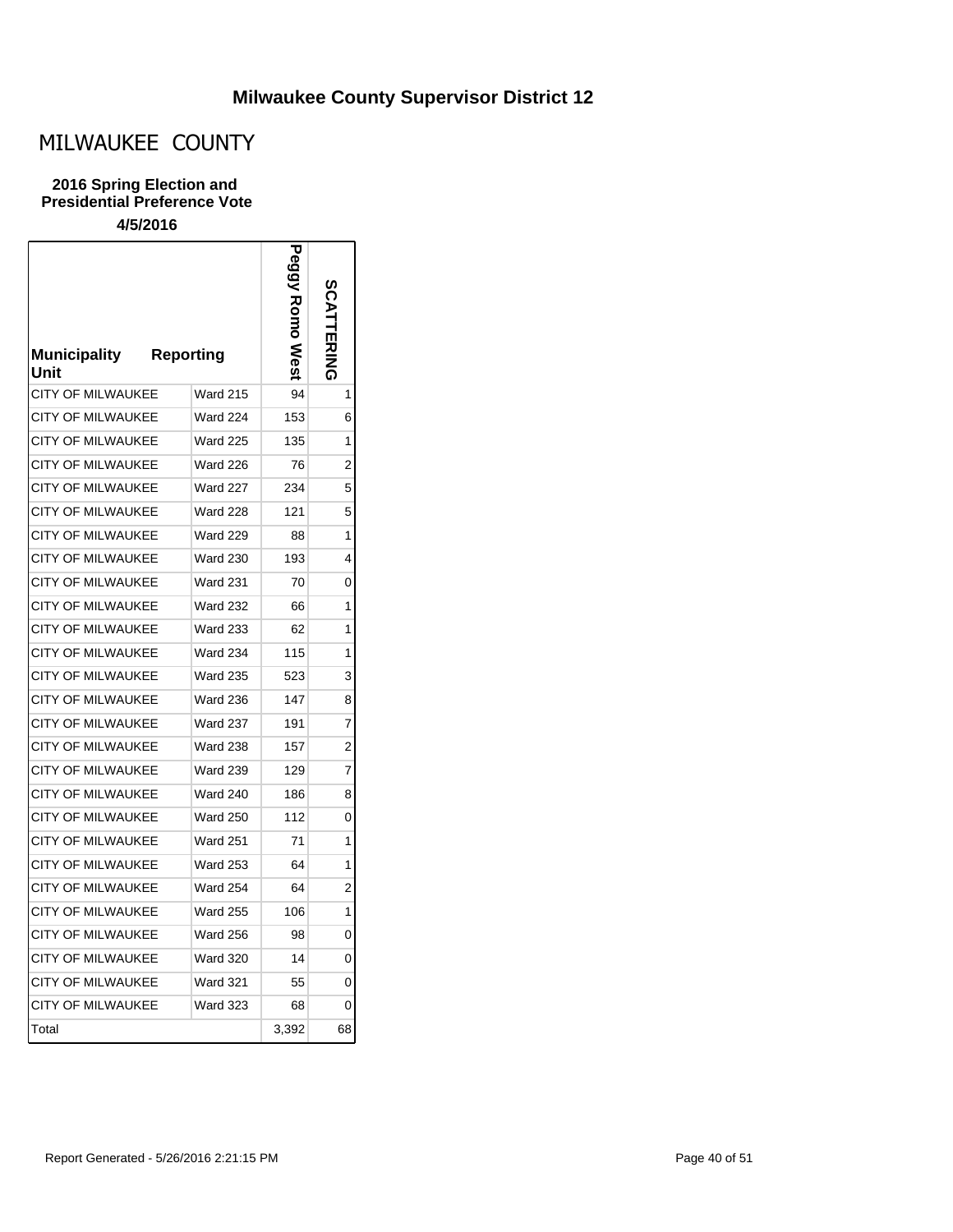# MILWAUKEE COUNTY

### **2016 Spring Election and Presidential Preference Vote**

| <b>Municipality</b><br>Unit        | <b>Reporting</b> | le Jonnson, | <b>SCATTERING</b> |
|------------------------------------|------------------|-------------|-------------------|
| VILLAGE OF WHITEFISH<br>BAY        | Ward 7           | 305         | 8                 |
| VILLAGE OF WHITEFISH<br><b>BAY</b> | Wards 9,11       | 569         | 8                 |
| CITY OF MILWAUKEE                  | Ward 57          | 335         | 2                 |
| <b>CITY OF MILWAUKEE</b>           | Ward 58          | 229         | 2                 |
| <b>CITY OF MILWAUKEE</b>           | Ward 59          | 583         | 5                 |
| CITY OF MILWAUKEE                  | Ward 62          | 219         | 3                 |
| <b>CITY OF MILWAUKEE</b>           | <b>Ward 112</b>  | 218         | 2                 |
| <b>CITY OF MILWAUKEE</b>           | <b>Ward 115</b>  | 369         | $\overline{2}$    |
| <b>CITY OF MILWAUKEE</b>           | Ward 118         | 226         | 3                 |
| CITY OF MILWAUKEE                  | Ward 119         | 243         | 6                 |
| CITY OF MILWAUKEE                  | <b>Ward 120</b>  | 195         | 3                 |
| CITY OF MILWAUKEE                  | <b>Ward 121</b>  | 243         | 3                 |
| CITY OF MILWAUKEE                  | Ward 122         | 287         | 3                 |
| CITY OF MILWAUKEE                  | Ward 123         | 358         | 14                |
| CITY OF MILWAUKEE                  | <b>Ward 124</b>  | 230         | 4                 |
| CITY OF MILWAUKEE                  | <b>Ward 125</b>  | 527         | 10                |
| CITY OF MILWAUKEE                  | <b>Ward 126</b>  | 396         | 11                |
| CITY OF MILWAUKEE                  | Ward 137         | 293         | 4                 |
| CITY OF MILWAUKEE                  | Ward 138         | 889         | 19                |
| <b>CITY OF MILWAUKEE</b>           | <b>Ward 139</b>  | 548         | 14                |
| <b>CITY OF MILWAUKEE</b>           | <b>Ward 140</b>  | 159         | 1                 |
| <b>CITY OF MILWAUKEE</b>           | <b>Ward 141</b>  | 240         | 5                 |
| <b>CITY OF MILWAUKEE</b>           | <b>Ward 142</b>  | 264         | 5                 |
| <b>CITY OF MILWAUKEE</b>           | Ward 143         | 192         | 2                 |
| <b>CITY OF MILWAUKEE</b>           | Ward 145         | 97          | 0                 |
| <b>CITY OF MILWAUKEE</b>           | Ward 146         | 85          | 0                 |
| CITY OF MILWAUKEE                  | Ward 175         | 233         | 4                 |
| CITY OF MILWAUKEE                  | Ward 176         | 246         | 11                |
| CITY OF MILWAUKEE                  | <b>Ward 177</b>  | 724         | 11                |
| Total                              |                  | 9,502       | 165               |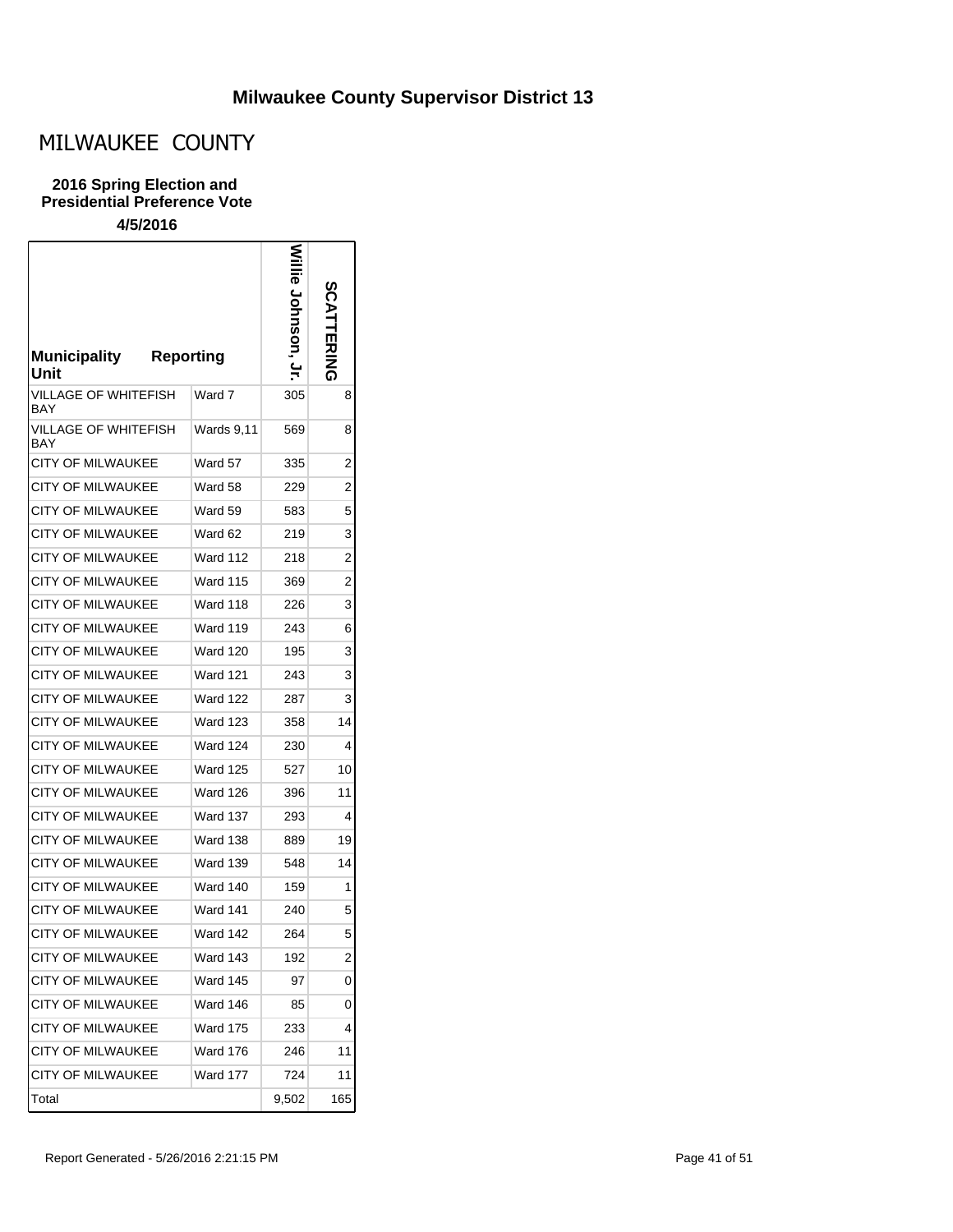# MILWAUKEE COUNTY

### **2016 Spring Election and Presidential Preference Vote**

| <b>Municipality</b><br>Unit | <b>Reporting</b> |                 | nason<br>Haas | ia<br>N<br>Mever | <b>SCA</b><br>ERING |
|-----------------------------|------------------|-----------------|---------------|------------------|---------------------|
| CITY OF MILWAUKEE           |                  | <b>Ward 245</b> | 319           | 85               | 2                   |
| <b>CITY OF MILWAUKEE</b>    |                  | Ward 246        | 562           | 189              | 4                   |
| <b>CITY OF MILWAUKEE</b>    |                  | <b>Ward 260</b> | 115           | 57               | 2                   |
| CITY OF MII WAUKEE          |                  | <b>Ward 281</b> | 258           | 98               | 1                   |
| <b>CITY OF MILWAUKEE</b>    |                  | <b>Ward 282</b> | 74            | 45               | 0                   |
| <b>CITY OF MILWAUKEE</b>    |                  | <b>Ward 283</b> | 200           | 108              | 3                   |
| <b>CITY OF MILWAUKEE</b>    |                  | <b>Ward 286</b> | 157           | 59               | 2                   |
| <b>CITY OF MILWAUKEE</b>    |                  | <b>Ward 287</b> | 166           | 77               | 1                   |
| CITY OF MILWAUKEE           |                  | <b>Ward 288</b> | 370           | 183              | 3                   |
| <b>CITY OF MILWAUKEE</b>    |                  | <b>Ward 289</b> | 199           | 94               | 4                   |
| <b>CITY OF MILWAUKEE</b>    |                  | <b>Ward 292</b> | 177           | 95               | 1                   |
| <b>CITY OF MILWAUKEE</b>    |                  | <b>Ward 293</b> | 337           | 87               | 0                   |
| CITY OF MILWAUKEE           |                  | <b>Ward 294</b> | 242           | 107              | 2                   |
| <b>CITY OF MILWAUKEE</b>    |                  | <b>Ward 295</b> | 305           | 117              | 2                   |
| <b>CITY OF MILWAUKEE</b>    |                  | <b>Ward 296</b> | 426           | 172              | 3                   |
| <b>CITY OF MILWAUKEE</b>    |                  | Ward 297        | 403           | 116              | 4                   |
| CITY OF MILWAUKEE           |                  | Ward 298        | 301           | 123              | 3                   |
| <b>CITY OF MILWAUKEE</b>    |                  | <b>Ward 299</b> | 363           | 137              | 1                   |
| <b>CITY OF MILWAUKEE</b>    |                  | Ward 300        | 608           | 165              | 2                   |
| <b>CITY OF MILWAUKEE</b>    |                  | Ward 301        | 471           | 159              | 2                   |
| CITY OF MILWAUKEE           |                  | Ward 302        | 293           | 114              | 4                   |
| <b>CITY OF MILWAUKEE</b>    |                  | <b>Ward 303</b> | 519           | 184              | 2                   |
| <b>CITY OF MILWAUKEE</b>    |                  | <b>Ward 304</b> | 359           | 92               | 5                   |
| <b>CITY OF MILWAUKEE</b>    |                  | <b>Ward 305</b> | 321           | 159              | 2                   |
| <b>CITY OF MILWAUKEE</b>    |                  | <b>Ward 306</b> | 250           | 106              | 1                   |
| CITY OF MILWAUKEE           |                  | Ward 307        | 309           | 108              | 3                   |
| <b>CITY OF MILWAUKEE</b>    |                  | <b>Ward 308</b> | 202           | 72               | 2                   |
| <b>CITY OF MILWAUKEE</b>    |                  | <b>Ward 309</b> | 419           | 163              | 3                   |
| <b>CITY OF MILWAUKEE</b>    |                  | <b>Ward 310</b> | 91            | 43               | 0                   |
| <b>CITY OF MILWAUKEE</b>    |                  | Ward 311        | 213           | 95               | 1                   |
| <b>CITY OF MILWAUKEE</b>    |                  | Ward 312        | 360           | 108              | 0                   |
| CITY OF MILWAUKEE           |                  | <b>Ward 314</b> | 262           | 96               | 0                   |
| CITY OF MILWAUKEE           |                  | <b>Ward 316</b> | 307           | 123              | 3                   |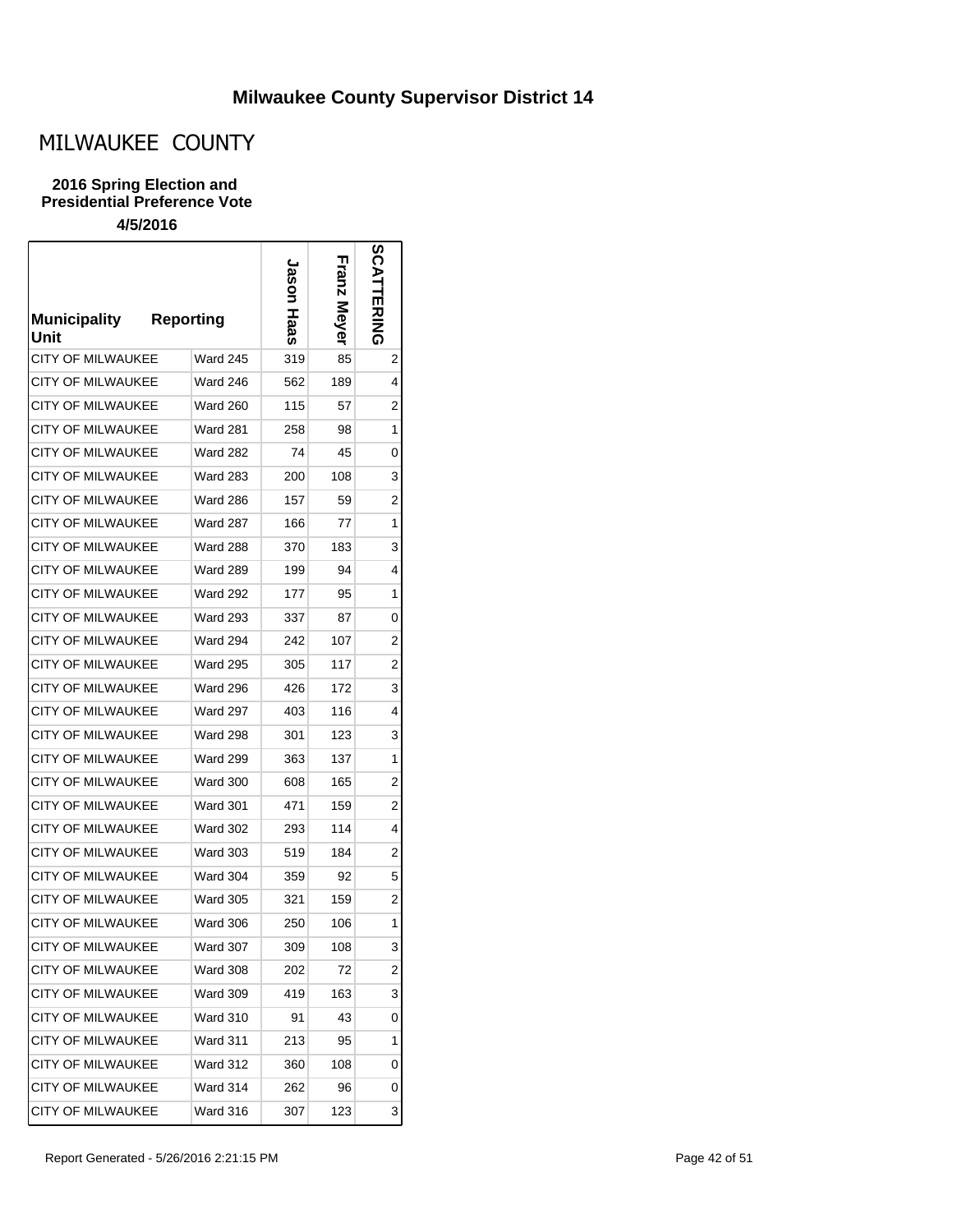| Municipality<br>Reporting<br>Unit |                 | Jason<br>Haas | Franz<br>: Meyer | SCATT<br>핑<br>동<br>이 |
|-----------------------------------|-----------------|---------------|------------------|----------------------|
| <b>CITY OF MILWAUKEE</b>          | Ward 317        | 330           | 129              | 6                    |
| <b>CITY OF MILWAUKEE</b>          | <b>Ward 326</b> | 3             |                  | ი                    |
| <b>CITY OF MILWAUKEE</b>          | <b>Ward 327</b> | 0             | O                |                      |
| Total                             |                 | 10,291        | 3,866            | 74                   |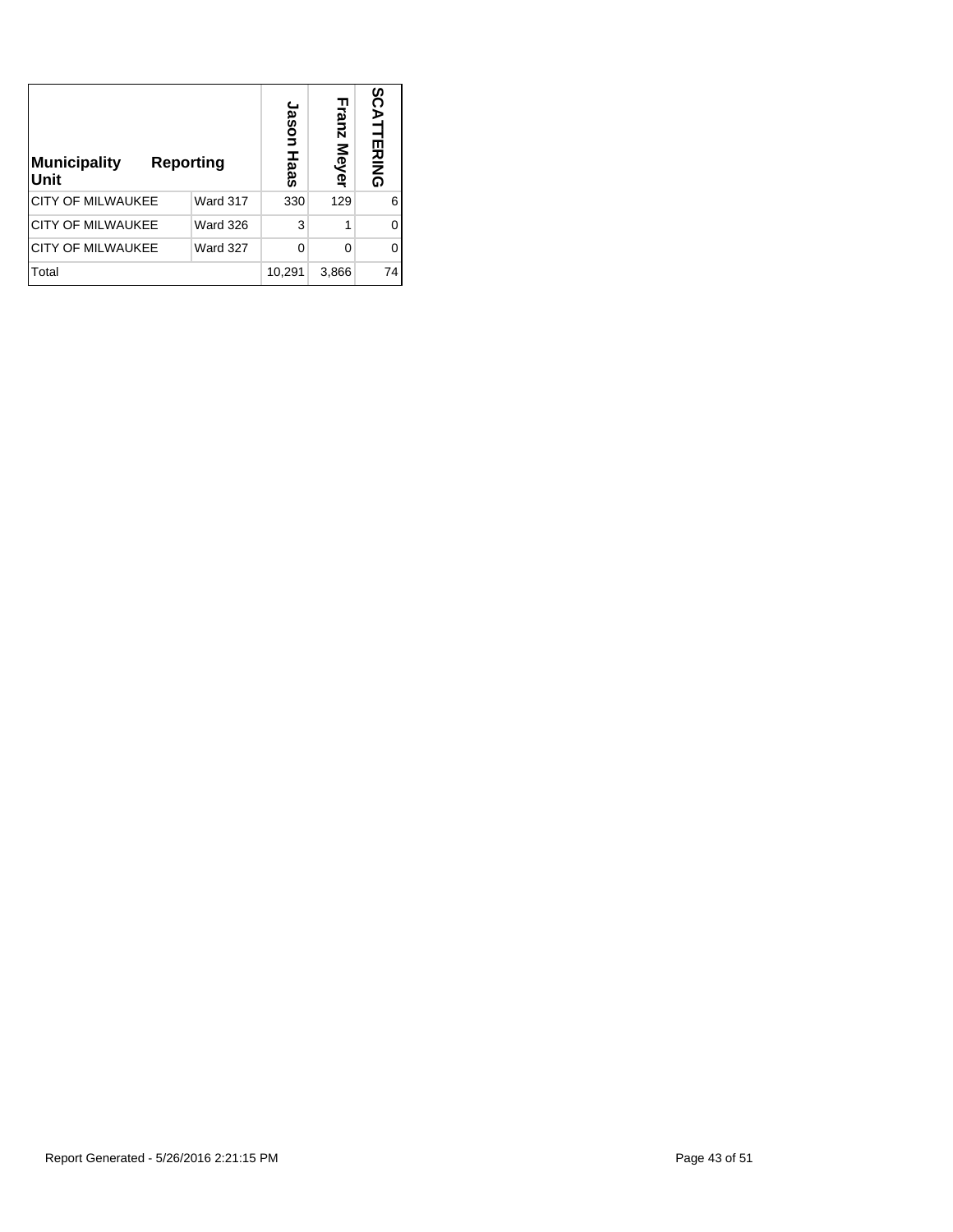# MILWAUKEE COUNTY

#### **2016 Spring Election and Presidential Preference Vote**

### **4/5/2016**

| <b>Municipality</b><br>Unit     | <b>Reporting</b> | ш<br>die<br>ወ | 8C             |
|---------------------------------|------------------|---------------|----------------|
| <b>AGE OF WEST</b><br>MILWAUKEE | Ward 1-2,5       | 265           | 3              |
| VILLAGE OF WEST<br>MILWAUKEE    | Ward 3-4,6       | 332           | 6              |
| CITY OF MILWAUKEE               | Ward 80          | 563           | 12             |
| <b>CITY OF MILWAUKEE</b>        | Ward 81          | 268           | 1              |
| CITY OF MILWAUKEE               | Ward 82          | 336           | 9              |
| <b>CITY OF MILWAUKEE</b>        | Ward 83          | 423           | 6              |
| <b>CITY OF MILWAUKEE</b>        | Ward 84          | 305           | 4              |
| <b>CITY OF MILWAUKEE</b>        | Ward 87          | 237           | 3              |
| <b>CITY OF MILWAUKEE</b>        | Ward 88          | 321           | 1              |
| <b>CITY OF MILWAUKEE</b>        | Ward 89          | 393           | 6              |
| CITY OF MII WAUKFF              | Ward 92          | 518           | 9              |
| <b>CITY OF MILWAUKEE</b>        | Ward 93          | 292           | 4              |
| <b>CITY OF MILWAUKEE</b>        | Ward 164         | 301           | 5              |
| <b>CITY OF MILWAUKEE</b>        | <b>Ward 166</b>  | 115           | $\overline{2}$ |
| <b>CITY OF MILWAUKEE</b>        | Ward 167         | 361           | 7              |
| CITY OF MILWAUKEE               | Ward 168         | 671           | 5              |
| <b>CITY OF MILWAUKEE</b>        | Ward 203         | 413           | 9              |
| <b>CITY OF MILWAUKEE</b>        | <b>Ward 204</b>  | 368           | 5              |
| <b>CITY OF MILWAUKEE</b>        | Ward 205         | 350           | 9              |
| CITY OF MILWAUKEE               | <b>Ward 206</b>  | 309           | 5              |
| <b>CITY OF MILWAUKEE</b>        | <b>Ward 207</b>  | 335           | 5              |
| <b>CITY OF MILWAUKEE</b>        | <b>Ward 208</b>  | 346           | 4              |
| <b>CITY OF MILWAUKEE</b>        | <b>Ward 209</b>  | 312           | 4              |
| <b>CITY OF MILWAUKEE</b>        | <b>Ward 212</b>  | 309           | 5              |
| <b>CITY OF MILWAUKEE</b>        | Ward 213         | 346           | 6              |
| <b>CITY OF MILWAUKEE</b>        | <b>Ward 263</b>  | 213           | 6              |
| <b>CITY OF WAUWATOSA</b>        | Ward 14          | 550           | 10             |
| CITY OF WAUWATOSA               | Ward 15          | 666           | 5              |
| <b>CITY OF WAUWATOSA</b>        | Ward 19          | 479           | 5              |
| CITY OF WAUWATOSA               | Ward 22          | 524           | 13             |
| CITY OF WAUWATOSA               | Ward 23          | 467           | 7              |
| CITY OF WAUWATOSA               | Ward 24          | 474           | 6              |
| Total                           |                  | 12,162        | 187            |

Report Generated - 5/26/2016 2:21:15 PM each control of the control of the Page 44 of 51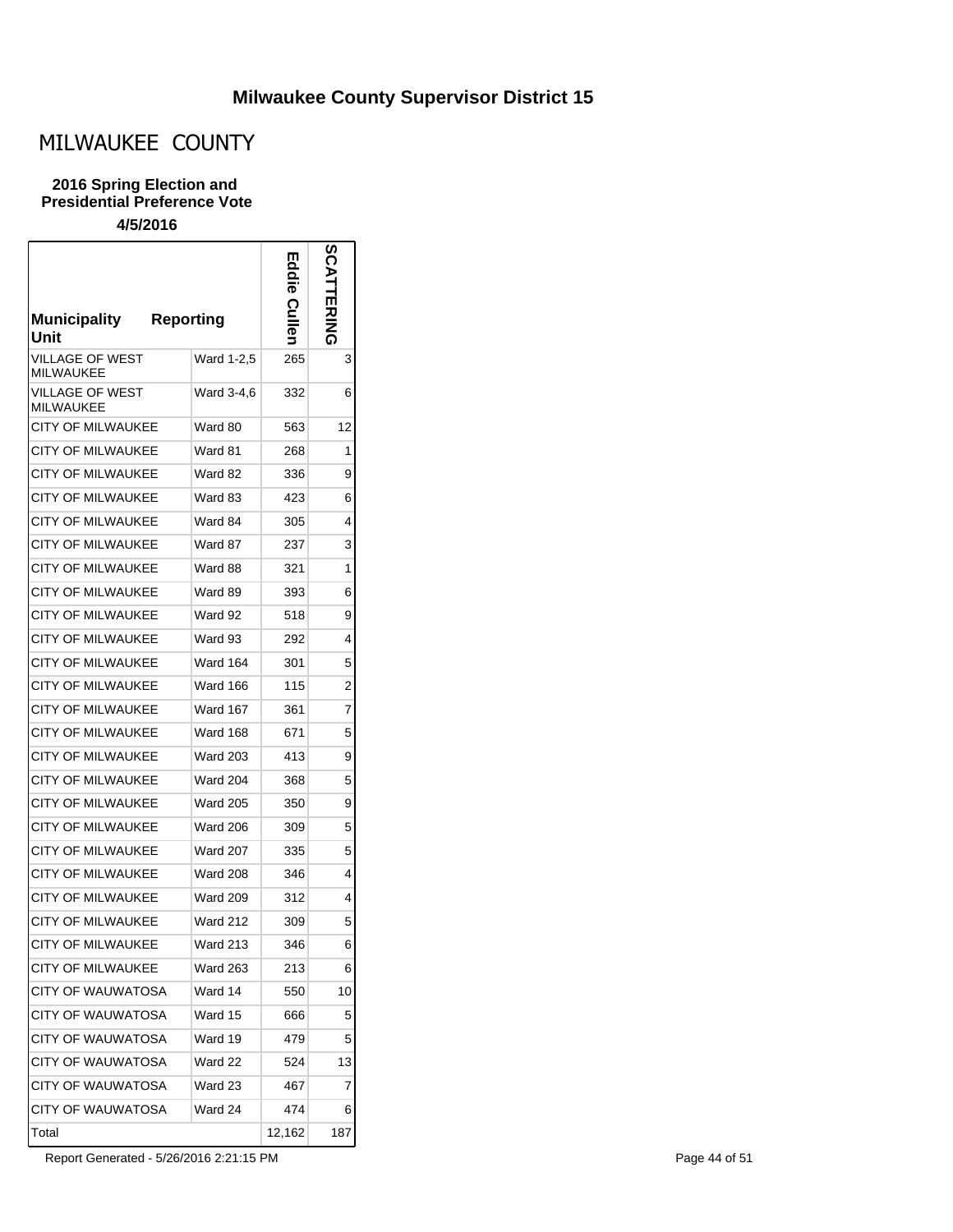# MILWAUKEE COUNTY

### **2016 Spring Election and Presidential Preference Vote**

| <b>Municipality</b><br>Unit | <b>Reporting</b> | $\frac{c}{\rho}$<br>Weishan, Jr. | Scott<br>Spesetr | <b>SCATTERING</b> |
|-----------------------------|------------------|----------------------------------|------------------|-------------------|
| <b>CITY OF MILWAUKEE</b>    | <b>Ward 261</b>  | 157                              | 99               | 2                 |
| <b>CITY OF MILWAUKEE</b>    | <b>Ward 262</b>  | 286                              | 221              | 2                 |
| CITY OF MILWAUKEE           | Ward 264         | 361                              | 226              | 3                 |
| CITY OF MILWAUKEE           | <b>Ward 265</b>  | 199                              | 153              | 2                 |
| <b>CITY OF MILWAUKEE</b>    | <b>Ward 266</b>  | 201                              | 169              | 2                 |
| <b>CITY OF MILWAUKEE</b>    | Ward 267         | 182                              | 135              | 2                 |
| <b>CITY OF MILWAUKEE</b>    | <b>Ward 271</b>  | 432                              | 282              | 0                 |
| <b>CITY OF MILWAUKEE</b>    | <b>Ward 272</b>  | 318                              | 216              | 3                 |
| CITY OF MILWAUKEE           | <b>Ward 273</b>  | 182                              | 148              | 1                 |
| <b>CITY OF MILWAUKEE</b>    | <b>Ward 274</b>  | 160                              | 121              | 3                 |
| CITY OF MILWAUKEE           | <b>Ward 280</b>  | 449                              | 324              | 8                 |
| <b>CITY OF WEST ALLIS</b>   | Ward 2           | 268                              | 262              | 6                 |
| CITY OF WEST ALLIS          | Ward 3           | 210                              | 163              | 1                 |
| <b>CITY OF WEST ALLIS</b>   | Ward 4           | 344                              | 319              | 4                 |
| <b>CITY OF WEST ALLIS</b>   | Ward 5           | 267                              | 236              | 4                 |
| CITY OF WEST ALLIS          | Ward 7           | 321                              | 198              | 3                 |
| <b>CITY OF WEST ALLIS</b>   | Ward 8           | 253                              | 185              | 3                 |
| CITY OF WEST ALLIS          | Ward 9           | 355                              | 273              | 11                |
| <b>CITY OF WEST ALLIS</b>   | Ward 10          | 235                              | 300              | 7                 |
| <b>CITY OF WEST ALLIS</b>   | Ward 14          | 239                              | 192              | 4                 |
| <b>CITY OF WEST ALLIS</b>   | Ward 15          | 232                              | 194              | 3                 |
| CITY OF WEST ALLIS          | Ward 17          | 365                              | 290              | 8                 |
| CITY OF WEST ALLIS          | Ward 18          | 418                              | 354              | 5                 |
| <b>CITY OF WEST ALLIS</b>   | Ward 19          | 436                              | 314              | 4                 |
| <b>CITY OF WEST ALLIS</b>   | Ward 20          | 301                              | 201              | 5                 |
| Total                       |                  | 7,171                            | 5,575            | 96                |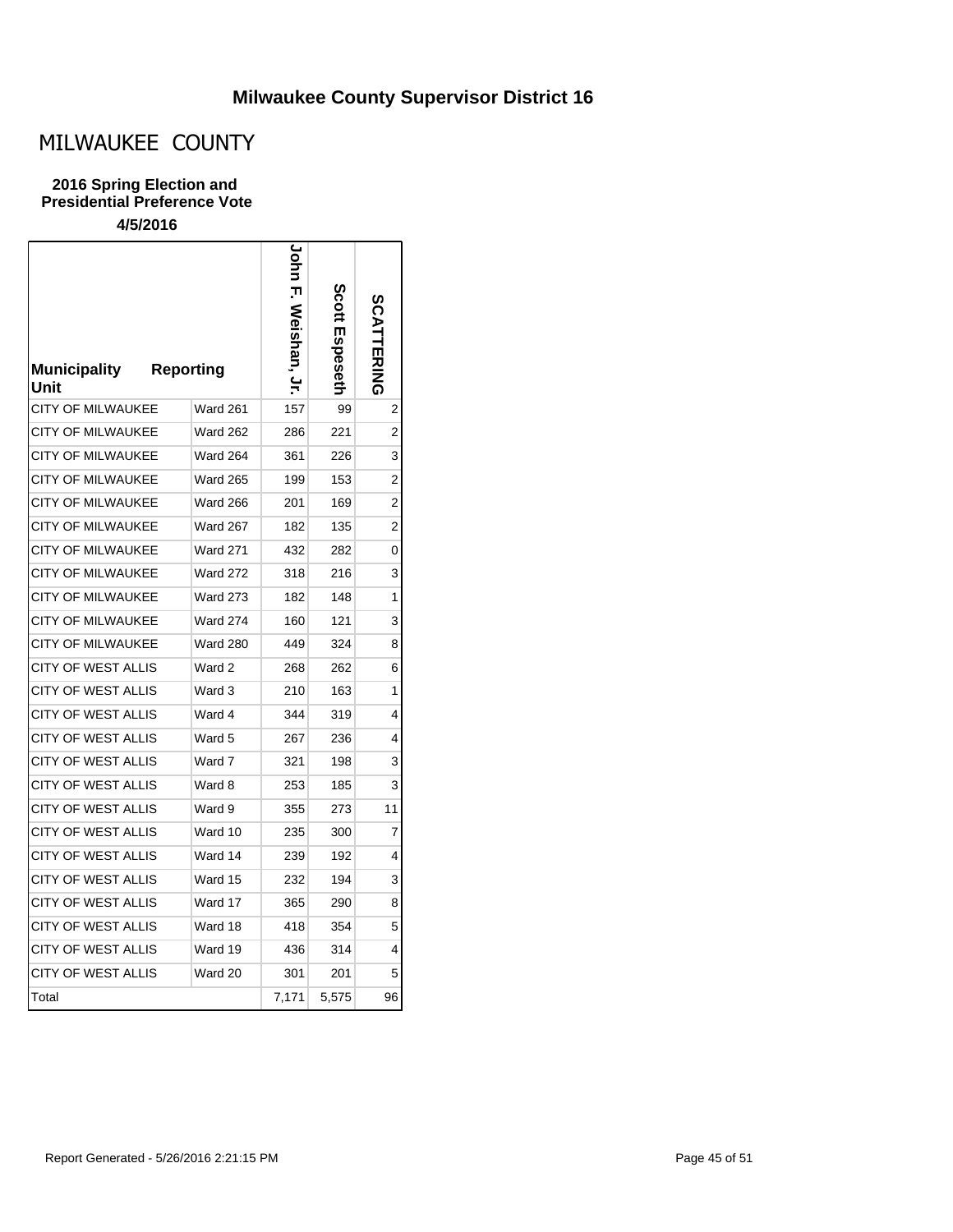# MILWAUKEE COUNTY

### **2016 Spring Election and Presidential Preference Vote**

| <b>Municipality</b><br><b>Reporting</b><br>Unit |                  | raskunas | Johnson | <b>SCATTERING</b> |
|-------------------------------------------------|------------------|----------|---------|-------------------|
| <b>VILLAGE OF GREENDALE</b>                     | Ward 1-2         | 515      | 406     | 6                 |
| <b>VILLAGE OF GREENDALE</b>                     | Ward 3-4         | 507      | 397     | 1                 |
| <b>VILLAGE OF GREENDALE</b>                     | Ward 5-6         | 504      | 359     | 3                 |
| <b>VILLAGE OF GREENDALE</b>                     | Ward 7-8         | 553      | 370     | 5                 |
| VILLAGE OF GREENDALE                            | <b>Ward 9-10</b> | 608      | 409     | 3                 |
| <b>CITY OF FRANKLIN</b>                         | Ward 2           | 310      | 308     | 6                 |
| <b>CITY OF FRANKLIN</b>                         | Ward 3           | 375      | 359     | 1                 |
| <b>CITY OF FRANKLIN</b>                         | Ward 6           | 227      | 201     | 1                 |
| <b>CITY OF FRANKLIN</b>                         | Ward 7           | 339      | 347     | 1                 |
| <b>CITY OF FRANKLIN</b>                         | Ward 19          | 264      | 293     | 1                 |
| <b>CITY OF FRANKLIN</b>                         | Ward 20          | 140      | 138     | 2                 |
| <b>CITY OF FRANKLIN</b>                         | Ward 21          | 51       | 59      | 2                 |
| <b>CITY OF GREENFIELD</b>                       | Ward 5           | 234      | 222     | 3                 |
| <b>CITY OF GREENFIELD</b>                       | Ward 6           | 284      | 175     | 1                 |
| <b>CITY OF GREENFIELD</b>                       | Ward 7           | 322      | 236     | 4                 |
| CITY OF GREENFIELD                              | Ward 8           | 269      | 229     | 1                 |
| <b>CITY OF GREENFIELD</b>                       | Ward 9           | 296      | 214     | 3                 |
| <b>CITY OF GREENFIELD</b>                       | Ward 10          | 248      | 225     | 6                 |
| <b>CITY OF GREENFIELD</b>                       | Ward 11          | 412      | 229     | 5                 |
| <b>CITY OF GREENFIELD</b>                       | Ward 12          | 302      | 232     | 3                 |
| <b>CITY OF WEST ALLIS</b>                       | Ward 16          | 362      | 154     | 2                 |
| <b>CITY OF WEST ALLIS</b>                       | Ward 21          | 484      | 213     | 2                 |
| <b>CITY OF WEST ALLIS</b>                       | Ward 22          | 343      | 190     | 1                 |
| <b>CITY OF WEST ALLIS</b>                       | Ward 23          | 602      | 220     | 1                 |
| <b>CITY OF WEST ALLIS</b>                       | Ward 24          | 239      | 161     | 2                 |
| <b>CITY OF WEST ALLIS</b>                       | Ward 25          | 499      | 252     | 2                 |
| Total                                           |                  | 9,289    | 6,598   | 68                |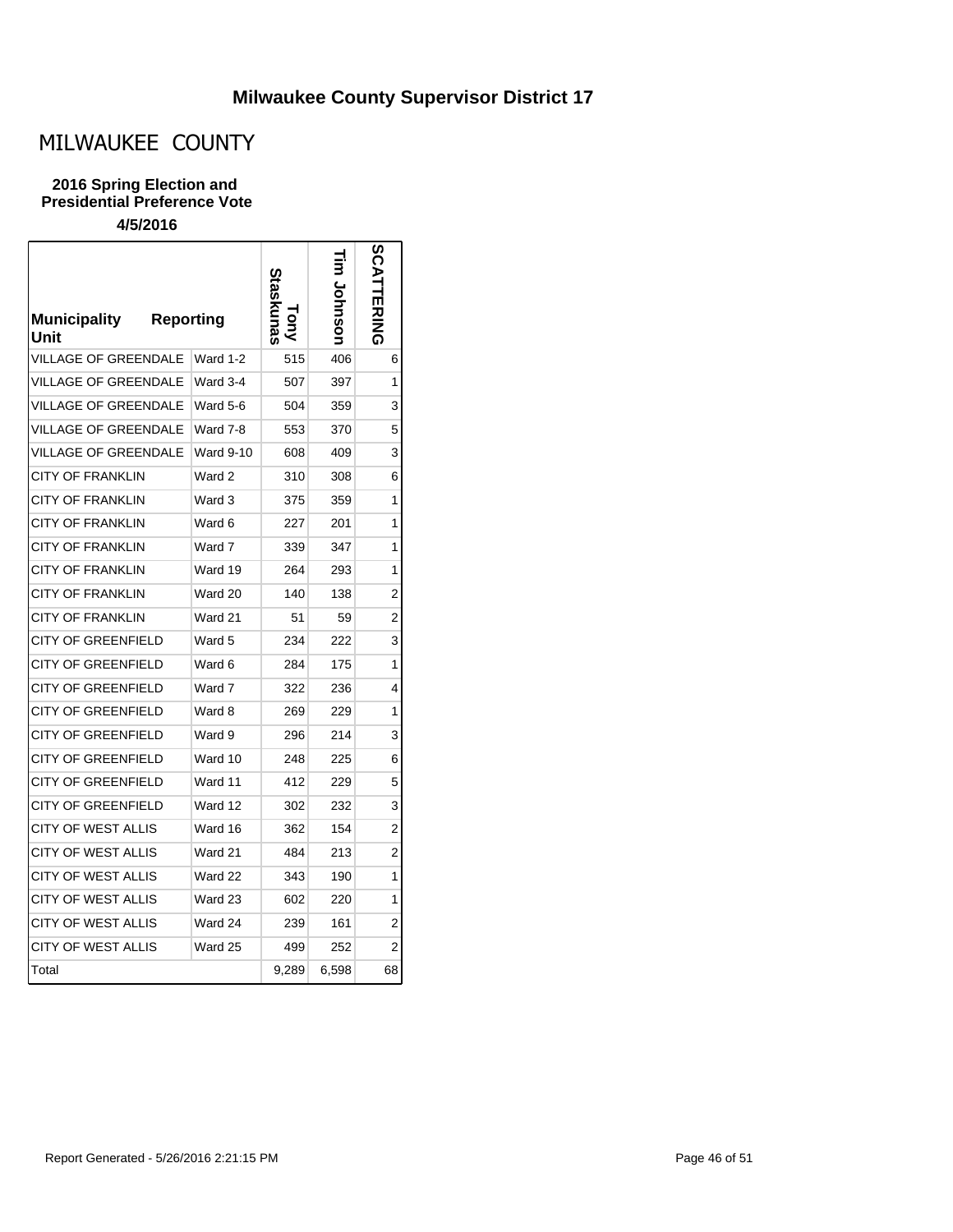# MILWAUKEE COUNTY

### **2016 Spring Election and Presidential Preference Vote**

| <b>Municipality</b><br>Unit | <b>Reporting</b> | Martha Collins - De<br>5<br>Rosa | Deanna Alexander | <b>SCATTERING</b> |
|-----------------------------|------------------|----------------------------------|------------------|-------------------|
| <b>CITY OF MILWAUKEE</b>    | Ward 1           | 223                              | 270              | 1                 |
| <b>CITY OF MILWAUKEE</b>    | Ward 2           | 57                               | 81               | 4                 |
| <b>CITY OF MILWAUKEE</b>    | Ward 5           | 176                              | 181              | 3                 |
| <b>CITY OF MILWAUKEE</b>    | Ward 6           | 421                              | 430              | 5                 |
| <b>CITY OF MILWAUKEE</b>    | Ward 7           | 125                              | 165              | 1                 |
| <b>CITY OF MILWAUKEE</b>    | Ward 8           | 351                              | 376              | 2                 |
| <b>CITY OF MILWAUKEE</b>    | Ward 9           | 180                              | 187              | 2                 |
| <b>CITY OF MILWAUKEE</b>    | Ward 10          | 239                              | 342              | 7                 |
| <b>CITY OF MILWAUKEE</b>    | Ward 11          | 240                              | 265              | 2                 |
| <b>CITY OF MILWAUKEE</b>    | Ward 13          | 94                               | 141              | 2                 |
| <b>CITY OF MILWAUKEE</b>    | Ward 31          | 115                              | 119              | 3                 |
| CITY OF MILWAUKEE           | Ward 32          | 322                              | 367              | 4                 |
| <b>CITY OF MILWAUKEE</b>    | Ward 33          | 452                              | 731              | 4                 |
| <b>CITY OF MILWAUKEE</b>    | Ward 34          | 229                              | 282              | 5                 |
| CITY OF MILWAUKEE           | Ward 35          | 141                              | 252              | 2                 |
| <b>CITY OF MILWAUKEE</b>    | Ward 36          | 178                              | 155              | 7                 |
| <b>CITY OF MILWAUKEE</b>    | Ward 37          | 101                              | 128              | 1                 |
| <b>CITY OF MILWAUKEE</b>    | Ward 38          | 110                              | 112              | 4                 |
| <b>CITY OF MILWAUKEE</b>    | Ward 75          | 183                              | 183              | 2                 |
| <b>CITY OF MILWAUKEE</b>    | Ward 77          | 133                              | 152              | 0                 |
| <b>CITY OF MILWAUKEE</b>    | Ward 78          | 232                              | 276              | 5                 |
| <b>CITY OF MILWAUKEE</b>    | Ward 79          | 226                              | 288              | 3                 |
| <b>CITY OF MILWAUKEE</b>    | Ward 90          | 210                              | 297              | 2                 |
| Total                       |                  | 4,738                            | 5,780            | 71                |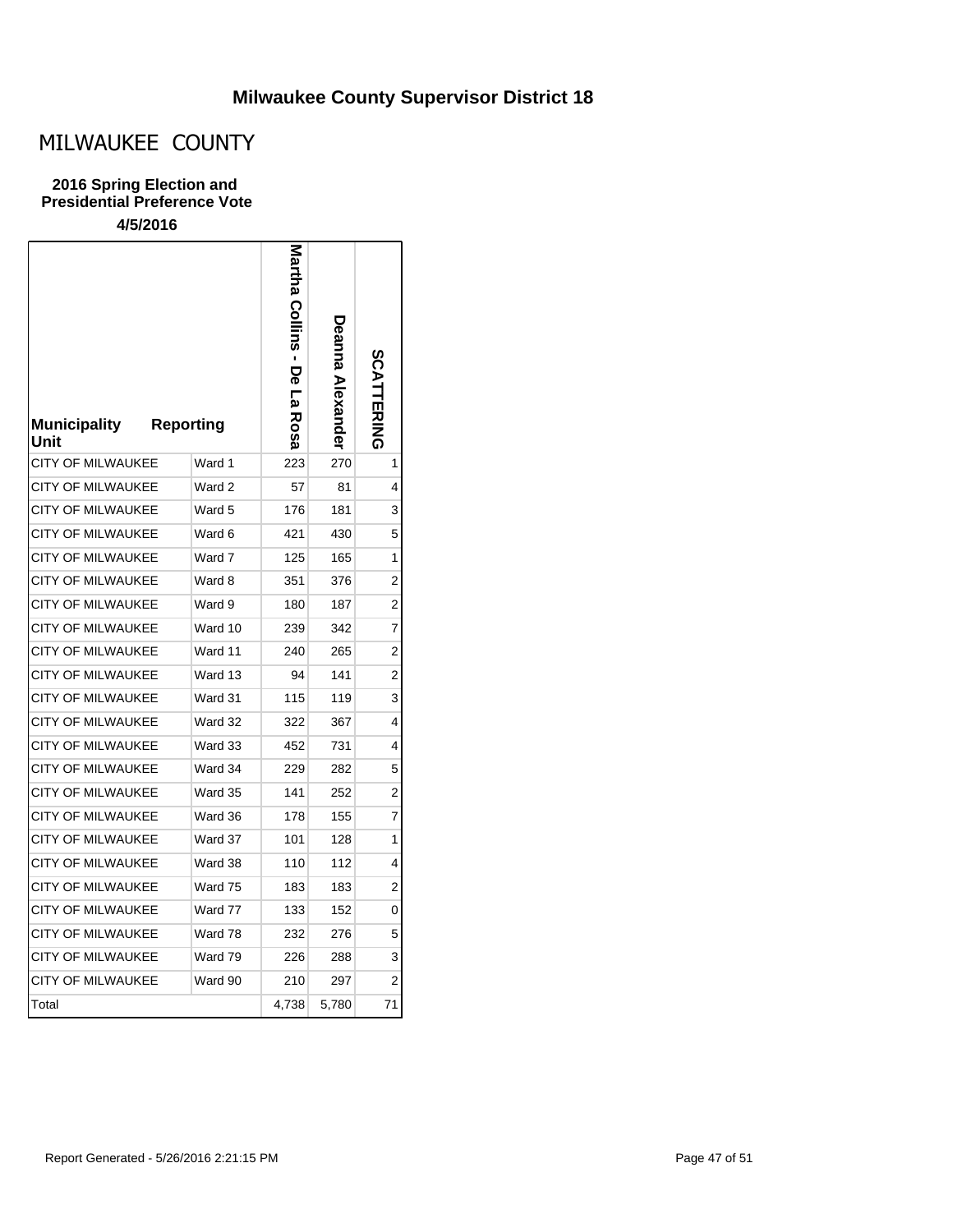|                                                                       | SUMMARY STATEMENT OF THE BOARD OF CANVASSERS  |         |     |         |
|-----------------------------------------------------------------------|-----------------------------------------------|---------|-----|---------|
| The total number of votes cast                                        | <b>Milwaukee County Executive</b>             |         | was | 282,821 |
| of which                                                              |                                               |         |     |         |
| Chris J. Larson                                                       | received                                      | 125,240 |     |         |
| <b>Chris Abele</b>                                                    | received                                      | 156,509 |     |         |
| Joseph Thomas Klein (write-in)                                        | received                                      | 11      |     |         |
| <b>SCATTERING</b>                                                     | received                                      | 1,061   |     |         |
| The total number of votes cast                                        | <b>Milwaukee County Comptroller</b>           |         | was | 170,418 |
| of which                                                              |                                               |         |     |         |
| <b>Scott Manske</b>                                                   | received                                      | 167,771 |     |         |
| <b>SCATTERING</b>                                                     | received                                      | 2,647   |     |         |
| The total number of votes cast                                        | <b>Milwaukee County Supervisor District 1</b> |         | was | 12,722  |
| of which                                                              |                                               |         |     |         |
| Theodore A. Lipscomb, Sr.                                             | received                                      | 12,471  |     |         |
| <b>SCATTERING</b>                                                     | received                                      | 251     |     |         |
| The total number of votes cast                                        | <b>Milwaukee County Supervisor District 2</b> |         | was | 8,119   |
| of which                                                              |                                               |         |     |         |
| Sequanna Taylor                                                       | received                                      | 8,010   |     |         |
| <b>SCATTERING</b>                                                     | received                                      | 109     |     |         |
| The total number of votes cast                                        | <b>Milwaukee County Supervisor District 3</b> |         | was | 14,693  |
| of which                                                              |                                               |         |     |         |
| Sheldon A. Wasserman                                                  | received                                      | 14,494  |     |         |
| <b>SCATTERING</b>                                                     | received                                      | 199     |     |         |
| The total number of votes cast Milwaukee County Supervisor District 4 |                                               |         | was | 6,503   |
| of which                                                              |                                               |         |     |         |
| <b>Marina Dimitrijevic</b>                                            | received                                      | 6,348   |     |         |
| <b>SCATTERING</b>                                                     | received                                      | 155     |     |         |
| The total number of votes cast                                        | <b>Milwaukee County Supervisor District 5</b> |         | was | 7,473   |
| of which                                                              |                                               |         |     |         |
| <b>Michael Glabere</b>                                                | received                                      | 2,668   |     |         |
| <b>Marcelia Nicholson</b>                                             | received                                      | 4,714   |     |         |
| <b>SCATTERING</b>                                                     | received                                      | 91      |     |         |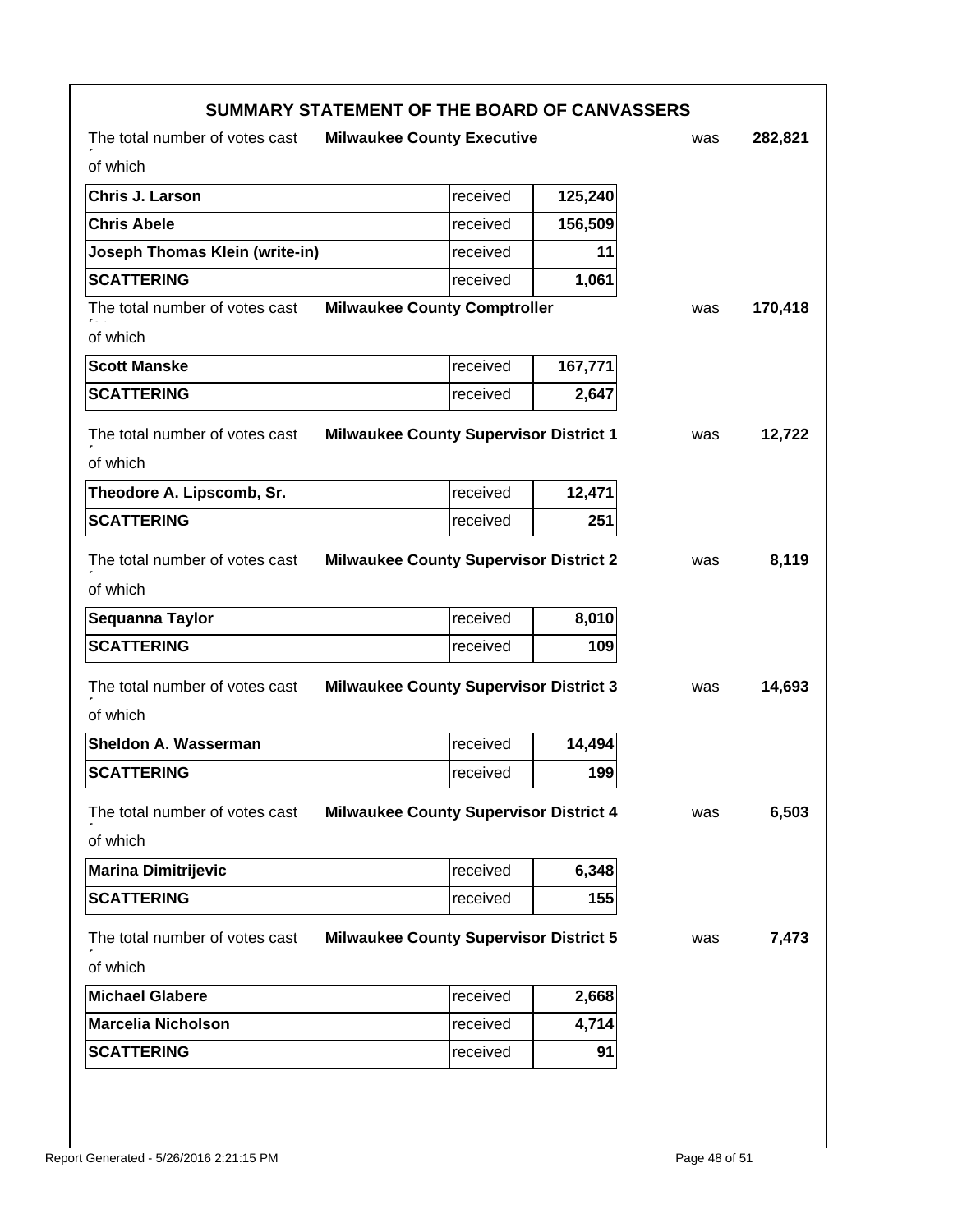| 14,443 | was |        | <b>Milwaukee County Supervisor District 6</b>  | The total number of votes cast |
|--------|-----|--------|------------------------------------------------|--------------------------------|
|        |     |        |                                                | of which                       |
|        |     | 14,278 | received                                       | Jim Luigi Schmitt              |
|        |     | 165    | received                                       | <b>SCATTERING</b>              |
| 11,229 | was |        | <b>Milwaukee County Supervisor District 7</b>  | The total number of votes cast |
|        |     |        |                                                | of which                       |
|        |     | 3,580  | received                                       | <b>Valerie Sauve</b>           |
|        |     | 7,561  | received                                       | <b>Michael Mayo</b>            |
|        |     | 88     | received                                       | <b>SCATTERING</b>              |
| 12,518 | was |        | <b>Milwaukee County Supervisor District 8</b>  | The total number of votes cast |
|        |     |        |                                                | of which                       |
|        |     | 6,964  | received                                       | David L. Sartori               |
|        |     | 5,478  | received                                       | <b>Tony Bloom</b>              |
|        |     | 76     | received                                       | <b>SCATTERING</b>              |
| 15,110 | was |        | <b>Milwaukee County Supervisor District 9</b>  | The total number of votes cast |
|        |     |        |                                                | of which                       |
|        |     | 9,044  | received                                       | <b>Steve F. Taylor</b>         |
|        |     | 6,008  | received                                       | Patti Logsdon                  |
|        |     | 58     | received                                       | <b>SCATTERING</b>              |
| 6,427  | was |        | <b>Milwaukee County Supervisor District 10</b> | The total number of votes cast |
|        |     |        |                                                | of which                       |
|        |     | 6,268  | received                                       | <b>Supreme Moore Omokunde</b>  |
|        |     | 159    | received                                       | <b>SCATTERING</b>              |
| 14.572 | was |        | <b>Milwaukee County Supervisor District 11</b> | The total number of votes cast |
|        |     |        |                                                | of which                       |
|        |     | 8,478  | received                                       | <b>Dan Sebring</b>             |
|        |     | 6,038  | received                                       | Patricia T. Najera             |
|        |     | 56     | received                                       | <b>SCATTERING</b>              |
|        |     |        |                                                |                                |
| 3,460  | was |        | <b>Milwaukee County Supervisor District 12</b> | The total number of votes cast |
|        |     |        |                                                | of which                       |
|        |     | 3,392  | received                                       | <b>Peggy Romo West</b>         |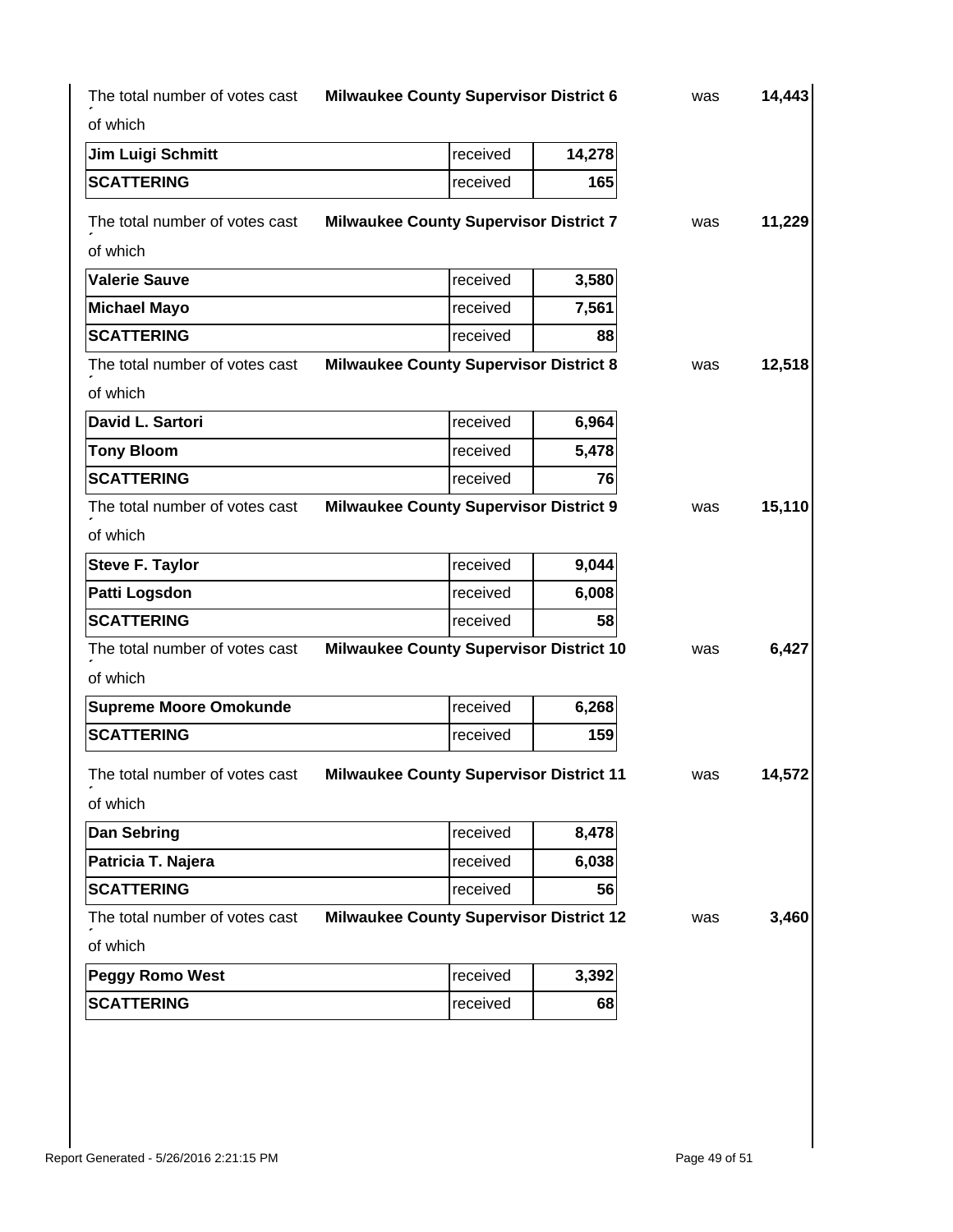|                                                                                    |                                                 | received | 9,502  |                                                                                     |        |
|------------------------------------------------------------------------------------|-------------------------------------------------|----------|--------|-------------------------------------------------------------------------------------|--------|
| <b>SCATTERING</b>                                                                  |                                                 | received | 165    |                                                                                     |        |
| The total number of votes cast<br>of which                                         | <b>Milwaukee County Supervisor District 14</b>  |          |        | was                                                                                 | 14,231 |
| <b>Jason Haas</b>                                                                  |                                                 | received | 10,291 |                                                                                     |        |
| <b>Franz Meyer</b>                                                                 |                                                 | received | 3,866  |                                                                                     |        |
| <b>SCATTERING</b>                                                                  |                                                 | received | 74     |                                                                                     |        |
| The total number of votes cast<br>of which                                         | <b>Milwaukee County Supervisor District 15</b>  |          |        | was                                                                                 | 12,349 |
| <b>Eddie Cullen</b>                                                                |                                                 | received | 12,162 |                                                                                     |        |
| <b>SCATTERING</b>                                                                  |                                                 | received | 187    |                                                                                     |        |
| The total number of votes cast<br>of which                                         | <b>Milwaukee County Supervisor District 16</b>  |          |        | was                                                                                 | 12,842 |
| John F. Weishan, Jr.                                                               |                                                 | received | 7,171  |                                                                                     |        |
| <b>Scott Espeseth</b>                                                              |                                                 | received | 5,575  |                                                                                     |        |
| <b>SCATTERING</b>                                                                  |                                                 | received | 96     |                                                                                     |        |
| The total number of votes cast<br>of which                                         | <b>Milwaukee County Supervisor District 17</b>  |          |        | was                                                                                 | 15,955 |
| <b>Tony Staskunas</b>                                                              |                                                 | received | 9,289  |                                                                                     |        |
| <b>Tim Johnson</b>                                                                 |                                                 | received | 6,598  |                                                                                     |        |
| <b>SCATTERING</b>                                                                  |                                                 | received | 68     |                                                                                     |        |
| The total number of votes cast Milwaukee County Supervisor District 18<br>of which |                                                 |          |        | was                                                                                 | 10,589 |
| Martha Collins - De La Rosa                                                        |                                                 | received | 4,738  |                                                                                     |        |
| Deanna Alexander                                                                   |                                                 | received | 5,780  |                                                                                     |        |
| <b>SCATTERING</b>                                                                  |                                                 | received | 71     |                                                                                     |        |
|                                                                                    | <b>Certification of the Board of Canvassers</b> |          |        | We, the undersigned, certify that we are the members of the Board of Canvassers for |        |